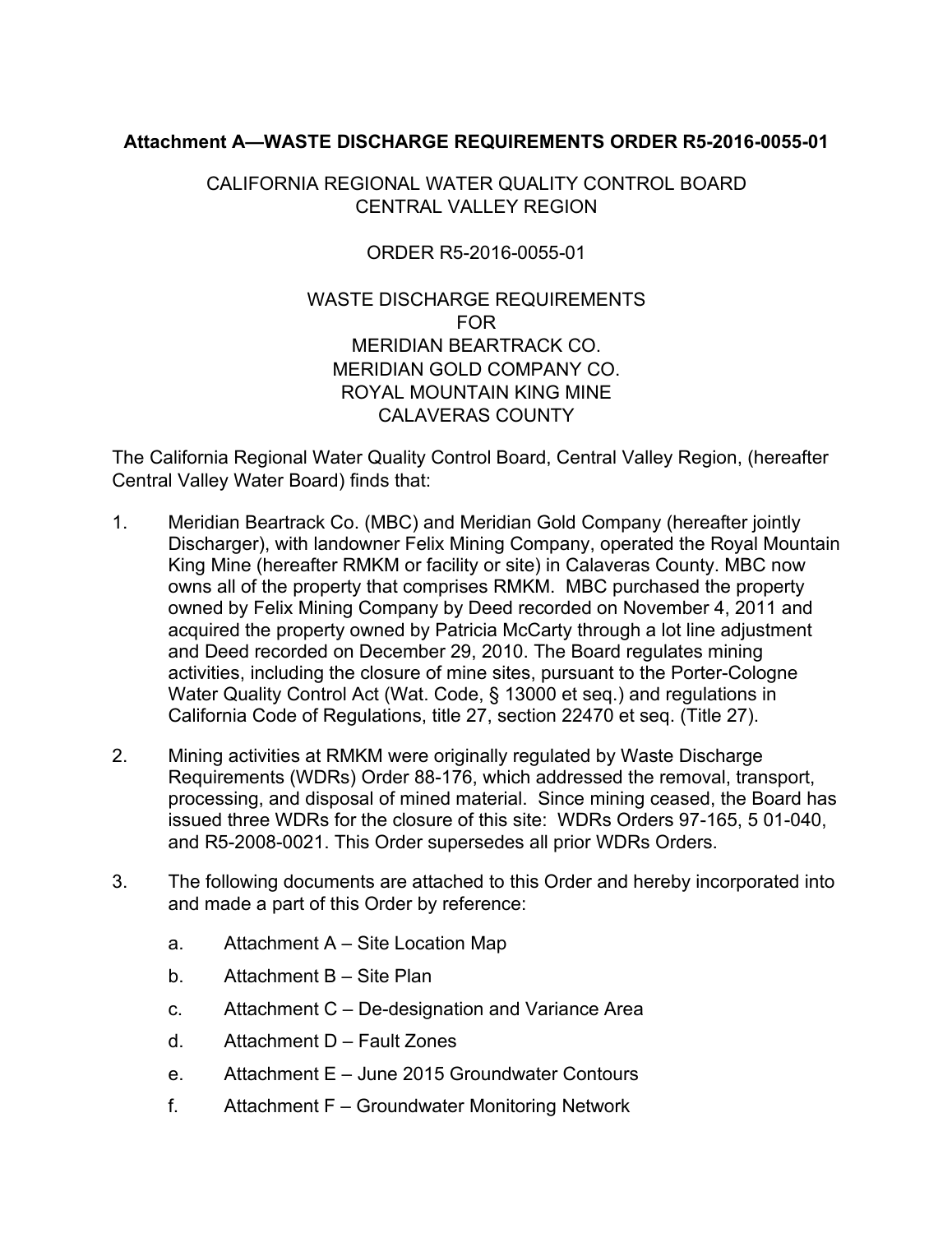- g. Attachment G Surface Water Monitoring Network
- 4. The following acronyms are used throughout this Order:
	- BPA Basin Plan Amendment
	- FTR Flotation Tailings Reservoir
	- LCRF Leached Concentrate Residues Disposal Facility
	- LCRS Leachate Collection and Removal System
	- ODS Overburden Disposal Site
	- PWP Process Water Retention Pond
	- TDS Total Dissolved Solids
	- WMU Waste Management Unit
- 5. RMKM comprises approximately 2,100 acres west of Highway 4 and south of Rock Creek Road near the town of Copperopolis, Calaveras County, in Sections 18, 19, 20, 24, 29, 30, and 32, T2N, R12E, MDB&M, as shown in Attachment A.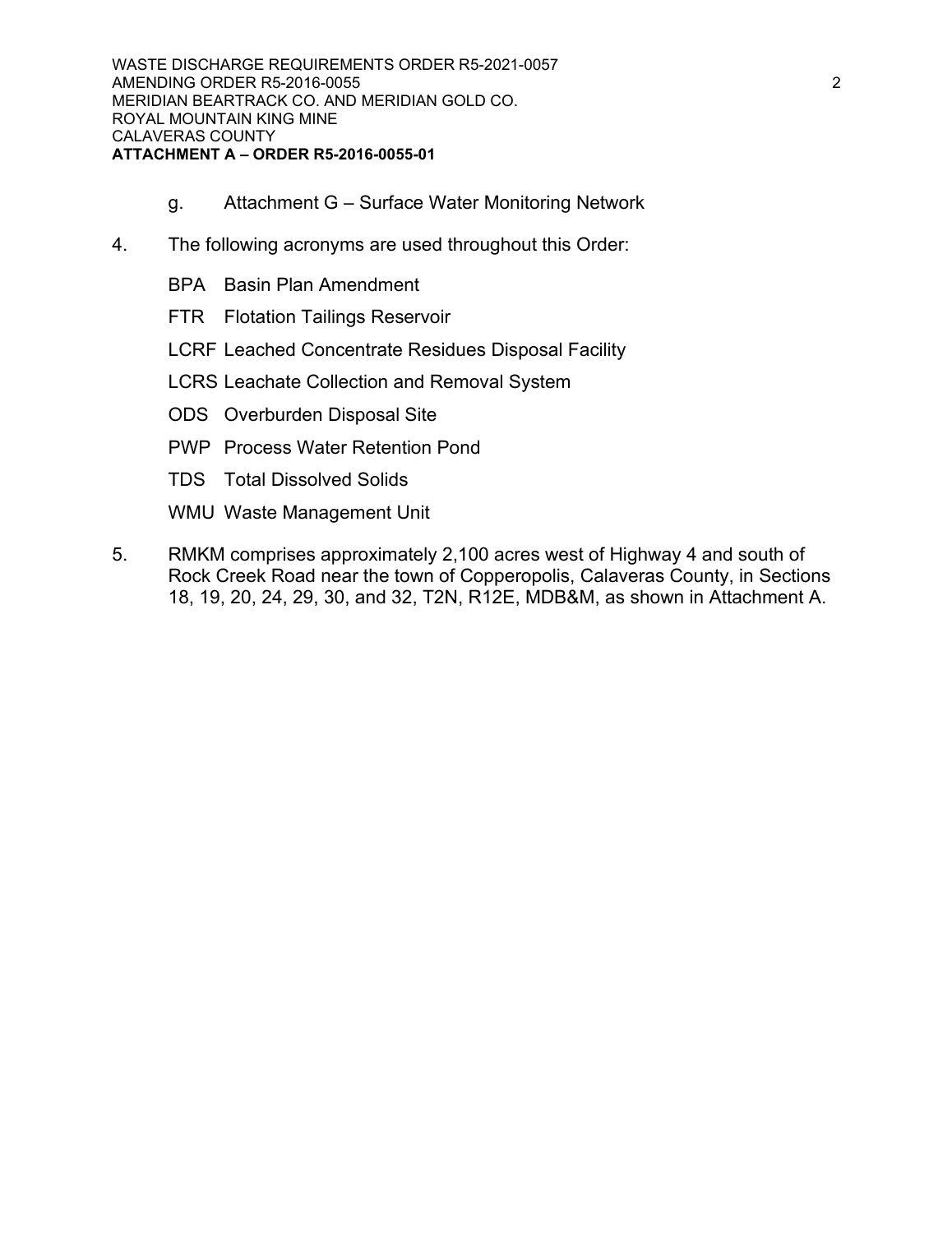6. The facility includes the Assessor's Parcel Numbers (APNs) listed in the table below. The approximate property boundary is shown on Attachment B.

| <b>Land Owner</b>        | <b>APN Number</b>                                                                                                                                                                                                                                                                                                                                                                                                                                                                                         | <b>Description</b> |
|--------------------------|-----------------------------------------------------------------------------------------------------------------------------------------------------------------------------------------------------------------------------------------------------------------------------------------------------------------------------------------------------------------------------------------------------------------------------------------------------------------------------------------------------------|--------------------|
| Meridian<br>Beartrack Co | 053-411-016, 053-411-015,<br>053-411-014, 053-411-013,<br>053-411-002, 053-310-004,<br>053-012-008, 053-012-004,<br>053-012-001, 053-011-025,<br>053-011-018, 053-010-008,<br>053-101-007, 053-010-005,<br>053-010-004, 053-010-003,<br>053-010-002, 053-010-001,<br>053-009-008, 053-009-007,<br>053-009-006, 053-009-004,<br>053-009-003, 053-009-001,<br>050-431-004, 050-031-029,<br>050-031-018, 050-031-010,<br>053-322-003, 053-011-032,<br>053-322-002, 053-011-016,<br>053-011-033, 053-022-004, | All of the WMUs    |
|                          | 053-011-034, 54-014-01,<br>53-011-23, 53-011-24,<br>050-031-011, 053-010-006,<br>053-011-035, 053-011-037,<br>053-011-038, 053-011-040,<br>053-022-005, 53-011-03                                                                                                                                                                                                                                                                                                                                         |                    |

7. The Discharger operated the facility for the mining and extraction of gold. Active mining began in March 1989 and ceased in June 1994. Ore was mined from a series of open pits (North, Skyrocket, and Gold Knoll) and milled at approximately 3,400 tons per day. Skyrocket Pit and North Pit were actively dewatered during mining and have filled with groundwater and runoff/precipitation since mining stopped. The Gold Knoll Pit was backfilled and has been covered by the Gold Knoll ODS. Currently, Skyrocket Pit is classified as an active WMU for the transfer of ODS seep water to Skyrocket Pit. Mining facilities consisted of three open pits, a mill, a Flotation Tailings Reservoir (FTR), a Leached Concentrate Residues Facility (LCRF), a Process Water Retention Pond (PWP), and three ODSs (FTR, West, and Gold Knoll). The Discharger also constructed a cyanide heap leach facility within the LCRF to process low-grade oxide ore. Attachment B shows the locations of these units. The general constituents of concern in the waste and wastewater are dependent on the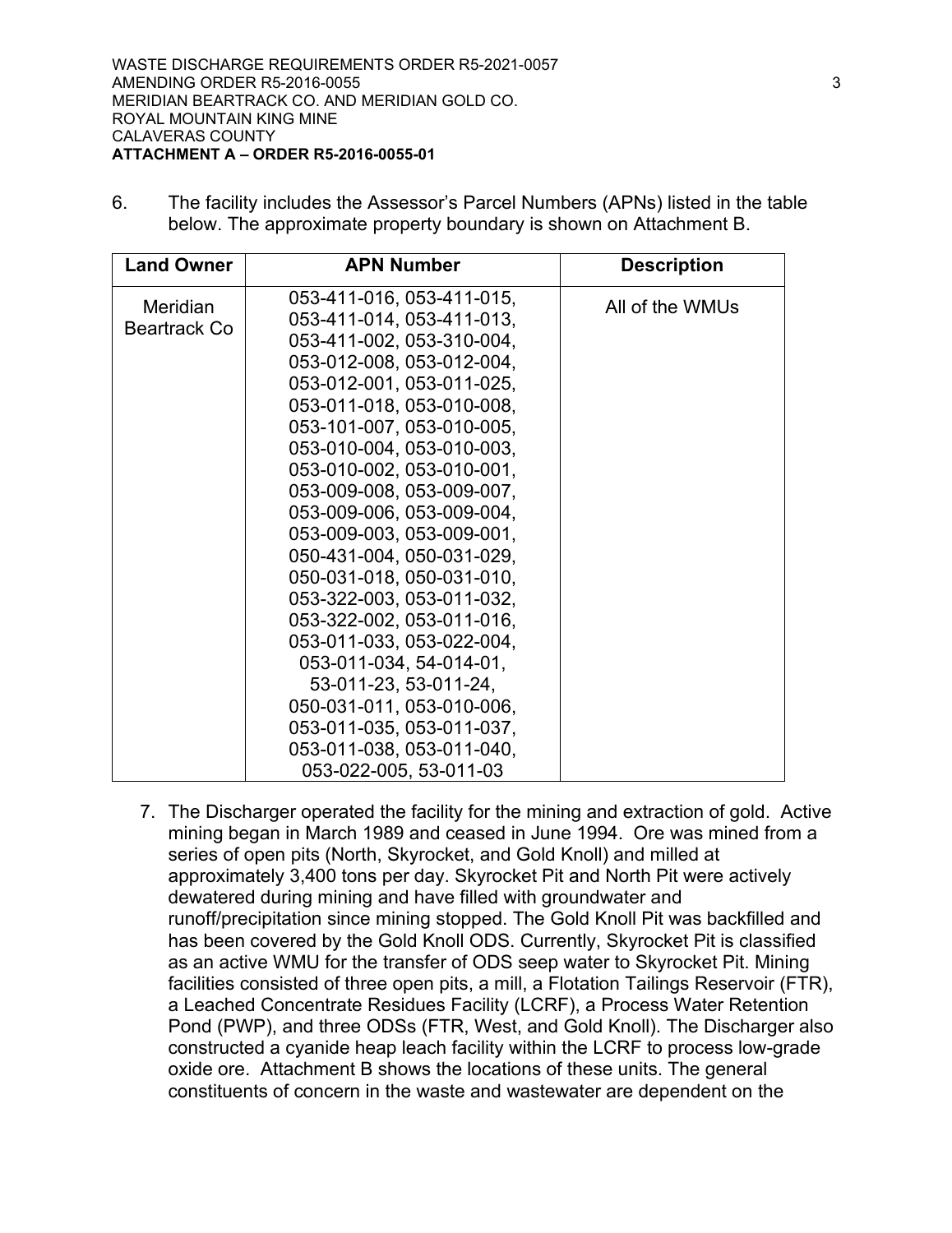specific WMU and consist of acid (indicated by low pH), cyanide, arsenic, total dissolved solids (TDS), chloride, nitrate, selenium, and sulfate.

- 8. On 8 July 2015, the Discharger submitted a Report of Waste Discharge (ROWD). The information in the ROWD has been used in developing this Order. The ROWD and supporting documents contain information related to this revision of the WDRs including:
	- a. Classification of the FTR and ODSs as Group C Mining Waste following State Water Board adoption of the Basin Plan Amendment (BPA) and a site-specific modification to the Sources of Drinking Water Policy in January 2015.
	- b. Implementation of Skyrocket Pit water management strategies.
	- c. Classification of the North Pit as a Group C WMU for transfer of water from Skyrocket Pit during emergency situations.
	- d. Closure of the ODSs.
- 9. This Order implements the applicable regulations for discharges of solid waste to land through Prohibitions, Specifications, Provisions, and monitoring and reporting requirements. Prohibitions, Specifications, and Provisions are listed in Sections A through H of this Order, below, and in the Standard Provisions and Reporting Requirements, dated April 2016 (SPRRs) Monitoring and reporting requirements are included in the Monitoring and Reporting Program (MRP) R5- 2016-0055-01 and in the SPRRs. In general, requirements that are either in regulation or otherwise apply to all facilities regulated under Title 27 are considered "standard" and are therefore in the SPRRs. Any site-specific changes to a requirement in the SPRRs are included in the applicable section (A through H) of this Order, and the requirement in the WDRs supersedes the requirement in the SPRRs.

## **REGULATORY HISTORY**

- 10. The Discharger was originally regulated by WDRs Order 88-176, which addressed the removal, transport, processing, and disposal of mined material. Subsequent WDRs through 2001 dealt with changes in individual units or operations.
- 11. WDRs Order 97-165 and all prior orders classified the mining wastes deposited in the West, Gold Knoll, and Flotation Tailings Reservoir overburden disposal sites (ODSs) as Group C mining waste. However, on 15 March 2001, the Central Valley Water Board issued WDRs Order 5-01-040 and a companion Cease and Desist Order 5-01-041 (the "CDO", which was subsequently revised). In issuing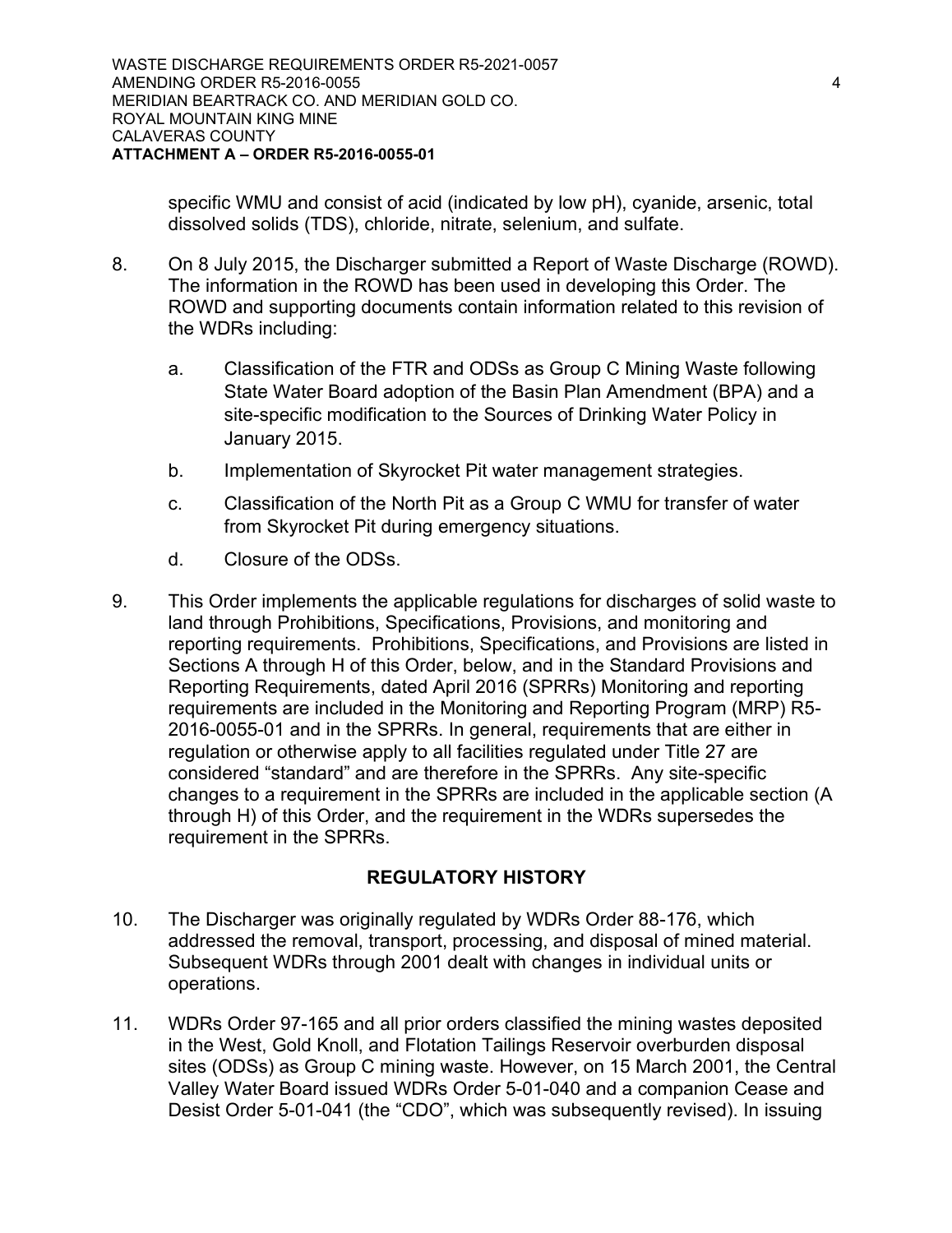these orders, the Board reclassified the mining wastes in the ODSs as Group B mining waste, thereby subjecting these wastes to much more stringent closure criteria. The Board's re-classification of the mining wastes reflected a regulatory shift that placed a greater emphasis on the enforcement of secondary maximum contaminant levels (secondary MCLs), which are regulatory limits established to protect the odor, taste, and appearance of drinking water. Before this shift, mining wastes that threatened to cause exceedances of secondary MCLs could still be classified as Group C wastes, as long as the wastes did not threaten to impact human health-based regulatory limits. Because evidence in the Board's files indicated that groundwater passing through the ODSs showed increases in TDS, sulfate, and other inorganic salts, the Board concluded that the ODSs could contribute to exceedances of secondary MCLs in the underlying groundwater, and therefore applied regulatory standards based on the Group B classification criteria.

- 12. Subsequent to the Central Valley Water Board's issuance of WDRs Order 5-01-040 and the CDO, MBC petitioned the Central Valley Water Board's actions to the State Water Resources Control Board (State Water Board). In the petition, MBC alleged, inter alia, that the Board's reclassification was unwarranted, due to the fact that the underlying groundwater was naturally poor and should not be expected to be used as a source of drinking water. Therefore, MBC argued that subjecting the ODSs to the prescriptive standards of Title 27 that apply to Group B wastes was unreasonable and legally inappropriate.
- 13. On 20 May 2004, the State Water Board issued Water Quality Order 2004 0007 (*Remand Order*). In the *Remand Order*, the State Water Board agreed with MBC on their argument that subjecting the ODSs to the prescriptive standards of Title 27 was unreasonable. The *Remand Order* therefore vacated the CDO and remanded the matter to the Central Valley Water Board for reconsideration, directing the Central Valley Water Board to seek "alternate means of complying with applicable legal requirements for mine closure and cleanup." Among the "alternate means" suggested by the State Water Board were options that would result in the classification of the FTR liquids and ODSs as Group C mining waste, such as de-designation of beneficial uses, or the establishment of a "containment zone" in an enforcement order, or the establishment of enhanced and expanded wetland and riparian areas in lieu of the installation of a clay cover.
- 14. In response to the *Remand Order*, the Central Valley Water Board investigated all potential regulatory options for the closure of the RMKM Site and concluded that the de designation of the underlying groundwater beneficial uses would be appropriate to facilitate the orderly and efficient closure of the RMKM Site.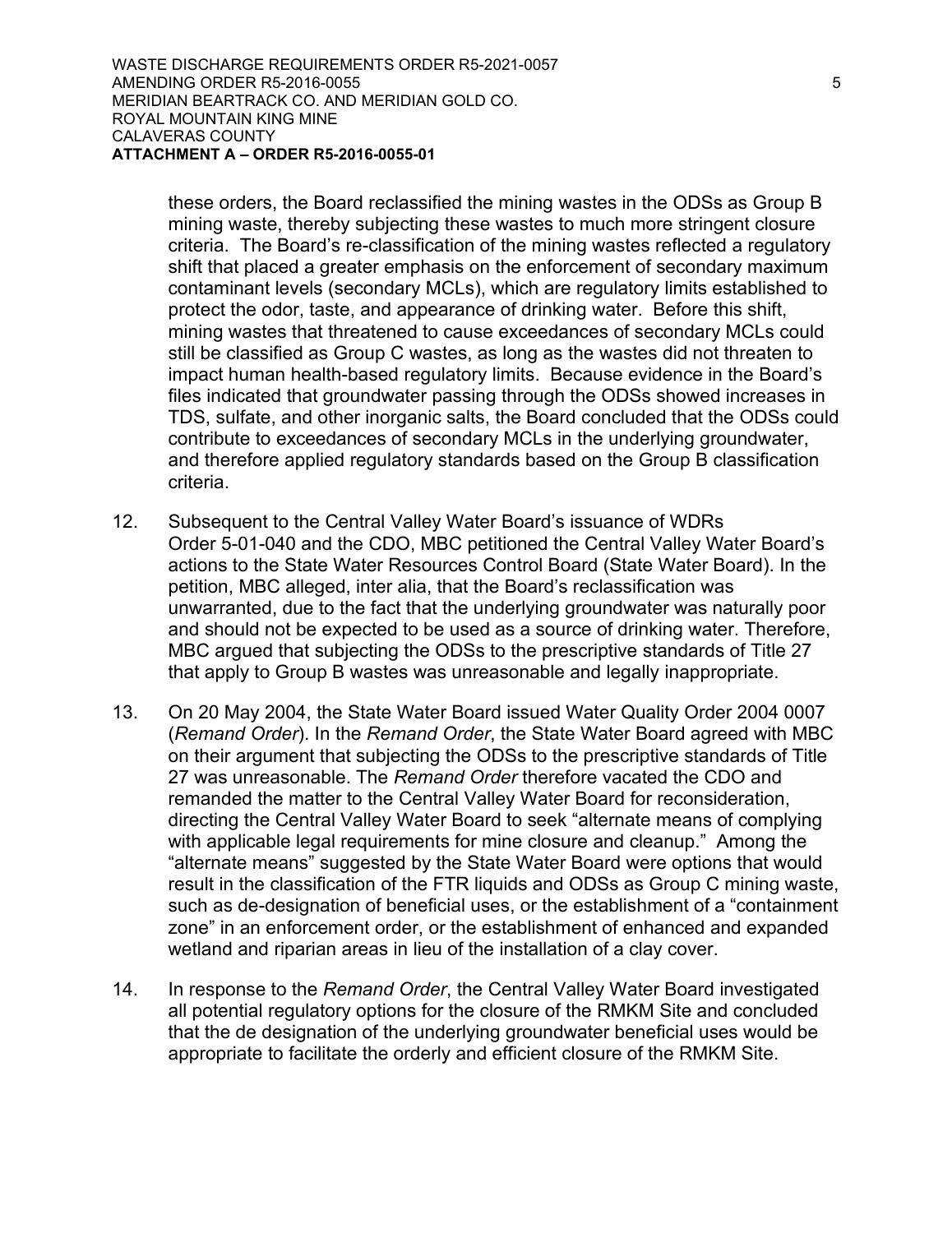- 15. The *Water Quality Control Plan for the Sacramento River and San Joaquin River Basins*, Fourth Edition, revised June 2015 (Basin Plan) designates beneficial uses, establishes water quality objectives, contains implementation plans and policies for protecting waters of the basin, and incorporates by reference plans and policies adopted by the State Water Board. Pursuant to Water Code section 13263, subdivision (a), waste discharge requirements must implement the Basin Plan. The beneficial uses of groundwater underlying RMKM as set forth in the Basin Plan prior to 2015 were municipal and domestic supply (MUN), agricultural supply (AGR), industrial service supply (IND) and industrial process supply (PRO). The Basin Plan's narrative water quality objectives for chemical constituents, at a minimum, require waters designated as MUN to meet the MCLs specified in Title 22 of the California Code of Regulations, including the secondary MCLs.
- 16. On 28 March 2014, the Central Valley Water Board adopted a BPA that dedesignated the MUN and AGR beneficial uses of the groundwater underlying much of the RMKM Site. The BPA also modified Basin Plan Chapter IV (Implementation, under the heading "Control Action Considerations of the Central Valley Regional Water Board") to add a policy for managing poor-quality groundwater and added a variance for TDS, arsenic, chloride, nitrate, selenium, and sulfate in groundwater for IND and PRO beneficial uses at the RMKM Site. Attachment C shows the groundwater de-designation and variance area.
- 17. The State Water Board's Resolution 88-63 (*Sources of Drinking Water Policy*) articulates a state policy that all waters should be presumptively considered a source of drinking water (i.e., designated as MUN), subject to limited exemptions. The Central Valley Water Board's BPA did not fit within the narrow exemption criteria contained in the *Sources of Drinking Water Policy*. However, on 20 January 2015, following the Central Valley Water Board's adoption of the BPA, the State Water Board adopted resolutions that approved the Central Valley Water Board's BPA and that made a site-specific modification to the *Sources of Drinking Water Policy* to resolve the inconsistency between the *Sources of Drinking Water Policy* and the Central Valley Water Board's the BPA.
- 18. Consistent with the Central Valley Water Board's BPA, this Order classifies the FTR liquid and ODSs as Group C mining wastes. This designation could change at a later time if monitoring conducted pursuant to this Order reveals unreasonable degradation of groundwater quality downgradient of the of the dedesignation area (Attachment C) by constituents from the ODSs, Skyrocket Pit, or the North Pit, or if the Discharger cannot effectively prohibit mining impacted water from entering surface waters except in accordance with the terms of the NPDES Permit. In this event, the Board may consider imposing other regulatory requirements, such as those that would reclassify the ODS seeps, Skyrocket Pit,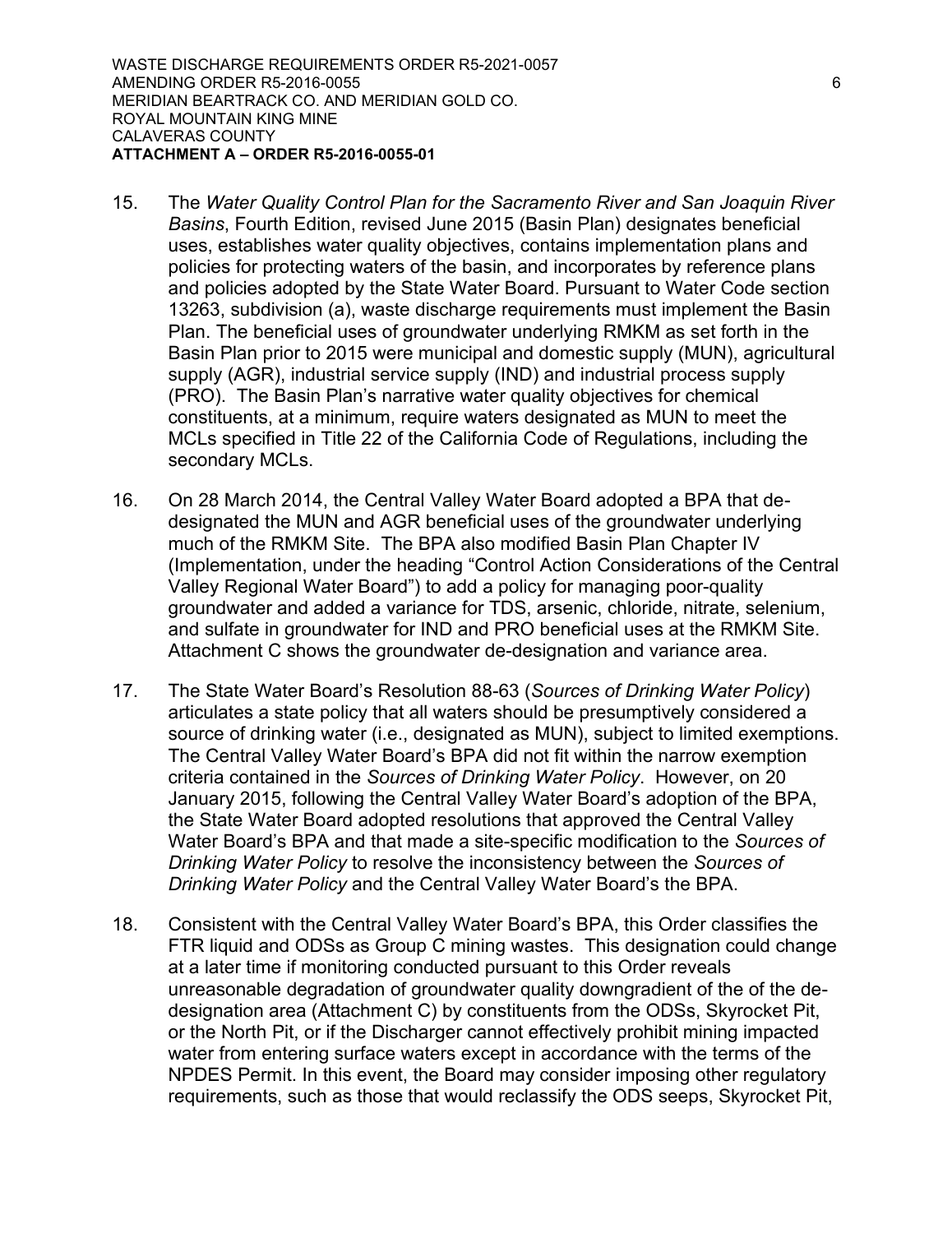and/or the North Pit and subject them to more stringent remedial requirements. Such action by the Central Valley Water Board will only be undertaken after the Discharger has been allowed to conduct the required regulatory investigation and corrective action process, and only after the Central Valley Water Board finds that the Discharger is failing to address the impacts within a reasonable period of time.

19. NPDES permit Order R5-2007-0162 was issued by the Central Valley Water Board on 6 December 2007. A revised NPDES permit was issued on 31 May 2013 in Order R5-2013-0071. The NPDES permit authorizes controlled discharges of water from Skyrocket Pit to Littlejohns Creek during periods of high seasonal creek flow. The purpose of the discharge is to allow management of the site-wide water balance and to control Skyrocket Pit water levels without causing detrimental impacts to beneficial uses in the downstream surface waters.

## **WASTE CLASSIFICATION AND UNIT CLASSIFICATION**

- 20. The Discharger proposes to continue to transfer mine impacted FTR Leachate Collection and Removal Systems (LCRS) water and ODS seep water to Skyrocket Pit at the facility. Additionally, during emergency situations, the Discharger proposes to pump water from Skyrocket Pit to the North Pit to prevent the overtopping of Skyrocket Pit when sufficient discharge from Skyrocket Pit is not allowed under conditions imposed by the NPDES permit. These classified wastes may be transferred only in accordance with Title 27. The remaining WMUs shall remain closed and are not authorized by this Order to receive any additional waste materials.
- 21. RMKM consists of eight WMUs classified as containing either a Group A, B, or C mining waste. The following are the definition of these waste classifications per Title 27, section 22480:

Group A – mining wastes of Group A are wastes that must be managed as hazardous waste pursuant to Chapter 11 of Division 4.5, of Title 22 of this code, provided the RWQCB finds that such mining wastes pose a significant threat to water quality;

Group B – mining waste of Group B is either:

a. mining wastes that consist of or contain hazardous wastes, that qualify for a variance under Chapter 11 of Division 4.5, of Title 22 of this code, provided that the RWQCB finds that such mining wastes pose a low risk to water quality; or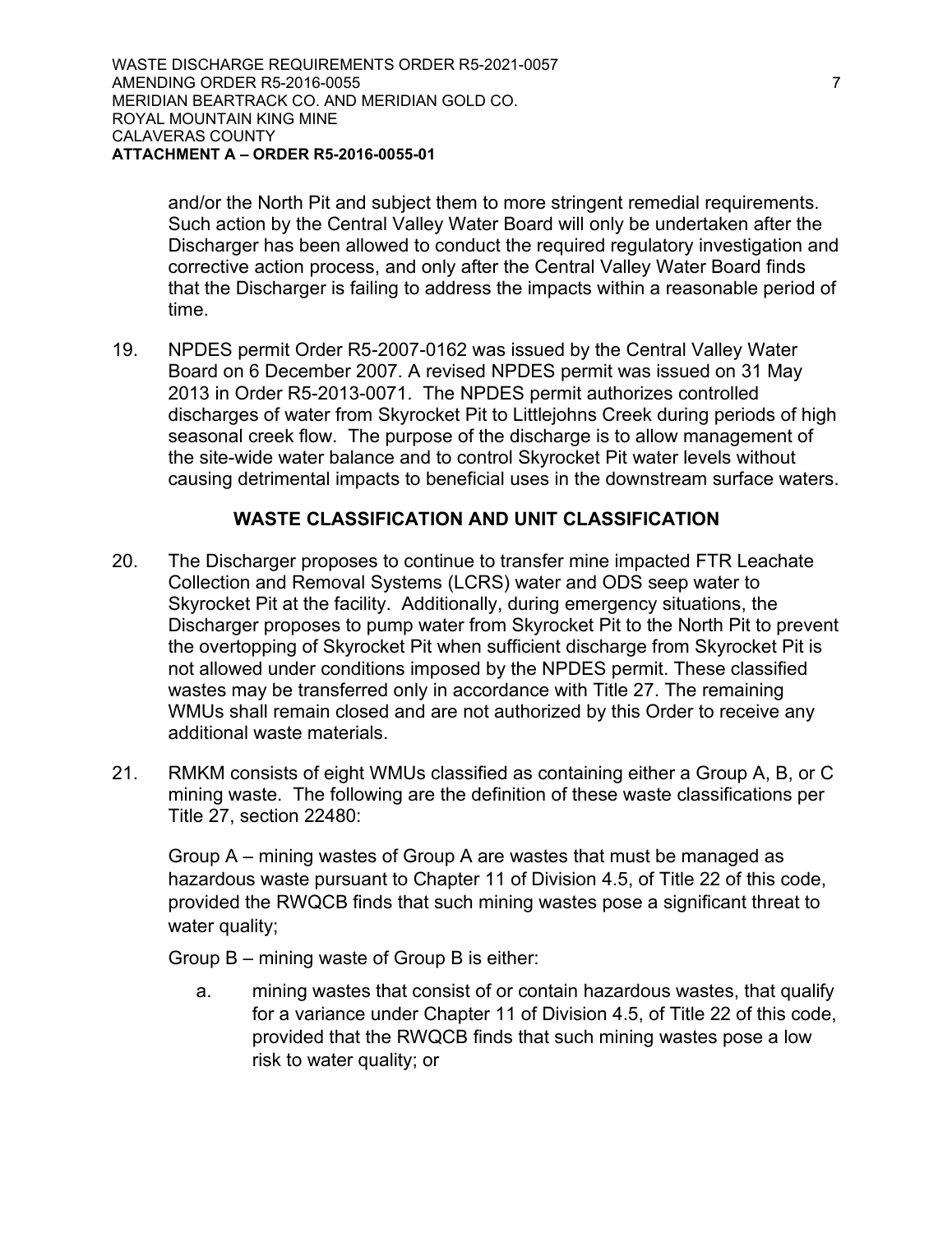b. mining wastes that consist of or contain nonhazardous soluble pollutants of concentrations which exceed water quality objectives for, or could cause, degradation of waters of the state; or

Group C — mining wastes from Group C are wastes from which any discharge would be in compliance with the applicable water quality control plan, including water quality objectives other than turbidity.

22. The existing WMUs authorized by this Order are described as follows:

| <b>WMU (Size)</b>                                                                       | <b>Liner/LCRS Components (from</b>                                                                                                                                                                                                                                                                                                                                                                                                      | <b>Waste Classification -</b>                                                                                                                                                                                                                                            | <b>Status</b> |
|-----------------------------------------------------------------------------------------|-----------------------------------------------------------------------------------------------------------------------------------------------------------------------------------------------------------------------------------------------------------------------------------------------------------------------------------------------------------------------------------------------------------------------------------------|--------------------------------------------------------------------------------------------------------------------------------------------------------------------------------------------------------------------------------------------------------------------------|---------------|
|                                                                                         | top to bottom)                                                                                                                                                                                                                                                                                                                                                                                                                          | <b>Description</b>                                                                                                                                                                                                                                                       |               |
| Flotation<br>Tailings<br>Reservoir<br>(FTR)<br>$(150 \text{ acres})$                    | Final Cover: 6-inch thick vegetative<br>soil cover.<br>Tailings ( $k \le 1 \times 10^{-5}$ cm/sec)<br>LCRS: Geotextile, crushed rock, and<br>perforated 4-inch drain pipes<br>Base Liner System: South area: 2-<br>feet thick compacted clay ( $k \leq 8$ x<br>10 <sup>-7</sup> cm/sec), North area: 1-foot<br>thick compacted clay (k $\leq$ 8 x 10 <sup>-8</sup><br>cm/sec)                                                           | Group C Solids and<br>Group C Liquid -<br>6.5 million tons of<br>flotation tailings. The<br>solids were classified as<br>Group C mining waste<br>based on the lack of acid<br>generation. The liquid<br>contains salts and<br>metals and was<br>reclassified as Group C. | Closed        |
| Leached<br>Concentrate<br><b>Residues</b><br>Facility<br>(LCRF)<br>$(18 \text{ acres})$ | Final Cover: 6-inch thick vegetative<br>soil cover, one-foot thick FTR<br>tailings layer, a geocomposite<br>drainage layer,<br>60 mil HDPE geomembrane,<br>foundation layer.<br>LCRS: geotextile, 1-foot thick gravel,<br>perforated drain pipes, geotextile<br>Base Liner System: 40-mil, very low<br>density polyethylene (VLDPE)<br>geomembrane, 2-feet thick<br>compacted clay<br>( $k \leq 8 \times 10^{-6}$ cm/sec), spine drains | Group B Solid-186,400<br>tons of leached<br>concentrate residue<br>containing cyanide, salts<br>and metals. The solids<br>are classified as Group<br>B based on the acid<br>generation potential.                                                                        | Closed        |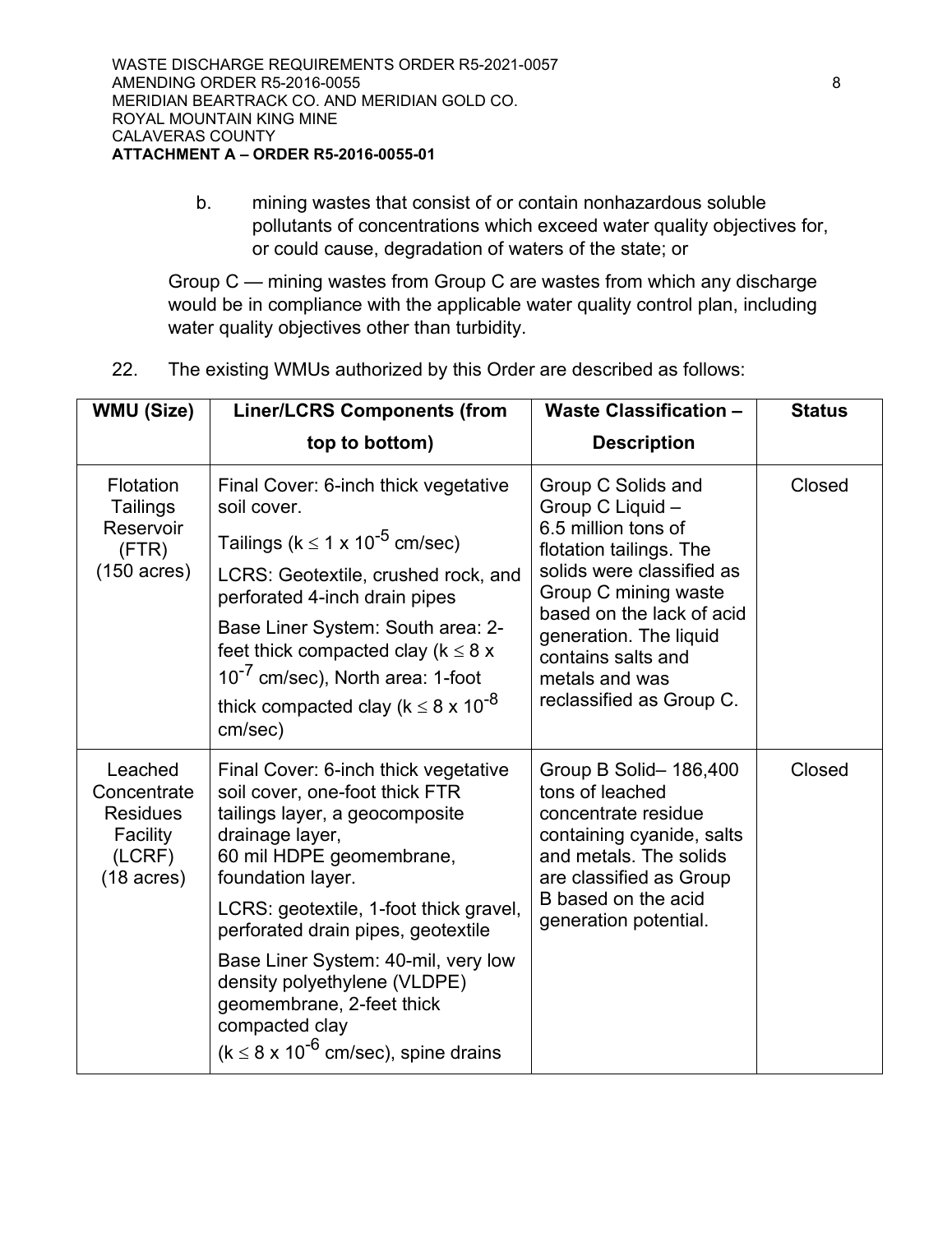#### WASTE DISCHARGE REQUIREMENTS ORDER R5-2021-0057 AMENDING ORDER R5-2016-0055 9 MERIDIAN BEARTRACK CO. AND MERIDIAN GOLD CO. ROYAL MOUNTAIN KING MINE CALAVERAS COUNTY **ATTACHMENT A – ORDER R5-2016-0055-01**

| <b>WMU (Size)</b>                                                                                                                      | <b>Liner/LCRS Components (from</b>                                                                                                                                                                                                                                                                                                                                                                                                                                                               | <b>Waste Classification -</b>                                                                                | <b>Status</b>                                     |
|----------------------------------------------------------------------------------------------------------------------------------------|--------------------------------------------------------------------------------------------------------------------------------------------------------------------------------------------------------------------------------------------------------------------------------------------------------------------------------------------------------------------------------------------------------------------------------------------------------------------------------------------------|--------------------------------------------------------------------------------------------------------------|---------------------------------------------------|
|                                                                                                                                        | top to bottom)                                                                                                                                                                                                                                                                                                                                                                                                                                                                                   | <b>Description</b>                                                                                           |                                                   |
| <b>Process</b><br>Water<br>Retention<br>Pond (PWP)<br>$(8 \text{ acres})$                                                              | Final Cover: 1.5-foot thick vegetative<br>soil cover, geocomposite, 60-mil<br>HDPE,<br>2 feet thick foundation layer<br>Base Liner System: 80-mil, high<br>density polyethylene (HDPE)<br>geomembrane, geotextile, 1-foot<br>thick gravel LCRS, geotextile,<br>80 mil HDPE geomembrane, 2-feet<br>of compacted clay, gravel trenches<br>with 6-inch diameter pipes<br>Side-Slope Liner System: 80-mil<br>HDPE geomembrane, geotextile,<br>HDPE drain net, 80-mil HDPE<br>geomembrane, geotextile | Group C Solids - 39,000<br>cubic yards of flotation<br>tailings from the LCRF                                | Closed                                            |
| Overburden<br>Disposal<br>Sites -<br><b>Gold Knoll</b><br>(60 acres),<br>Western (125<br>acres),<br><b>FTR</b><br>$(59 \text{ acres})$ | Final Cover: 6-inch thick vegetative<br>cover soil<br>$(k \le 1 \times 10^{-5}$ cm/sec)<br>Base Liner System: Unlined.                                                                                                                                                                                                                                                                                                                                                                           | Group C Solid - 54<br>million tons of<br>overburden soil and rock<br>with elevated salts and<br>metals.      | Closed with<br>active seep<br>water<br>management |
| <b>Skyrocket Pit</b><br>$(52 \text{ acres})$<br>(6,000 acre-<br>feet)                                                                  | Unlined                                                                                                                                                                                                                                                                                                                                                                                                                                                                                          | Group C - This WMU<br>receives Group C liquids<br>from the FTR LCRS and<br><b>ODSs</b>                       | Active                                            |
| North Pit<br>$(23 \text{ acres})$<br>$(1,400$ acre-<br>feet)                                                                           | Unlined                                                                                                                                                                                                                                                                                                                                                                                                                                                                                          | Group C - This WMU<br>receives Group C liquids<br>from Skyrocket Pit during<br>emergency situations<br>only. | Active                                            |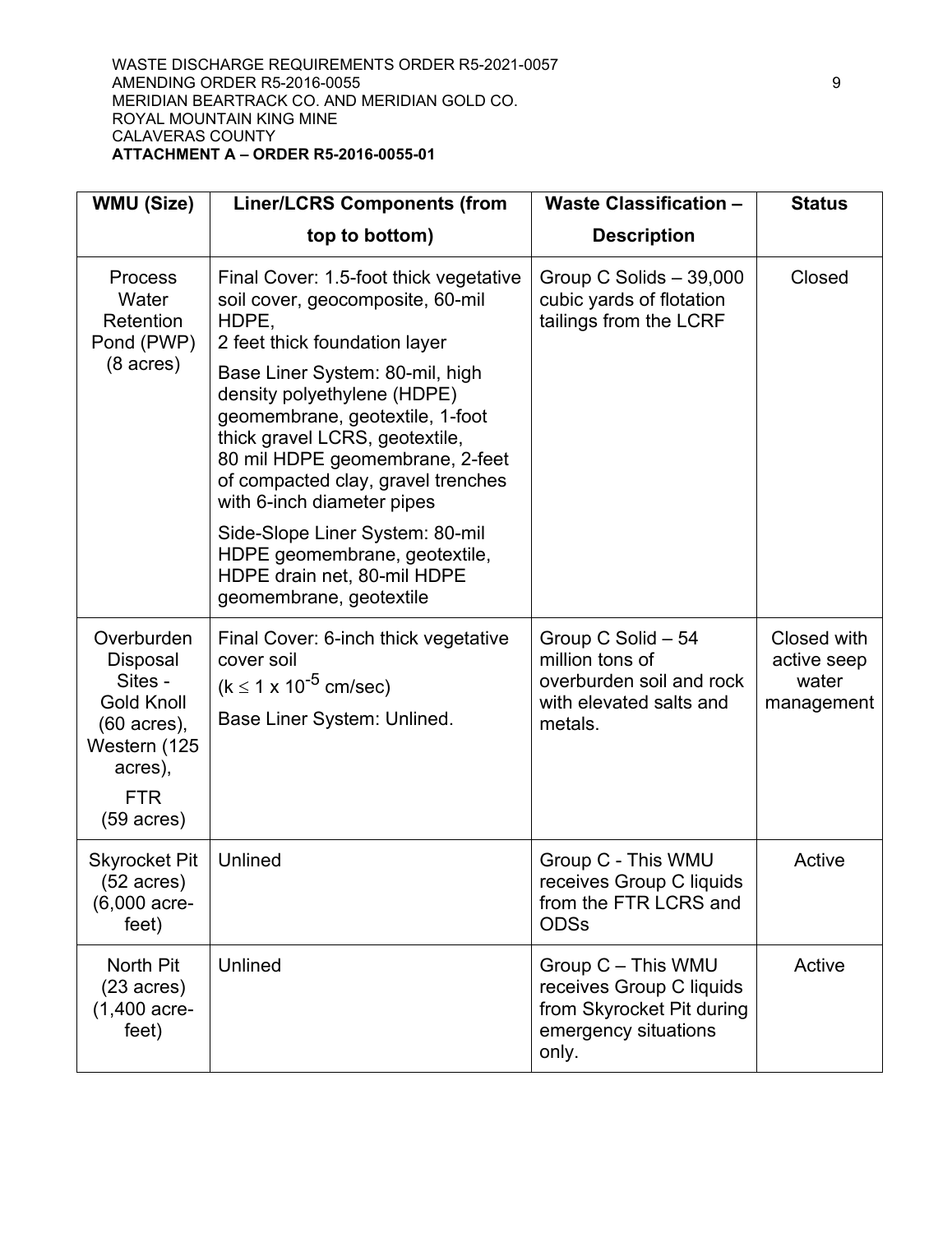- 23. On 25 January 2008, the Central Valley Water Board issued Order R5-2008- 0021 in which the WMUs at the facility were classified as Group B and C units. This Order continues to classify WMUs as Group B and C units in accordance with Title 27. However, the FTR liquid and ODSs that were classified as Group B units in WDR R5-2008-0021 are now classified as Group C units consistent with the WDRs prior to 2001, the Remand Order, and the 2014 BPA as detailed in Findings 11 through 18.
- 24. Flotation tailings solids stored in the FTR were classified as a Group C mining waste per Section 22480 of Title 27 based on a net neutralization potential of 179 tons of CaCO3 equivalent per 1000 tons of ore, and the lack of any significant extractable substances using the deionized water waste extraction test.
- 25. Flotation tailings liquid in the FTR were classified and managed as a Group B mining waste, based on the presence and the potential presence of flotation reagents or their breakdown products, some heavy metals in the flotation tailings liquid, and elevated levels of TDS. All of these conditions indicated a potential threat to groundwater and surface water quality near the FTR. Subsequent FTR analytical testing data showed that the flotation reagents, their breakdown products, and heavy metals were no longer present in the FTR liquids. The Remand Order suggested that the FTR liquids could be classified as Group C due to the lack of these constituents in the FTR liquids and the natural background TDS concentrations in the vicinity of this facility. This Order classifies the FTR liquids as Group C consistent with the Remand Order and subsequent regulatory changes by the Central Valley Water Board and the State Water Board.
- 26. Liquid in the LCRF was previously classified as Group B mining waste per Title 27 based on expected pH and free cyanide concentrations. Leached concentrates (solids) stored in the LCRF were also classified as Group B mining waste per Title 27 based on an acid generating potential of 668 tons of CaCO3 equivalent per 1000 tons of ore.
- 27. Liquid stored in the PWP was previously classified as Group A mining waste based on hazardous concentrations of copper and cyanide. The PWP contains 39,000 cubic yards of Group C flotation tailings excavated from the FTR. During the summer and fall of 1999, the Discharger completed an interim closure of the PWP, which consisted of evaporation of wastewater in the PWP to approximately 8 acre-feet, solidification of this remaining brine by placing flotation tailings into the PWP, and covering the solidified brine with an impervious liner to prevent contact between rainfall. Due to the removal of salt precipitate and dilution by rainfall, the waste contained in the PWP is now considered a Group B waste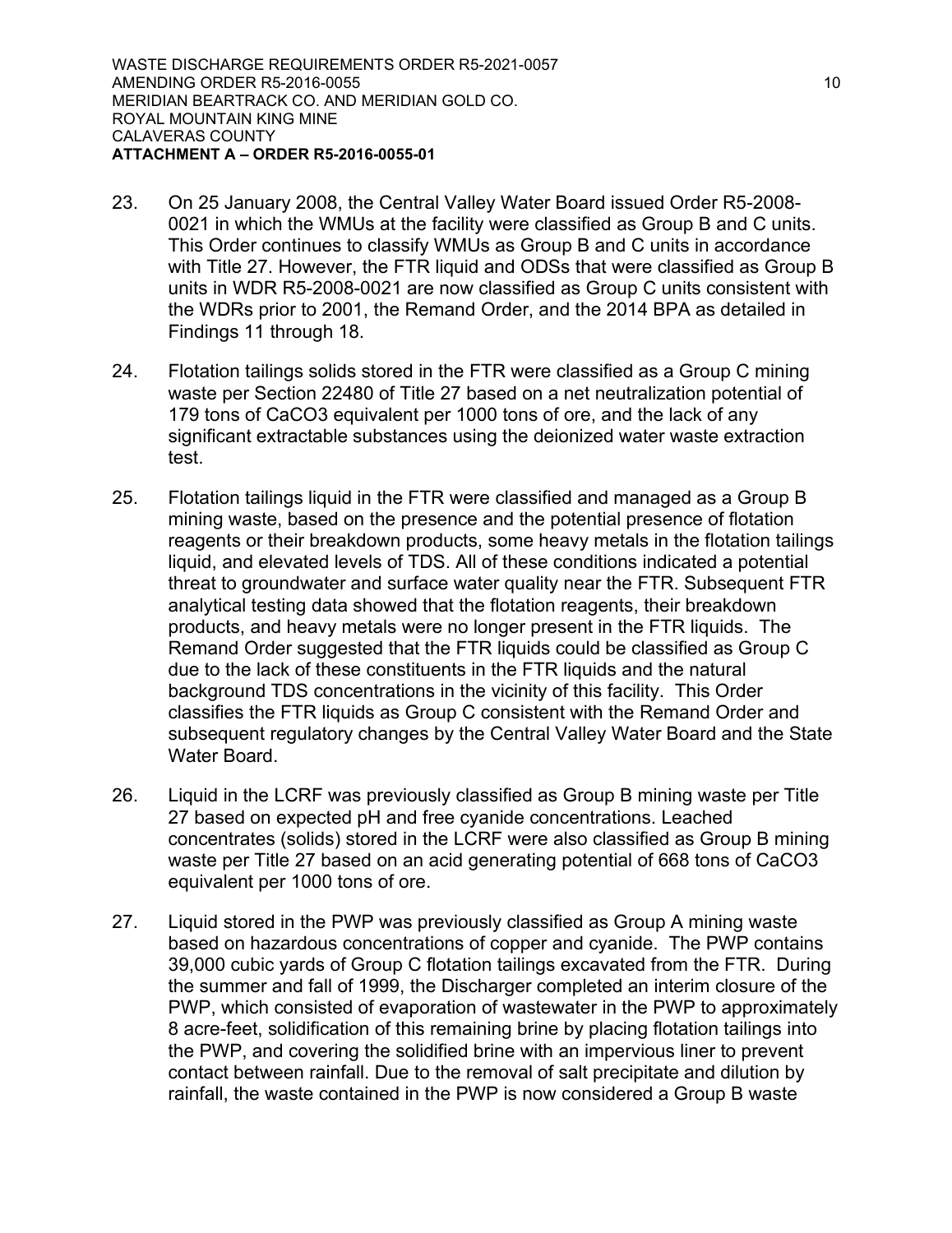instead of a Group A waste. The concentrations of key constituents in this wastewater are below the California Hazardous Waste Criteria, and therefore it is appropriate to reclassify this waste as Group B.

28. Skyrocket Pit is a mine pit that has filled with groundwater, precipitation, and water from the FTR and ODSs. The ODS seeps contain elevated concentrations of sulfate, selenium, nitrate, and TDS relative to Skyrocket Pit (as shown below). Additional transfers of FTR LCRS and ODS seep water into Skyrocket Pit may increase the concentrations of these constituents in Skyrocket Pit. Lastly, the North Pit is currently filled only with groundwater and surface water runoff, but could receive water from Skyrocket Pit in an emergency. Considering that the only beneficial uses that could be affected by discharges from the ODSs, Skyrocket Pit and the North Pit (should the North Pit ever be utilized as an emergency contingency) are the MUN and AGR beneficial uses, and considering that the Board has de-designated the MUN and AGR beneficial uses in the area described in Attachment C, all discharges from the ODSs, Skyrocket Pit and the North Pit are expected to be in compliance with the Basin Plan. Therefore, the ODS seeps are appropriately classified as Group C mine waste and Skyrocket Pit and the North Pit are appropriately classified as Group C WMUs.

If monitoring conducted pursuant to this Order reveals unreasonable degradation downgradient of the de-designation area (Attachment C) by constituents from the ODSs, Skyrocket Pit, or the North Pit, or if the Discharger cannot effectively prohibit impacted water from entering surface waters except in accordance with the terms of the NPDES Permit, the Board may consider imposing other regulatory requirements, such as those that would reclassify the ODS seeps, Skyrocket Pit, and/or the North Pit and subject them to more stringent remedial requirements. Such action by the Central Valley Water Board will only be undertaken after the Discharger has been allowed to conduct the required regulatory investigation and corrective action process, and only after the Central Valley Water Board finds that the Discharger is failing to address the impacts within a reasonable period of time.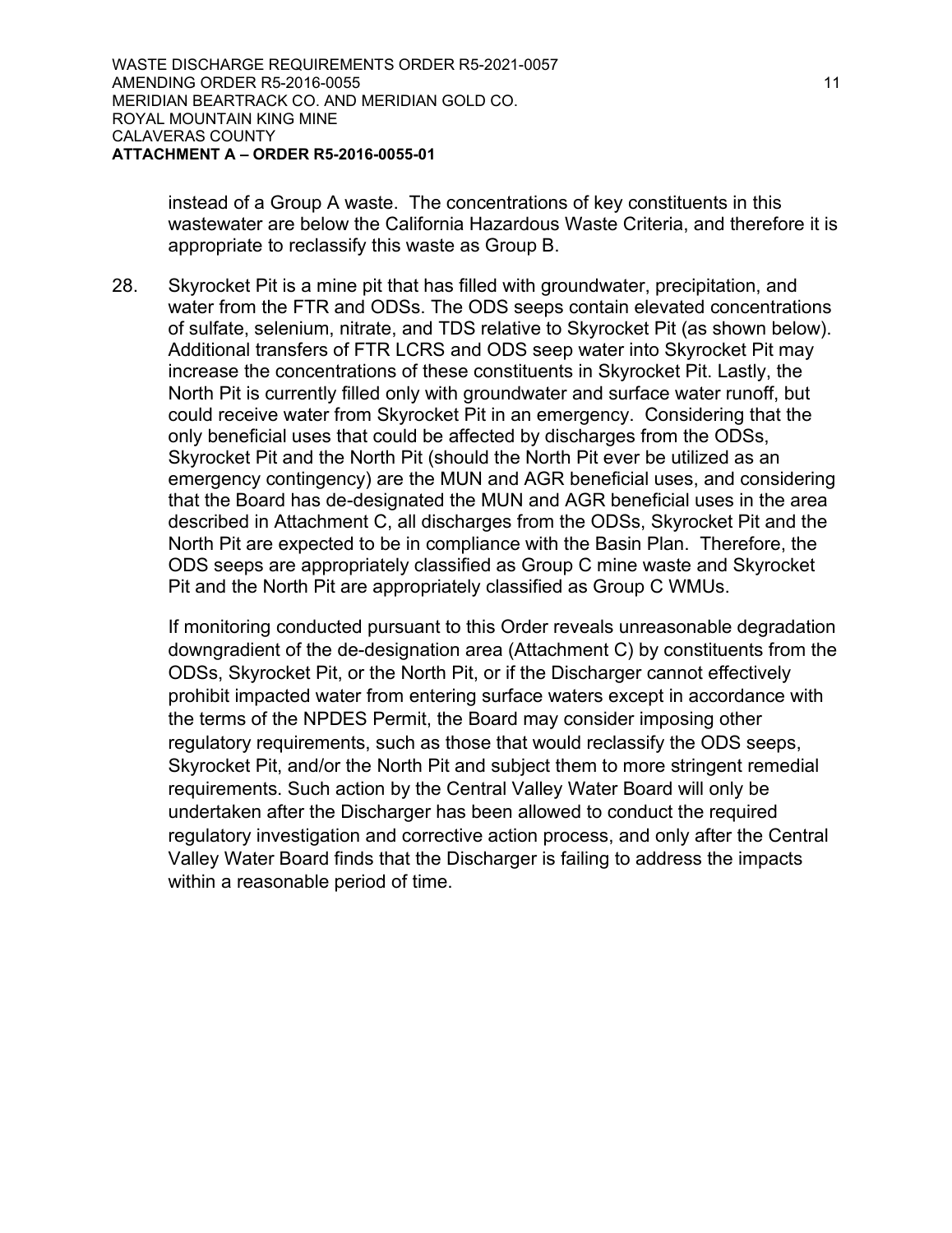| <b>Constituent</b> | <b>Units</b> | <b>Gold Knoll</b> | <b>West</b>      | West      | <b>Skyrocket</b> |
|--------------------|--------------|-------------------|------------------|-----------|------------------|
|                    |              | 2014-2015         | ODS <sub>2</sub> | ODS5      | <b>Pit</b>       |
|                    |              | Average           | 2014-2015        | 2014-2015 | 2014-2015        |
|                    |              |                   | Average          | Average   | Average          |
| <b>TDS</b>         | mg/          | 6,872             | 3,398            | 4,478     | 3,367            |
| <b>Sulfate</b>     | mg/l         | 4,178             | 1,980            | 2,032     | 1,560            |
| <b>Nitrate</b>     | mg/l         | 9                 | 17               | 5         | 7                |
| Selenium           | ug/l         | 63                | 20               | 1         | 4                |

#### **Transfer Concentrations to Skyrocket Pit and Average Skyrocket Pit Concentrations**

- 29. Since the previous 2008 WDRs were adopted, the Discharger has completed the following site activities:
	- a. Upgraded the Gold Knoll ODS seep collection system.
	- b. Began regular transfer of FTR LCRS water to Skyrocket Pit to control surface seepage on the FTR.
	- c. Completed Phase 1 closure of the PWP including installing the final cover and an evaporation pond.
	- d. Installed and is operating an approved diffuser discharge system for discharge of water from Skyrocket Pit to Littlejohns Creek in conformance with the NPDES permit for the Site.

## **SITE DESCRIPTION**

30. The facility is located in Salt Spring Valley in the low rolling Sierra Nevada Foothill terrain. The valley and the low mountain ranges are trending northwestsoutheast. Several surface water bodies are located within 1 mile of the facility. Littlejohns Creek and Underwood Creek originate in the hills to the east and flow through the facility as shown on Attachment B. These creeks have been diverted around Skyrocket Pit and through a diversion channel east of Skyrocket Pit. Gold Knoll Creek originates in the eastern mountain range, and flows through the southern end of the facility to drain into Littlejohns Creek. Clover Creek trends northwest-southwest along and through the western edge of the facility, and runs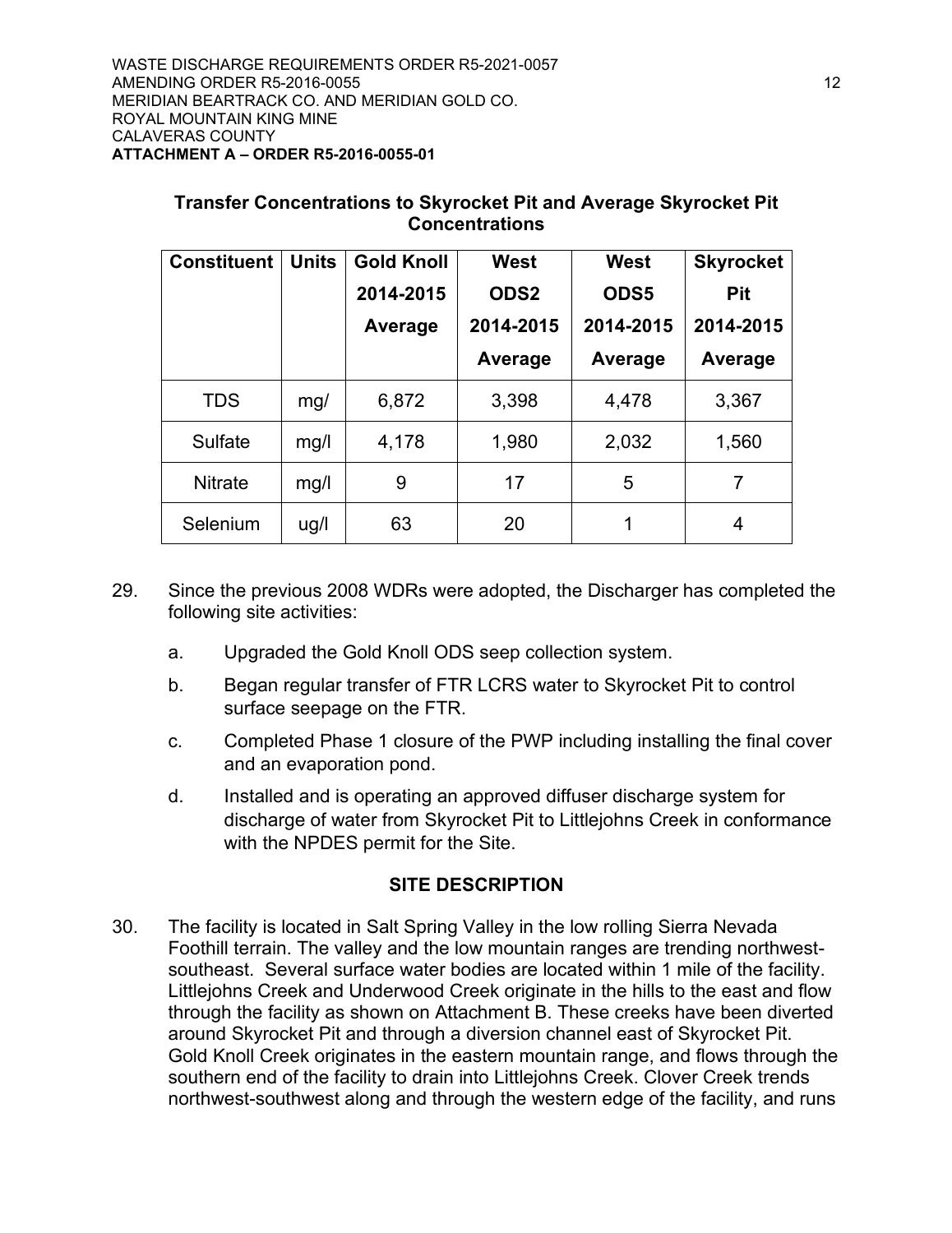through a small reservoir called Clover Reservoir which is also shown on Attachment B. All creeks drain into the Flowers Reservoir located about a mile south from the southwestern edge of the facility. Salt Spring Valley Reservoir is located to the northwest.

- 31. Land uses and planned land uses within one mile of the facility, based on the Calaveras County General Plan Land Use Designations map, include agriculture preserve and future single family residential (5 acres minimum) to the north, future single family residential (5 acres minimum) to the south, agriculture preserve and future single family residential (5 acres minimum) to the east, and agriculture preserve and future single family residential (5 acres minimum) to the west.
- 32. There are 21 municipal, domestic, industrial, or agricultural groundwater supply wells that have been identified within one mile of the facility. Three of these 21 wells have been characterized as salt-water bearing wells.
- 33. Royal Mountain King Mine is located in the western block of the Sierra Nevada foothills metamorphic belt. The gold deposit is hosted in Jurassic metasedimentary and metavolcanic rocks along a thrust fault. Geologic formations and faults at the facility are generally trending northwest-southeast. The generalized geology presented on Attachment D shows a greenstone belt on the east side of the facility, a fault zone that runs through the middle of the facility, and a phyllite zone on the west side of the facility. The greenstone belongs to the metavolcanic Copper Hill Volcanics, whereas Salt Springs Slate represents metamorphosed deep ocean deposits (phyllite). The fault zone is a lithologically mixed tectonic melange zone.
- 34. The Bear Mountains Fault Zone, consisting of the on Hodson Fault (west) and Littlejohns Fault (east) and related structures, passes through the facility and trends northwest-southeast. These faults generally separate the greenstone/greenschist rocks from the phyllites, creating a lithologically mixed zone in between. There has been no documented Holocene fault movement in the area. The fault zone includes mineralized rock that contains gold (as well as other minerals) and also sulfides that when oxidized, result in elevated dissolved TDS and sulfate concentrations in water.
- 35. Two general soil mapping units cover the site, based on the USDA-NCRS Soil Web map: Rock Outcrop-Henneke-Delpiedra, and Whiterock-Rock Outcrop-Auburn. Prevalent soil types include Argonaut (Mollic Haploxeralf), Auburn (Lithic Haploxerept), Henneke (Lithic Argixeroll), (and Whiterock (Lithic Xerorthent). These soils are classified as silts and clayey silts with some sand and gravel. The soils are generally well to moderately well drained.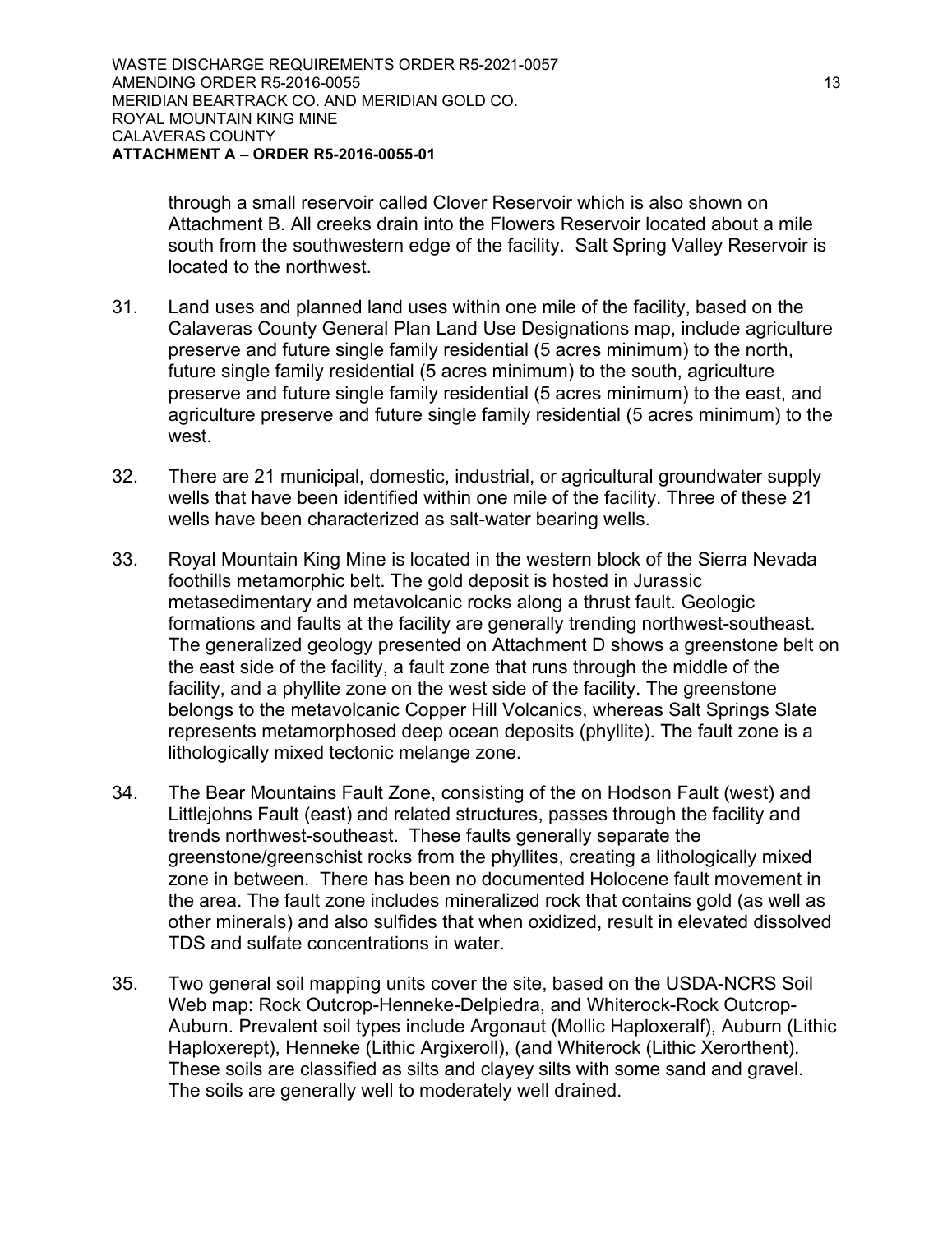WASTE DISCHARGE REQUIREMENTS ORDER R5-2021-0057 AMENDING ORDER R5-2016-0055 14 and 20 and 20 and 20 and 20 and 20 and 20 and 20 and 20 and 20 and 20 and 20 an MERIDIAN BEARTRACK CO. AND MERIDIAN GOLD CO. ROYAL MOUNTAIN KING MINE CALAVERAS COUNTY **ATTACHMENT A – ORDER R5-2016-0055-01**

- 36. The different rock types associated with the different fault zones affect the water quality in these areas. For example, greenstone rocks have high magnesium and bicarbonate ratios, whereas phyllites show high sodium and chloride ratios. As noted by the name Salt Spring Valley, various natural salt springs associated with phyllite zone have been documented in this area and the presence of three naturally salt bearing wells within 1 mile of the facility indicates the presence of natural salty groundwater.
- 37. Large variability in water quality from one side of the faults to the other is associated with varying rock types. Before mining began in 1989, groundwater and surface water quality varied widely across the site. Good quality water (defined as "below all beneficial use criteria") to poor quality water was found west of Hodson Fault. To the east of the Hodson and Littlejohns Faults, water is of good quality; and between the faults groundwater varied from good to fair quality. Because there is a large variation in natural water quality, water quality evaluations from each well and surface water monitoring location are conducted relative to the geologic (rock type) position of the sampling point. Most of the groundwater and surface water comparisons are from one data period to another, showing change over time. Comparisons are made between pre-mining data (or early mining data) versus sampling results after mining up to present day. Because of the naturally varying water quality, "background" at most sampling points is considered to be pre-mining data.
- 38. Hydraulic conductivity tests show the phyllite rocks, generally west of the fault zone, have low hydraulic conductivity ranging from 2.3x10-4 to 3.1x10-7 centimeters per second (cm/s). The measured hydraulic conductivities of the fault zone bedrock underlying the WMUs in the fault zone range from 1.2x10-3 to 9.7x10-4 cm/s. The two measured hydraulic conductivities of bedrock within the greenstone area east of the fault zone are 6.4x10-4 and 2.5x10-8 cm/s.
- 39. Based on a site-specific seismic analysis, the controlling maximum credible earthquake (MCE) on the closest active fault is a moment of magnitude (Mw) event 8.0 along the San Andreas and Hayward faults approximately 87 miles from the facility. It is estimated that a MCE event would produce a peak ground acceleration of 0.17 g at the facility with a return period of 2,475 years.
- 40. The facility receives an average of 23.7 inches of precipitation per year as measured at the RMKM on-site Station. The mean pan evaporation is 76.5 inches per year as measured at the RMKM on-site Station. The 100-year wet season was calculated to be 58.0 inches based on data from the RMKM on-site Station.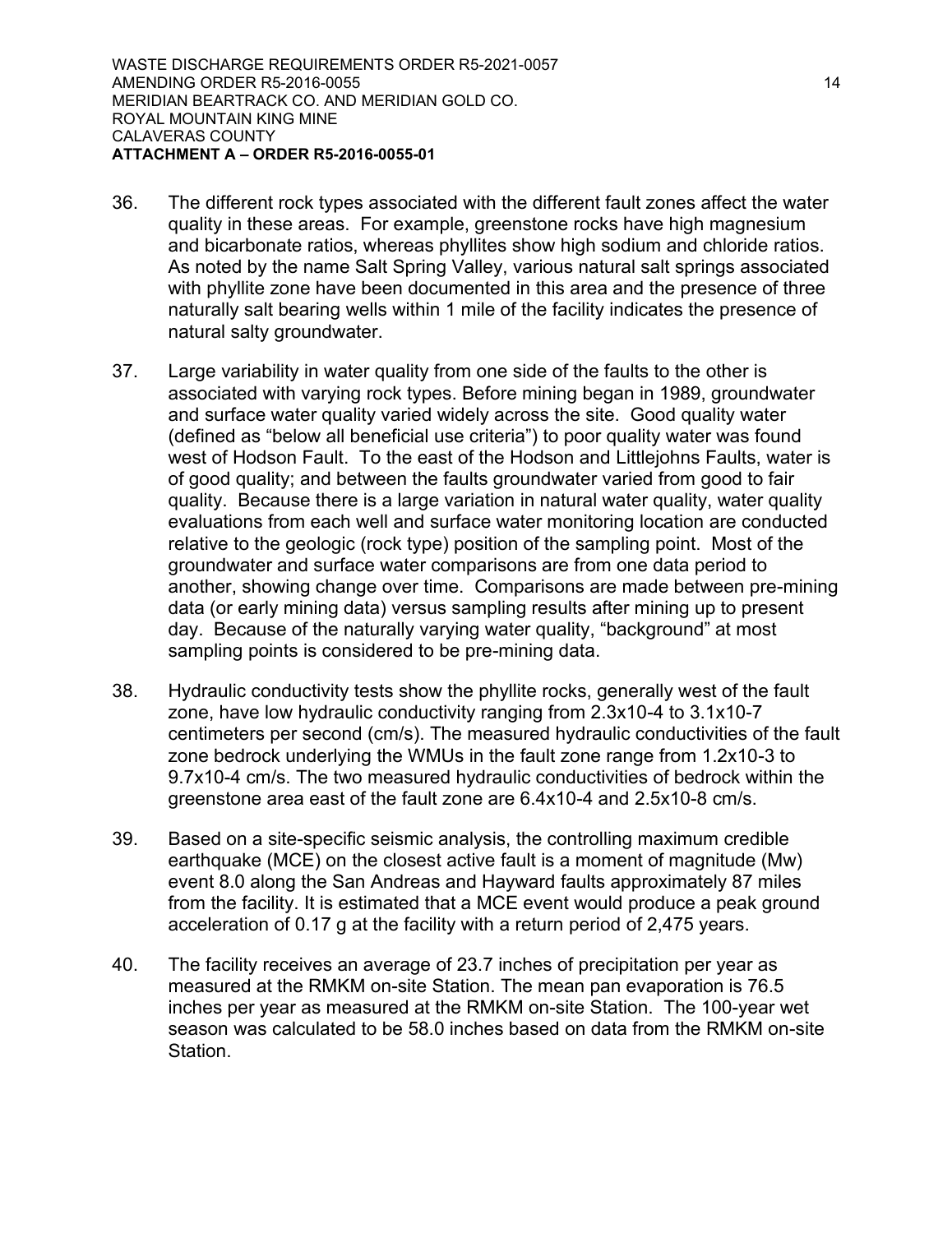- 41. The 100-year, 24-hour precipitation event for the facility is estimated to be 5.1 inches, based on the NOAA website, point precipitation frequency estimates.
- 42. The waste management facility is not within a 100-year flood plain based on the Federal Emergency Management Agency's (FEMA) Flood Insurance Rate Map, Community-Panel Numbers 06009C0550E and 06009C0650E.

## **SURFACE WATER CONDITIONS**

- 43. The Basin Plan designates beneficial uses, establishes water quality objectives, and contains implementation plans and policies for all waters of the Basin.
- 44. Surface water at the site is drained by Littlejohns Creek, Underwood Creek, and the most northeasterly tributary of Clover Creek. These surface waters drain to Flowers Reservoir, downstream of the site. Flowers Reservoir drains to Littlejohns Creek, which is a tributary to French Camp Slough, the San Joaquin River, and the Sacramento-San Joaquin Delta.
- 45. The designated beneficial uses of the San Joaquin River, as specified in the Basin Plan, are Municipal and Domestic Supply, Industrial Process Supply, Hydropower Generation; Agricultural Supply, Water Contact Recreation; Noncontact Water Recreation; Warm Freshwater Habitat; Cold Freshwater Habitat; Spawning, Reproduction, and/or Early Development; and Wildlife Habitat. The beneficial uses of the Sacramento-San Joaquin Delta are: Municipal and Domestic Supply; Agricultural Supply; Industrial Process Supply; Industrial Service Supply; Water Contact Recreation; Non-contact Water Recreation; Warm Freshwater Habitat; Cold Freshwater Habitat; Migration of Aquatic Organisms; Spawning, Reproduction, and/or Early Development; Wildlife Habitat; and Navigation.
- 46. Streams flowing through the property are intermittent to seasonal streams. Most flow occurs during or just after rainfall. During the late spring, summer, and fall limited stream flow occurs. Year-round flow has been recorded in Littlejohns Diversion through sampling point SWM-10 to Flowers Reservoir. No flow occurs upstream of the facility from late spring through fall.
- 47. Prior to mining, upgradient surface water quality east of the fault zone was generally good with TDS concentrations ranging from 50 to 265 mg/L at SWM-1 and SWM-4. SWM-1 and SWM-4 are located on Littlejohns Creek and Underwood Creek, respectively. These TDS concentrations are well below the drinking water standard. There was no detectable arsenic, and very low to nondetect concentrations of various trace metals.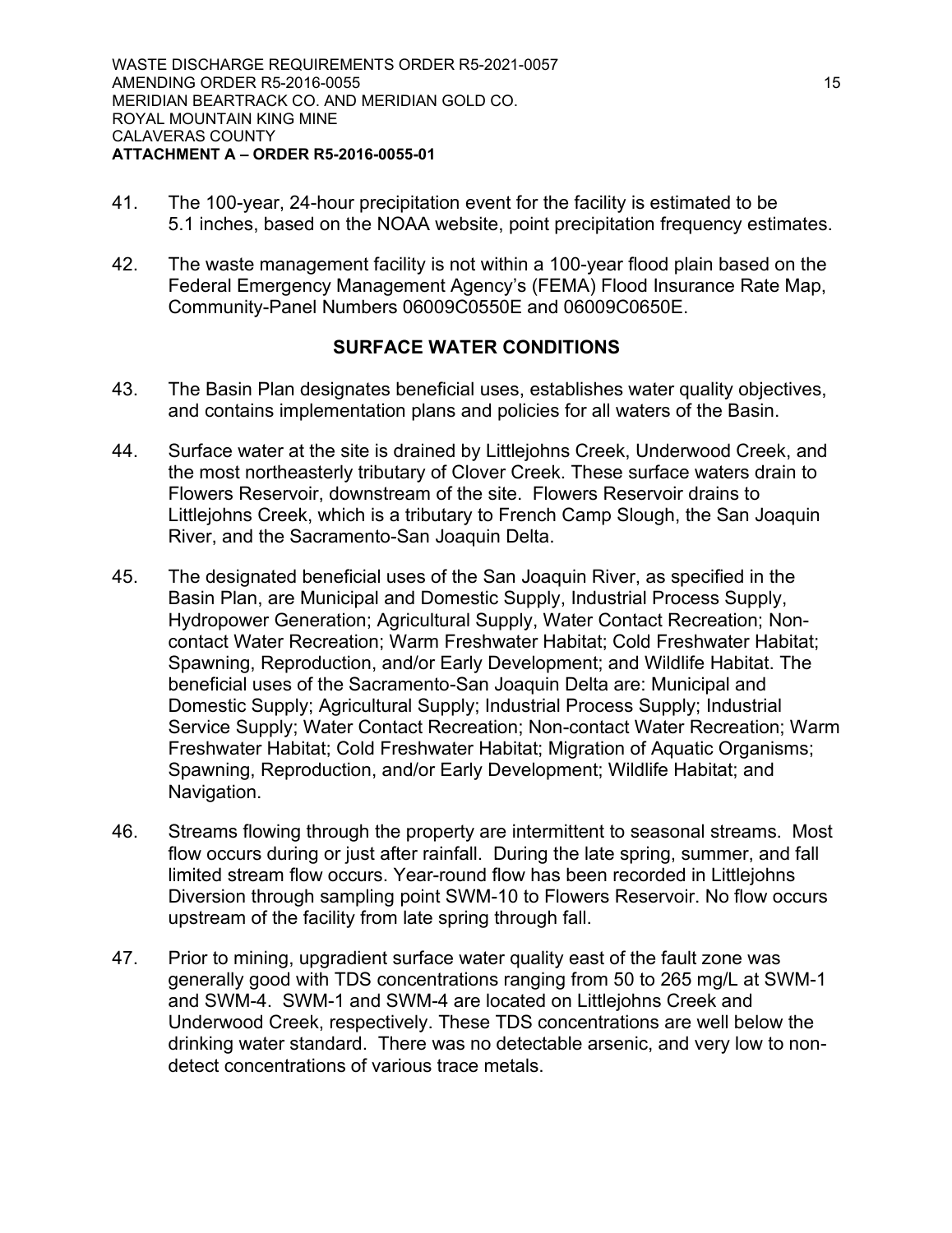- 48. Prior to mining, surface water quality downstream and west of the fault zone varied greatly, depending on the sampling location and flow conditions at the time of flow, with better water quality during higher flow conditions.
- 49. SWM-2 is directly downgradient of the Skyrocket Pit on Littlejohns Creek. Premining sampling performed at this location in 1987 and 1988 represents sampling of Littlejohns Creek during low rainfall seasons, and consequently concentrations of TDS and other constituents may have been higher than in a normal wet season. TDS concentrations reported ranged from 865 to 4,065 mg/L with one much higher detection of 15,150 mg/L, which may be an outlier, and metals concentrations were low. Sodium was the predominant cation, while chloride and sulfate were the predominant anions, which is typical of groundwater in the fault zone and phyllite, suggesting that surface water quality can be also affected by rock type. Concentrations of sodium and chloride reported during this period were higher than sulfate, calcium and magnesium, which is typical of water associated with the phyllites. Because the next sampling event after 1988 was after Littlejohns Creek was diverted around Skyrocket Pit, no "normal" water year pre-mining samples were collected from Littlejohns Creek.
- 50. SWM-10 receives flows from the diverted Littlejohns and Underwood Creeks and a small drainage north of Gold Knoll ODS. The flows and constituent concentrations have changed since mining began. Based on monthly sampling results from 1990 to 1997, flows only occurred at SWM-10 from approximately December to May of each year during the period of mining (when the groundwater levels were lowered by dewatering of the pits). In 1990, when SWM-10 was first being sampled during pit dewatering before any significant surface discharges from the WMUs occurred, the TDS concentrations ranged from 52 to 363 mg/L and metal concentrations were low. It appears no significant dry season surface flow occurred in Littlejohns Creek Diversion until June 1998, when the Skyrocket Pit water level (after cessation of pit dewatering) reached 953 feet above MSL. According to the record, the Littlejohns Creek Diversion at SWM-10 flows increased in 2000 and the constituent concentrations increased. TDS averaged approximately 1,500 mg/L from 2000 to 2015, with a maximum concentration of 4,090 mg/L in 2009. Although concentrations have shown increasing trends in SWM 10, the concentrations are within the range of pre-mining concentrations recorded at SWM-2 and it is unclear if increasing concentrations could be attributed to impacts from WMUs or spring water that previously flowed from the mineralized fault zone where Skyrocket Pit was located before it was mined and dewatered.
- 51. The data shows that mining activities have altered surface water; however, the extent of the impact compared to pre-mining conditions cannot be conclusively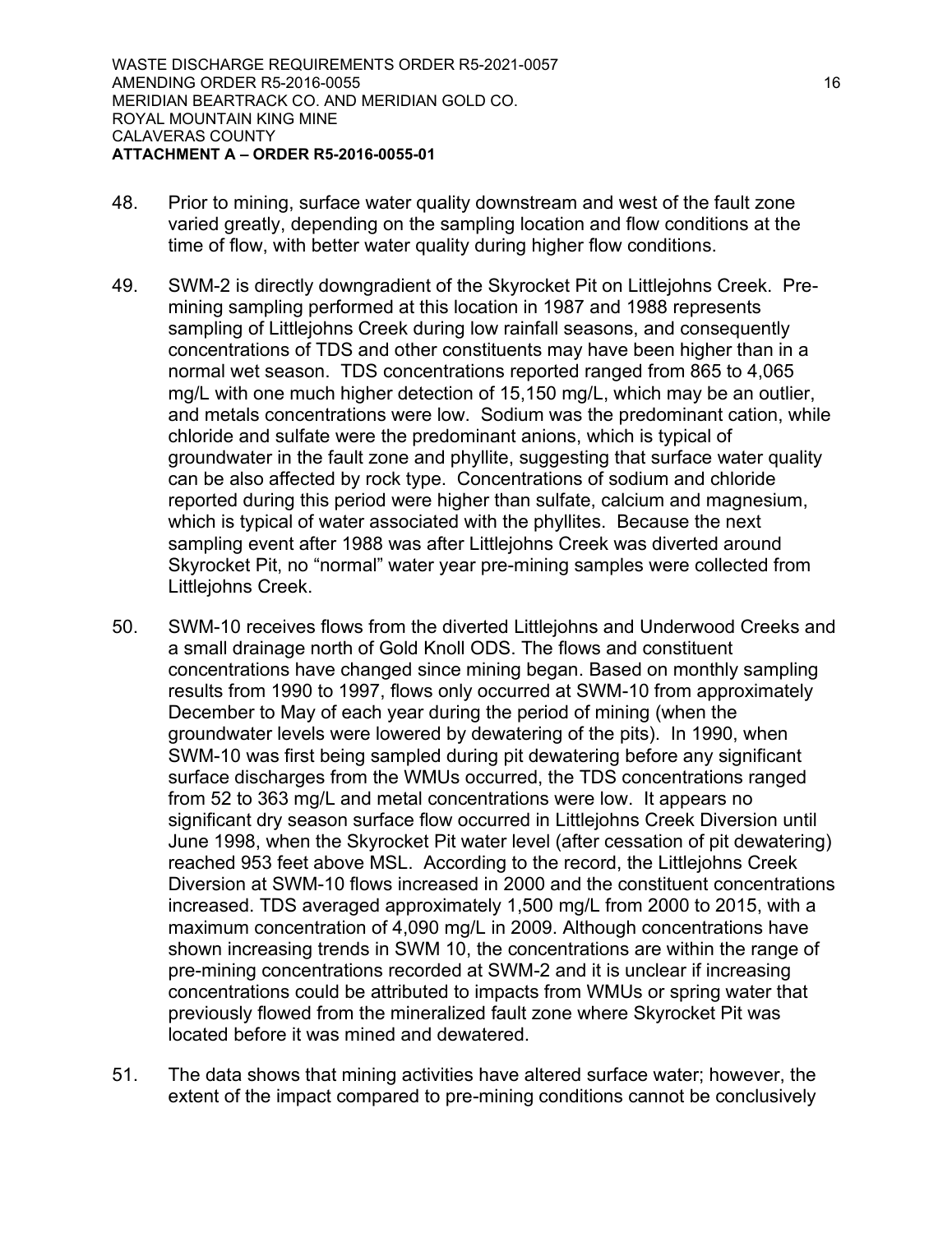determined due to the lack of sufficient pre-mining data, as concluded in the Remand Order.

52. This Order requires the Discharger to continue to capture all seeps and springs that are associated with flows from the WMUs. These seeps and springs are to be captured and managed, so they are no longer a threat to water quality.

#### **GROUNDWATER CONDITIONS**

- 53. Groundwater generally flows to the south-southeast, along the topographic slope and the predominant fault and fracture direction. Cross faulting also occurs in the area allowing ground water movement to the southwest. The June 2015 groundwater contours are shown on Attachment E.
- 54. As presented in Findings 36 and 37, the facility contains three distinct geologyrelated groundwater zones, each of which is separated by faults. Attachment D shows the fault zones. East of the Littlejohns Fault, the groundwater is primarily in a greenstone formation. Between the Littlejohns Fault and the Hodson Fault to the west, groundwater is in a mixture of greenstone and phyllite and the mineralization that occurs in this area. West of the Hodson Fault, groundwater is primarily in a phyllite formation. The following findings describe the groundwater geochemical differences between these three zones.
- 55. Wells constructed within the greenstone include: PZ-1, GWM-1, GWM-2, GWM-11, GWM-18/30, GWM-26, GWM-33, GWM-35A/B, GWM-36A/B, and GWM-37. Well logs from these individual wells show that they are drilled through greenstone for the entire length of the gravel pack and screen interval. Groundwater chemistry associated with the greenstone indicates the anions are generally higher in bicarbonate relative to sulfate and chloride. Magnesium and calcium are the major cations, with sodium being relatively insignificant.
- 56. Wells constructed within the phyllite include: GWM-10, GWM-19, GWM-20, GWM-31, and GWM-32. The well logs from these individual wells show that they are drilled through phyllite for the entire length of the gravel pack and screen interval. Groundwater chemistry associated with the phyllites is generally high in sodium, sulfate, and chloride when compared to bicarbonate, calcium and magnesium.
- 57. Wells constructed between the Hodson and Littlejohns Faults generally have a mixture of phyllite and greenstone in the borehole. The monitoring wells in this area include: GWM-3, GWM-4, GWM-6, GWM-15, GWM-16, and GWM-25. Again, the well rock type is based on well logs from these individual wells, which shows that they are drilled through greenstone and phyllite for the entire gravel pack and screen interval. Groundwater chemistry associated with these wells is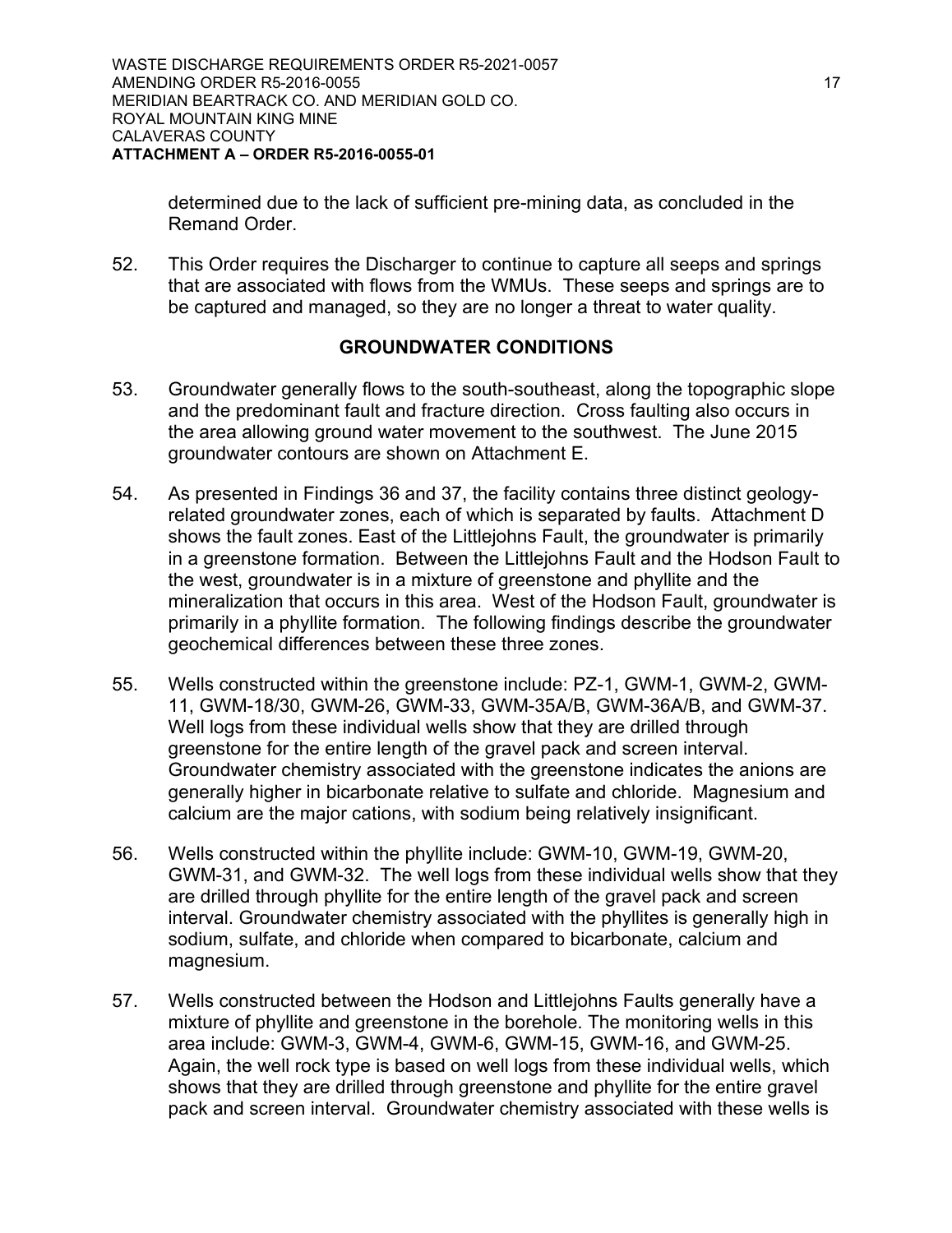generally high in calcium when compared to sodium. Bicarbonate is the dominant anion.

58. The following table shows the groundwater quality from the pre-mining period (i.e., years 1987 through 1989). The data shown is the maximum, minimum, and average concentration for the wells in each area, which is represented by its geologic location. The following wells are used for each geologic area: Greenstone wells are GWM-1, GWM-2, GWM-11, GWM-18/30, and GWM-26; Phyllite wells are GWM-10, GWM-19 and GWM-20; and Fault zone wells are GWM-3, GWM-4, GWM-6, GWM-15, GWM-16 and GWM-25.

| <b>Constituent</b>                      | <b>Units</b> | <b>Greenstone Wells</b> |            | <b>Phyllite Wells</b> |       |            | <b>Fault Zones</b> |     |            |     |
|-----------------------------------------|--------------|-------------------------|------------|-----------------------|-------|------------|--------------------|-----|------------|-----|
|                                         |              |                         |            |                       |       |            | <b>Wells</b>       |     |            |     |
|                                         |              | Min                     | <b>Max</b> | Avg                   | Min   | <b>Max</b> | Avg                | Min | <b>Max</b> | Avg |
| pH                                      | number       | 7.1                     | 8.0        | 7.6                   | 7.0   | 7.6        | 7.4                | 6.9 | 8.2        | 7.5 |
| Specific<br>Conductance                 | umhos/cm     | 220                     | 640        | 385                   | 1,230 | 19,900     | 10,111             | 352 | 2,130      | 650 |
| <b>Total Dissolved</b><br><b>Solids</b> | mg/l         | 110                     | 402        | 257                   | 844   | 14,100     | 7,654              | 150 | 1,330      | 442 |
| Chloride                                | mg/l         | 6.6                     | 31         | 15                    | 118   | 5,010      | 2,422              | 4   | 381        | 25  |
| <b>Sulfate</b>                          | mg/l         | 8.0                     | 27         | 16                    | 227   | 4,000      | 2,099              | 12  | 295        | 60  |
| Calcium                                 | mg/l         | 15                      | 42         | 26                    | 43    | 417        | 196                | 47  | 141        | 88  |
| Magnesium                               | mg/l         | 16                      | 58         | 34                    | 13    | 126        | 51                 | 25  | 33         | 30  |
| <b>Bicarbonate</b>                      | mg/l         | 84                      | 248        | 162                   | 124   | 516        | 241                | 164 | 360        | 241 |
| Sodium                                  | mg/l         | 5                       | 22         | 10                    | 225   | 4,780      | 2354               | 8   | 244        | 31  |

59. It is noted that groundwater concentrations within the phyllite area are highly variable. For example, the pre-mining phyllite monitoring wells in the above table have a TDS average concentration of 7,654 mg/l; however, monitoring well GWM-32, a phyllite well just west of two of the phyllite pre-mining wells, had a TDS concentration in 2015 of 402 mg/l.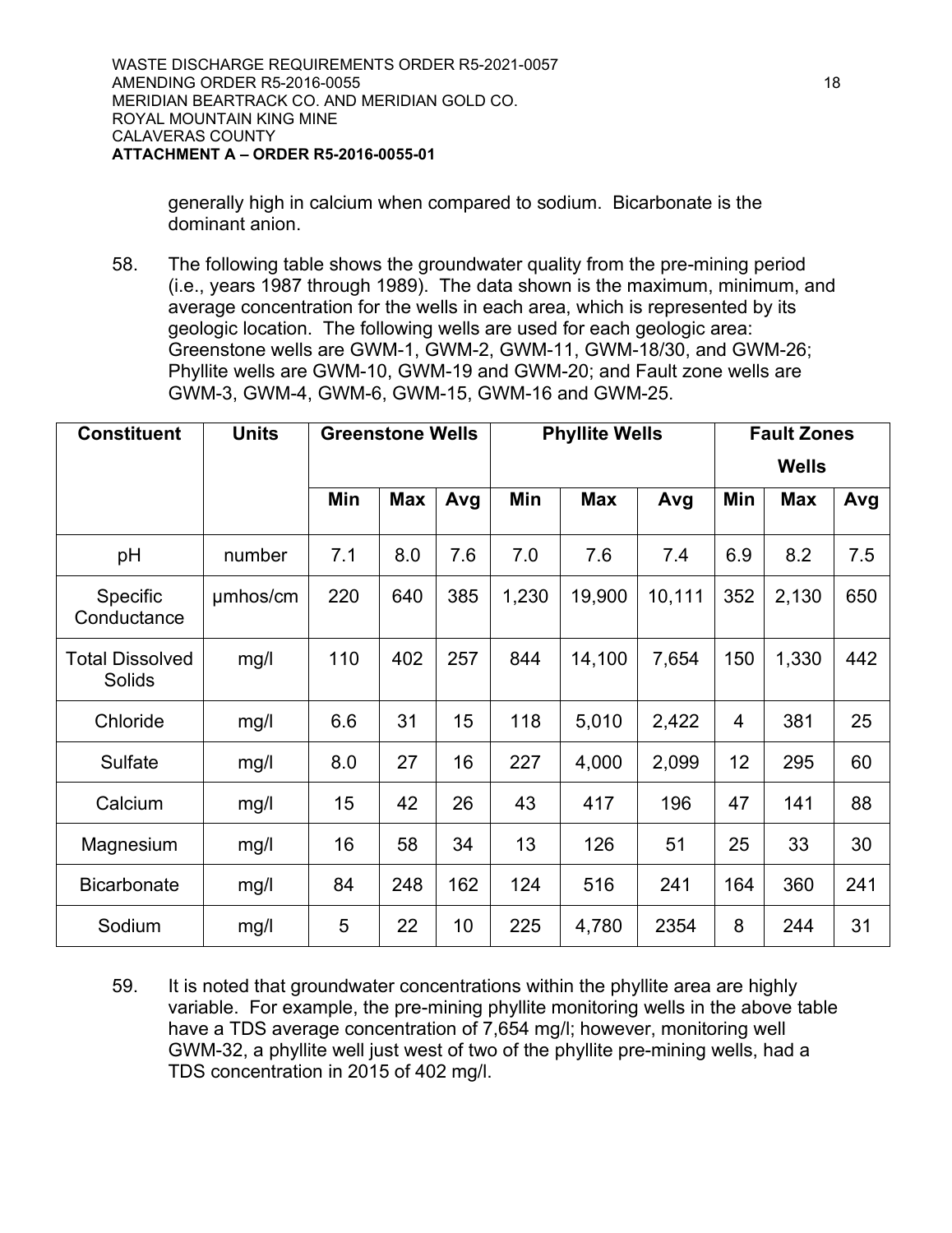- 60. Upgradient groundwater quality on the eastern side of RMKM is not well known, particularly east of the FTR ODS near Littlejohns and Underwood Creeks.
- 61. Groundwater has been affected by the mining operations. Increases in concentrations of TDS, sodium, calcium, bicarbonate, sulfate, nitrate, selenium, and arsenic have been observed in groundwater wells throughout the site. The Table below shows concentrations of TDS and sulfate from wells GWM-25, GWM-5, GWM-2, GWM-30, GWM-12, GWM-21, GWM-11, GWM-34, and PZ-4. The table shows that at some locations TDS and sulfate have increased by 2 to 60 times when compared to pre-mining or first monitored concentrations.

| Well          | <b>Parameters</b> | <b>Pre-Mining</b> | <b>Present</b>      |
|---------------|-------------------|-------------------|---------------------|
|               |                   | $(1987 - 1989$    | (April - April 2015 |
|               |                   | average)          | average)            |
| <b>GWM-25</b> | TDS (mg/L)        | 678               | 1,477               |
|               | Sulfate (mg/L)    | 122               | 667                 |
| GWM-5         | TDS (mg/L)        | 270               | 514                 |
|               | Sulfate (mg/L)    | 34                | 264                 |
| GWM-2         | TDS (mg/L)        | 329               | 1,077               |
|               | Sulfate (mg/L)    | 16                | 445                 |
| <b>GWM-30</b> | TDS (mg/L)        | 339               | 2,867               |
|               | Sulfate (mg/L)    | 26                | 1,600               |
| <b>GWM-12</b> | TDS (mg/L)        | 2,119             | 5,550               |
|               | Sulfate (mg/L)    | 452               | 1,820               |
| <b>GWM-21</b> | TDS (mg/L)        | 1,667             | 5,257               |
|               | Sulfate (mg/L)    | 288               | 2,837               |
| <b>GWM-11</b> | TDS (mg/L)        | 167               | 1,253               |
|               | Sulfate (mg/L)    | 9                 | 567                 |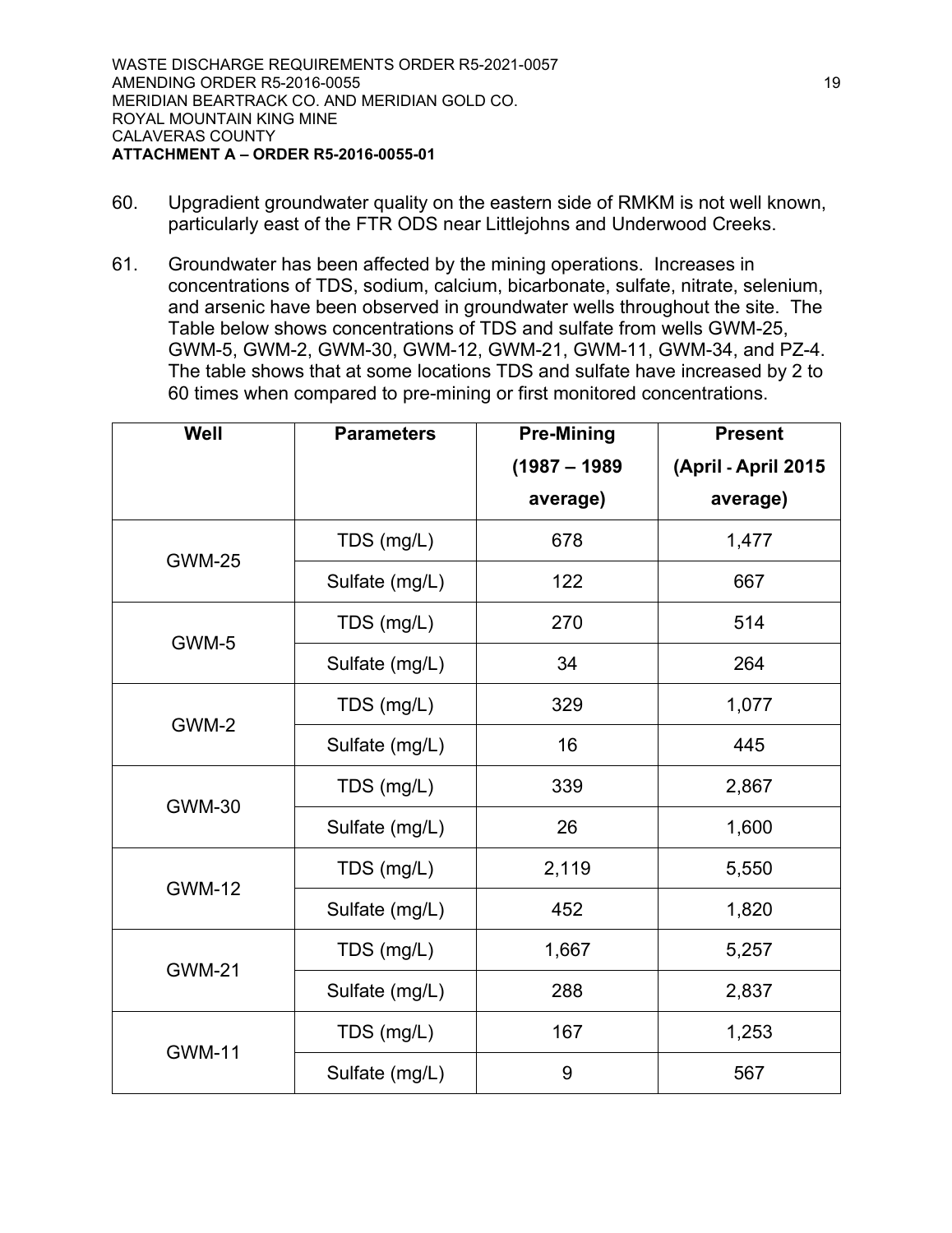| Well          | <b>Parameters</b> | <b>Pre-Mining</b> | <b>Present</b>      |
|---------------|-------------------|-------------------|---------------------|
|               |                   | $(1987 - 1989$    | (April - April 2015 |
|               |                   | average)          | average)            |
| <b>GWM-34</b> | TDS (mg/L)        | 223               | 483                 |
|               | Sulfate (mg/L)    | 17                | 183                 |
| $PZ-4$        | TDS (mg/L)        | 778               | 2,347               |
|               | Sulfate (mg/L)    | 250               | 1,030               |

62. The data shows that mining activities have impacted groundwater; however, the localized impacts are within the BPA de-designation and variance area. Corrective action is not required when groundwater impacts remain within the BPA de designation and variance area. If groundwater monitoring shows that measurably significant groundwater impacts from the Mining Units are migrating downgradient of the BPA de-designation and variance area, the Discharger shall follow the procedures detailed in the SPRR Section I Standard Monitoring Provisions and Section J Responding to a Release.

## **GROUNDWATER AND SURFACE WATER MONITORING**

- 63. The existing groundwater monitoring network for the WMUs consists of detection monitoring wells (GWM 2, GWM 9, GWM 10, GWM-11 GWM 12, GWM 15, GWM 16, GWM 21, GWM 25, GWM 26, GWM 30R, GWM 31, GWM 32, GWM 34, GWM 37) and piezometers (FPZ-3, FPZ-4, FPZ-5, FPZ-6, FPZ-7A, PZ-1, and PZ-4) as shown in Attachment F and detailed in MRP R5-2016-0055-01. Groundwater seeps that are also monitored include Gold Knoll Seep, West ODS 2 and West ODS 5 as shown in Attachment F and detailed in MRP R5-2016- 0055-01. Attachment E also shows historical groundwater monitoring locations.
- 64. At the time this Order was adopted, the Discharger's detection monitoring program for groundwater at the facility satisfied the requirements contained in Title 27.
- 65. The facility is exempt from unsaturated zone monitoring pursuant to Title 27, section 20415(d)(5)) because the facility received all permits necessary for construction and operation before 1991 and unsaturated zone monitoring would not provide meaningful data at this stage of closure.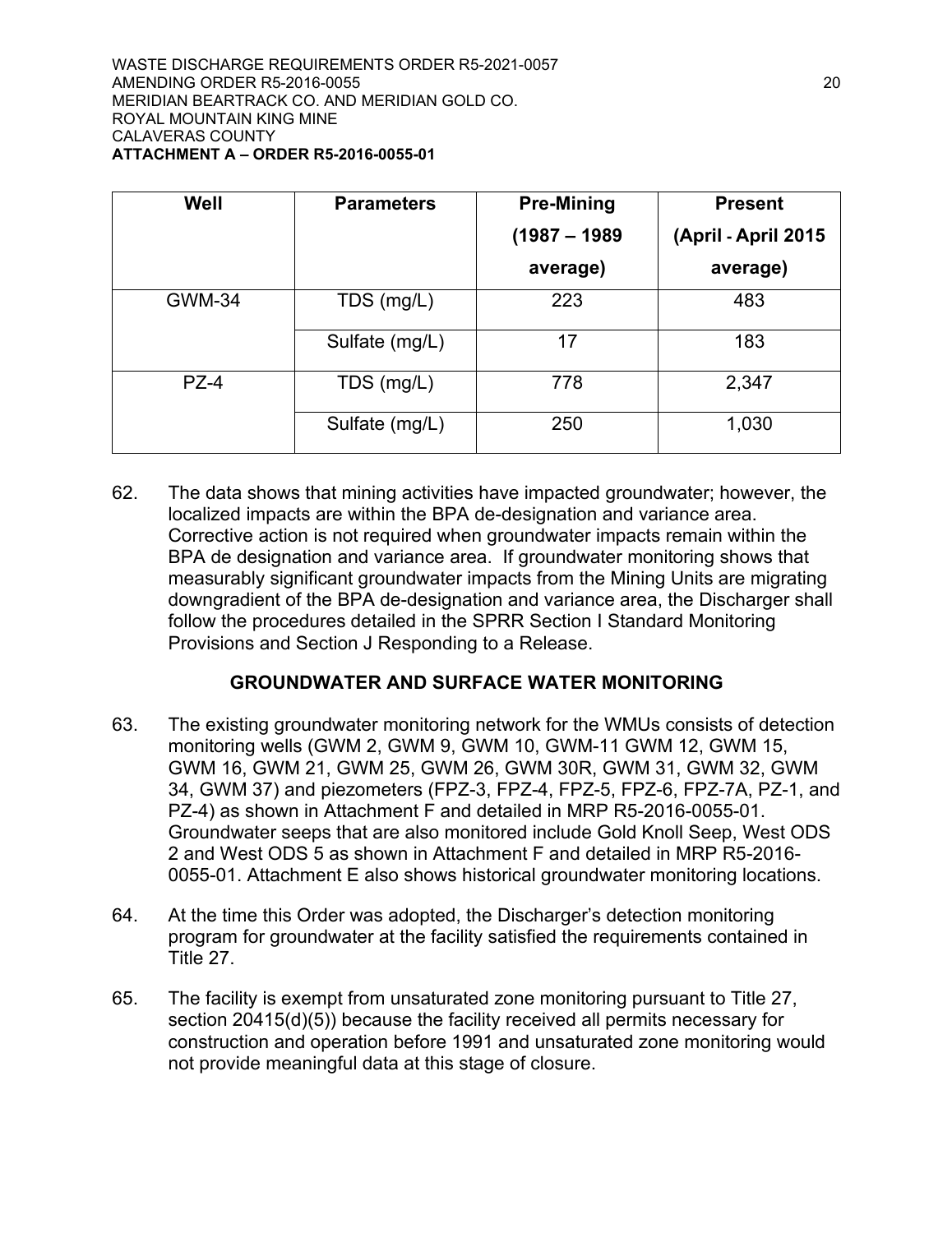- 66. The existing surface water monitoring network consists of eight surface water monitoring points (SWM-1, SWM-2, SWM-6, SWM-8, SWM-9, SWM-10, SWM-13, SWM-17, stock pond, love pond spring) as shown in Attachment G and detailed in MRP R5-2016-0055. Attachment G also shows historical surface water monitoring locations.
- 67. The Discharger submitted a Water Quality Protection Standard (WQPS) report in Appendix K of the Report of Waste Discharge dated July 2015 proposing statistical data analysis methods to calculate concentration limits for each monitored constituent in accordance with Title 27. The WQPS report proposed to use intrawell data analysis to calculate tolerance limits for the monitored constituents. The WQPS and approved data evaluation methods are included in MRP R5-2016-0055.
- 68. The historic groundwater and surface water monitoring program described above was developed to address the compliance requirements of these Closure WDRs taking into account the BPA and the historical monitoring results for this facility. Among other things, the monitoring program contains compliance wells, which are the only wells utilized to determine if a measurably significant increase in a constituent has occurred that triggers the Title 27 investigative and corrective action process. Other wells are included to monitor changes within the dedesignation area.

## **DESIGN OF WASTE MANAGEMENT UNIT(S)**

- 69. Water Code section 13360(a)(1) allows the Central Valley Water Board to specify the design, type of construction, and/or particular manner in which compliance must be met in waste discharge requirements or orders for the discharge of waste at solid waste disposal facilities.
- 70. Title 27 section 20080(b) allows the Central Valley Water Board to consider the approval of an engineered alternative to the prescriptive standard. In order to approve an engineered alternative in accordance with Title 27 section 20080(c)(1) or (2), the Discharger must demonstrate that the prescriptive design is unreasonably and unnecessarily burdensome and will cost substantially more than an alternative which will meet the criteria contained in §20080(b), or would be impractical and would not promote attainment of applicable performance standards. The Discharger must also demonstrate that the proposed engineered alternative(s) provides protection against water quality impairment equivalent to the prescriptive standard in accordance with Title 27 section 20080(b)(2) of Title 27 and that any proposed engineered alternative is consistent with the performance goal in accordance with Title 27 sections 20240, 20250, and 20310.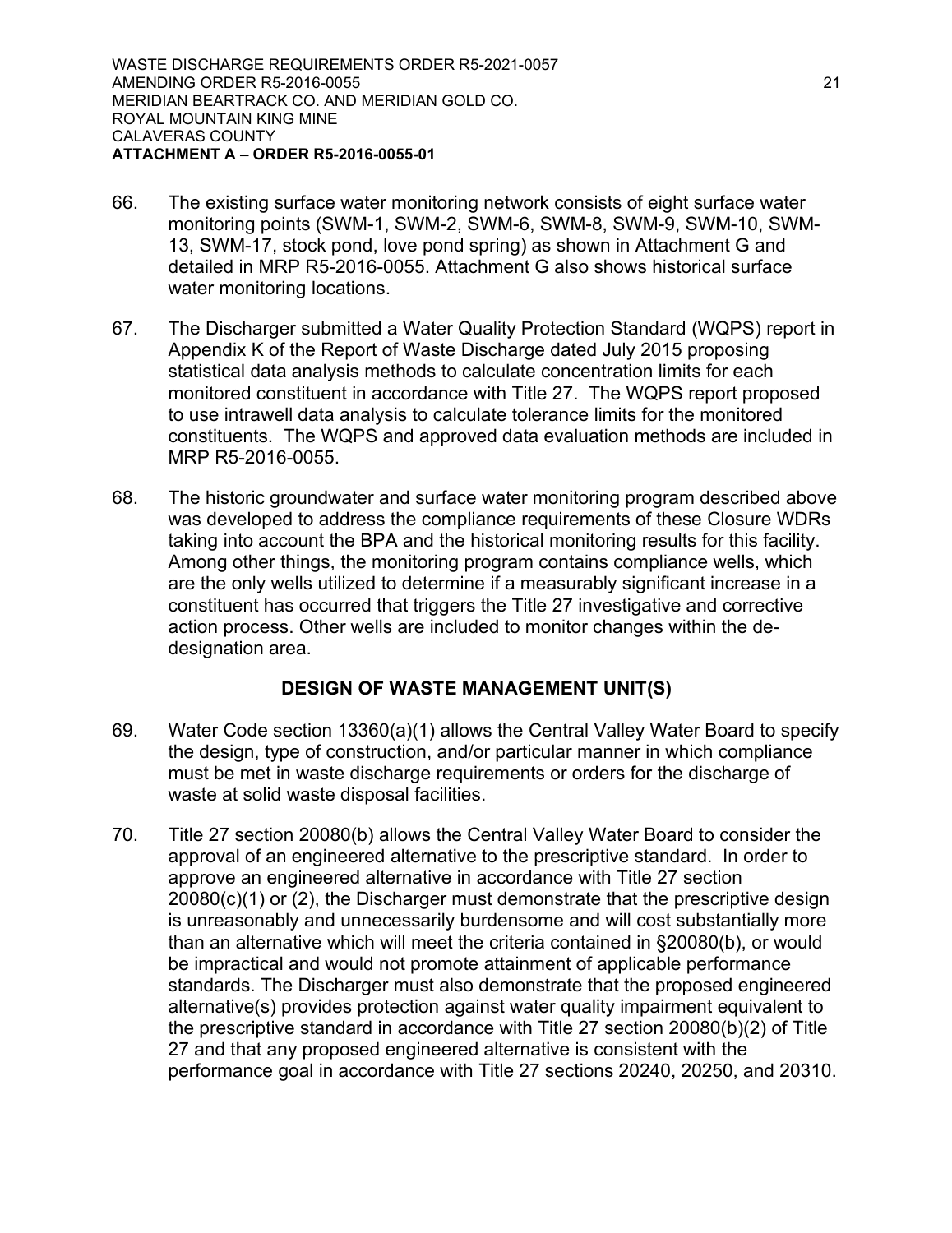71. Construction will proceed only after all applicable construction quality assurance plans have been approved by Executive Officer.

#### **Flotation Tailings Reservoir (FTR)**

- 72. The FTR (also known as WMU #1) was constructed in an intermittent stream valley northeast of North Pit. The FTR was designed utilizing naturally occurring clay and fine-grained tailings as a bottom liner system. The southern portion of the FTR bottom liner system was constructed with 2-feet of clay with a maximum hydraulic conductivity of 8x10-7 cm/s. The northern portion of the FTR bottom liner system was constructed with 1-foot of clay with a maximum hydraulic conductivity of 8x10<sup>-8</sup> cm/s.
- 73. Flotation tailings liquid within the FTR is collected by a LCRS. The LCRS overlies the bottom clay layer and is comprised of a network of perforated pipes in drain rock that is intended to minimize the hydraulic head on the outer liner. It was constructed with 4-inch diameter perforated drainpipe covered with crushed rock sized between 0.5 and 6-inches.
- 74. Above the LCRS the fined grained tailings consolidate and act as another barrier for liquid migration with a measured permeability of  $\leq$  1 x 10<sup>-5</sup> cm/sec. The FTR contains approximately 6.5 million tons of flotation tailings.
- 75. Groundwater and spring water beneath the FTR is managed by a series of drains described as Spine Drain 1, Spine Drain 2, and the Spring Drain. These drains were utilized during mining operations to maintain separation of groundwater from the outer clay liner. The Spine Drains consist of a network of interconnected trenches below the clay liner that contain perforated plastic pipe and gravel. The Spring Drain consists of a spring collection sump with a pipeline in a gravel filled trench conveying spring flow to the FTR drain collection sump. The FTR also has a foundation drain used to drain water from the foundation of the embankment. The foundation drain consists of vertical boreholes/wells constructed in the embankment foundation trench fitted with pipes that convey the collected water to the FTR drain collection sump.
- 76. The spine, spring, and foundation drains under the FTR were closed in October 1998 as a test to determine the effects of blocking the FTR drains on 1) groundwater conditions, 2) containment of the FTR and 3) Skyrocket Pit water level. According to the 08 July 2015 Report of Waste Discharge and the test results submitted periodically to the Water Board, closing the drains resulted in an inward gradient across the outer liner of the FTR (i.e., groundwater was flowing into the FTR and reporting to the LCRS drain). This Order allows the permanent closure of the spine, spring, and foundation drains underlying the FTR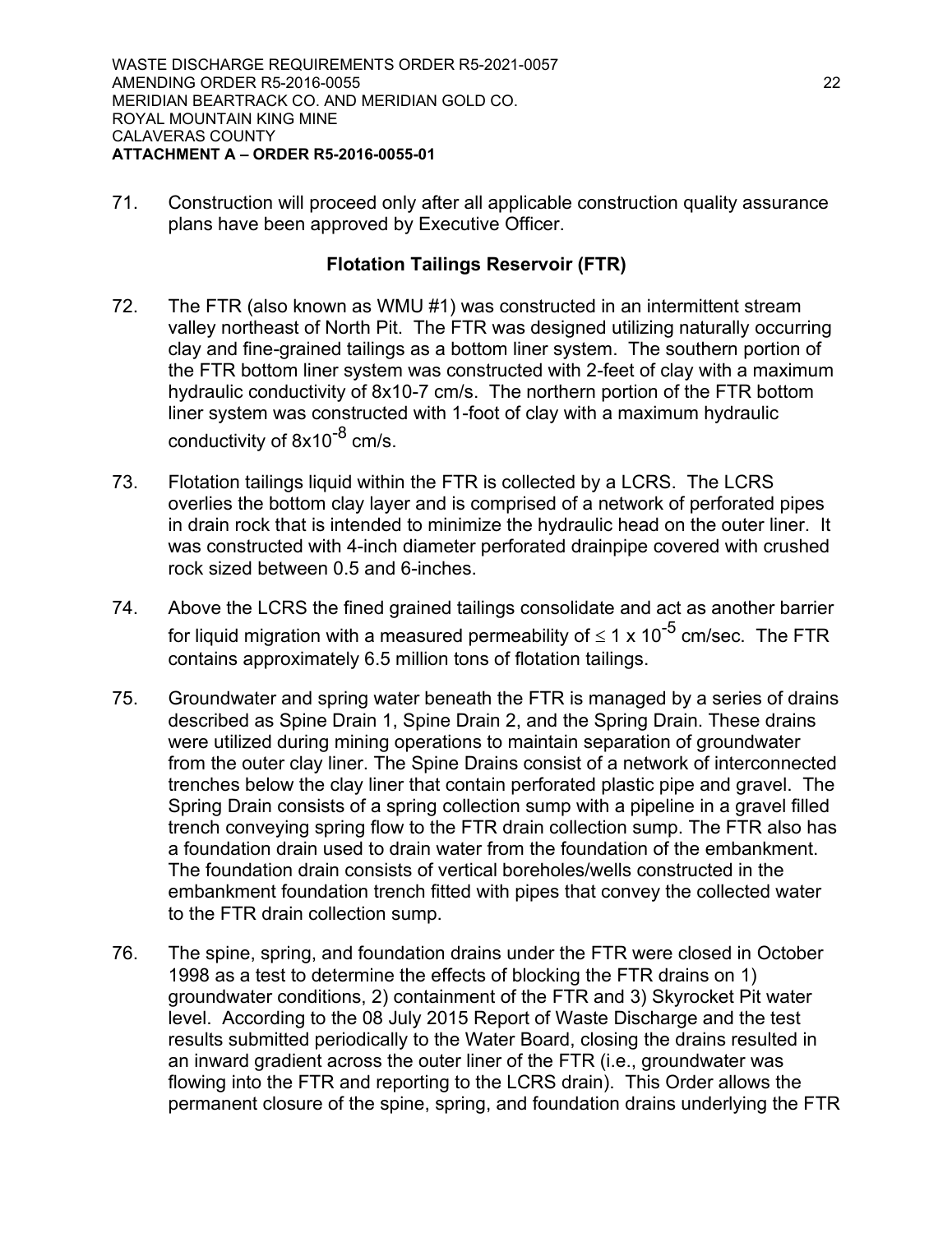following written Executive Officer approval. See the Facility Specification C.5 for work plan submittal requirements.

- 77. Previous WDRs required leachate from the FTR be collected and transferred to Skyrocket Pit. In March 2003, the Discharger closed the LCRS to control the water balance in Skyrocket Pit. The LCRS was reopened during the third quarter of 2008 to remediate a surface seep that developed at the FTR because the FTR water levels had risen too high. This Order allows the Discharger to keep the LCRS drains closed as long as the liquids and groundwater does not seep to the surface as detailed in the Facility Specifications and monitored as specified in MRP R5-2016-0055-01.
- 78. The FTR was closed as a Group C mining waste management unit in 1997. Closure consisted of the following:
	- · Regrading the surface to a minimum slope of one percent;
	- · Placement of six inches of soil over the tailings, followed by revegetation;
	- · Construction of ditches along the eastern edge of the FTR;
	- · Construction of a permanent spillway through the embankment and swales connecting to the spillway to allow free drainage of surface water from the FTR;
	- · Decertification of the dam as a jurisdictional structure by the Department of Water Resources' Division of Dam Safety; and
	- Continued discharge of leachate from the FTR's Leachate Collection Recovery System (LCRS) to Skyrocket Pit.
- 79. A stability analysis was completed for the FTR Dam on 8 March 2016. The stability analysis analyzes the FTR Dam under both static and dynamic conditions. The static stability analysis indicates a factor of safety of 1.52, which is greater than the factor of safety of 1.5 required by Title 27. The dynamic (seismic) stability was evaluated using a pseudo-static analysis with a peak ground acceleration of 0.17 g for the MCE. The pseudo-static analysis shows that the FTR Dam does not undergo deformation under dynamic conditions.

# **Leached Concentrate Residue Facility (WMU #2)**

80. The 18-acre LCRF is divided into two portions, which together comprise the Group B waste management unit. Approximately 6 acres of the northern part of the facility encompasses the lined heap leach pile. The remaining 12-acre southern portion, separated by a liner system, impounds the leached concentrate residue (LCR).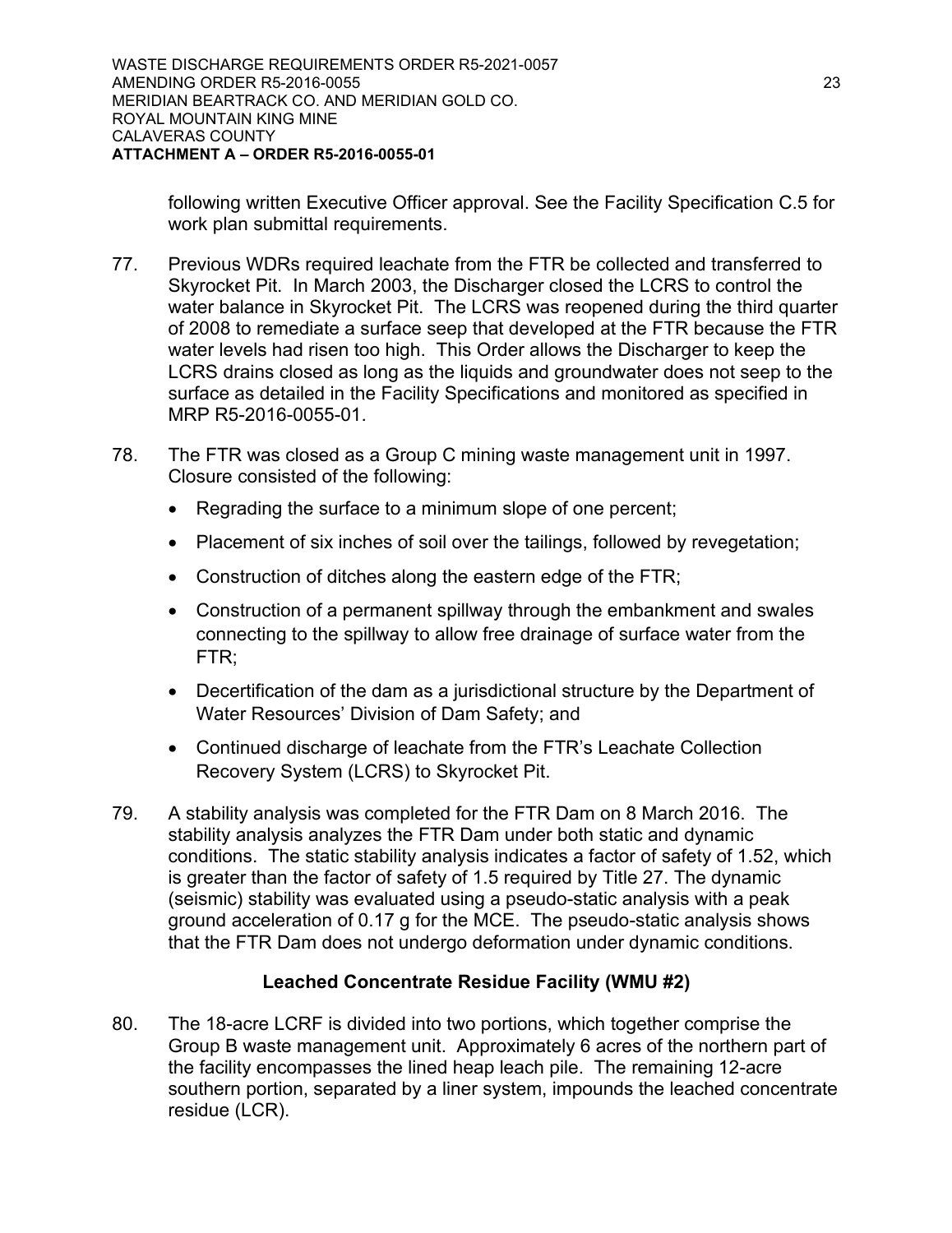- 81. The LCRF contains 186,400 tons of leached concentrate residue. The LCRF is lined with a two-foot-thick clay layer installed to a hydraulic conductivity of less than 1 X 10<sup>-6</sup> cm/sec; a 40-mil Very Low Density Polyethylene (VLDPE) liner; and geotextile layer as a filter layer over the underlying clay.
- 82. Liquids generated from the LCRF used to be collected by a LCRS system constructed with a one-foot thick layer of gravel between two geotextiles and a network of perforated pipes, however, the unit no longer generates leachate.
- 83. Since early 2007, leachate flowed out of the unit and into the LCRS at a rate of approximately 0.03 gpm, as reported by the Discharger's Site Supervisor. This value falls within the range of levels defined as negligible. The most recent ROWD proposes to abandon the LCRS by pumping grout in the LCRS pipe system. However, plugging of the LCRS is not acceptable since the drainage will back-up into the waste and cause a head on the liner. This will increase the leakage rate from the unit, causing an impact or threatening to impact groundwater and surface water. Therefore, this Order requires that the Discharger continue to collect and properly dispose of leachate collected in the LCRS.
- 84. The Discharger was granted final closure for the LCRF in a letter dated 28 July 2005. Closure consists of (from top to bottom) a 6-inch thick vegetative soil cover, a one-foot thick FTR tailings layer, a geocomposite drainage layer, and a foundation layer. Surface water runoff drains from northeast to southwest to a concrete-lined ditch along the western perimeter of the LCRF.

## **Process Water Pond (WMU #3)**

- 85. The 8-acre PWP base liner system (from bottom to top) consists of a two foot thick layer of clay, a 150-mil geotextile, an 80-mil HDPE geomembrane, a 150 mil geotextile, a one foot thick layer of crushed and washed rock, a 150-mil geotextile, and an 80-mil HDPE geomembrane.
- 86. The sideslope liner system (from bottom to top) includes a 150-mil geotextile, an 80-mil HDPE geomembrane, and HDPE drain net, and an 80-mil HDPE geomembrane.
- 87. Liquids generated from the PWP used to be collected by a LCRS system constructed with a one-foot thick layer of gravel between two geotextiles and a network of perforated pipes, however, the unit no longer generates leachate.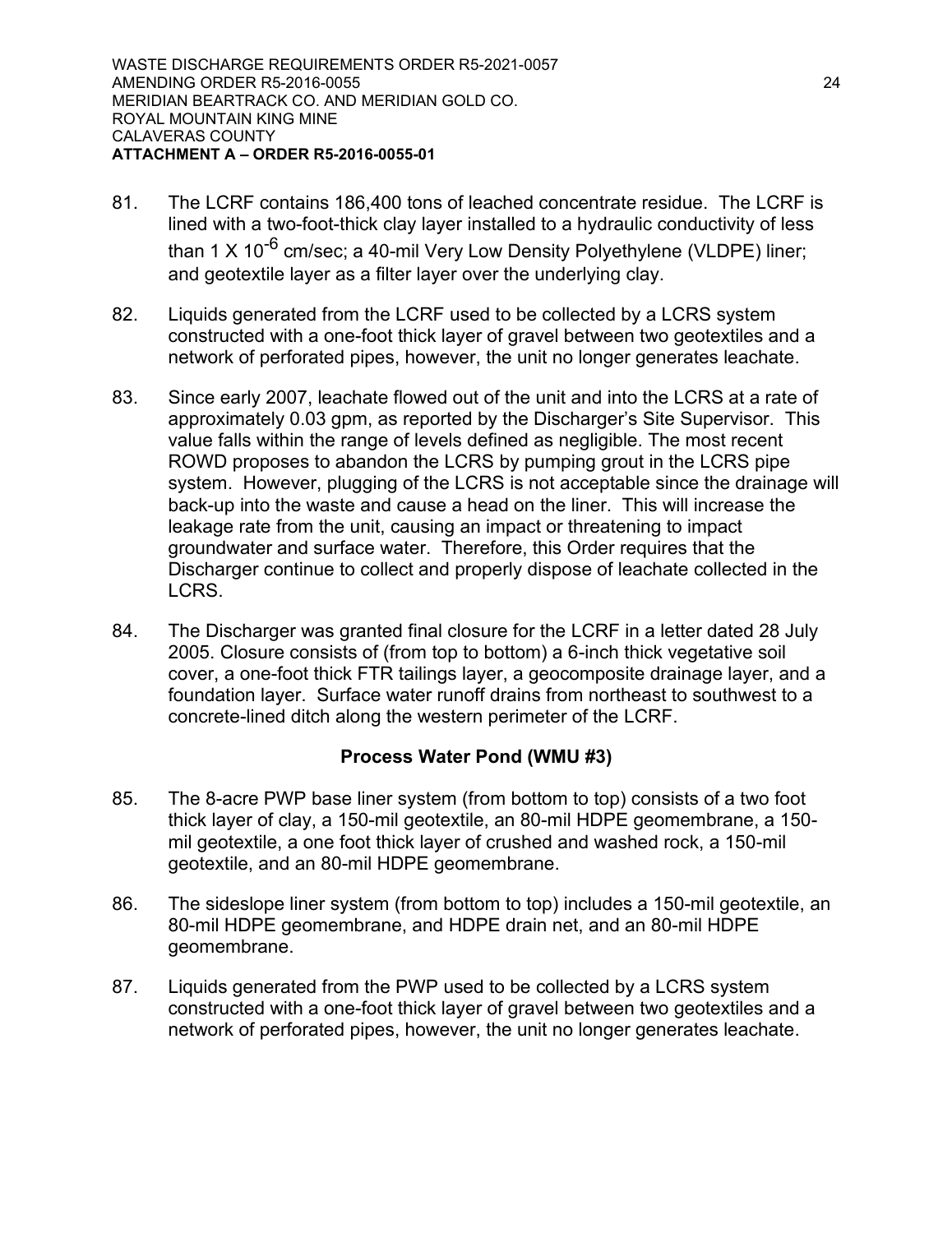- 88. The in-place closure of the PWP was constructed in 2008 as follows (from top to bottom):
	- · A 1.5-ft thick erosion/vegetative layer that sustains vegetation and that will be hydroseeded with the seed mix approved for RMK;
	- · A geocomposite drainage layer;
	- A 60-mil high-density polyethylene (HDPE) geomembrane that will serve as the low-hydraulic conductivity layer in accordance with Title 27, Section 21090(a)(2);
	- · A foundation layer at least 2-ft thick; and
	- · Soil fill as needed to reach the elevation of the base grading plan (i.e. the elevation of the bottom of the foundation layer)
- 89. During construction of the PWP final cover, a temporary 1.3-acre evaporation pond was constructed on top of the PWP lined with a 60-mil HDPE geomembrane that is separate from the PWP cover HDPE geomembrane. The temporary evaporation pond was constructed for management of the remaining liquid in the PWP waste mass. The liquid was removed using a sump system completed to the bottom of the encapsulated waste. The water was pumped to the evaporation pond where it evaporated. Water removal was terminated when the sump was not yielding enough water to allow removal.
- 90. Approximately 32,000 gallons of water were removed from the PWP during 2010. Water removal was stopped when the removal rate dropped below 0.1 gpm. The removal of the small amount of remaining water from the PWP waste solids is much slower. The most recent ROWD proposes to abandon the LCRS by pumping grout in the LCRS pipe system. However, plugging of the LCRS is not acceptable since the drainage will back-up into the waste and cause a head on the liner. This will increase the leakage rate from the unit, causing an impact or threatening to impact groundwater and surface water. Therefore, this Order requires that the Discharger continue to collect and properly dispose of leachate collected in the LCRS.
- 91. With the water not being removable at a significant rate and with infiltration prevented by the top cover, the potential for future accumulation or discharge of the liquids is negligible. Additionally, the liner system of the PWP is still in place and has been effective at containment. Thus, MBC recommends final closure of the PWP with the remaining liquid/soil matrix in place within the liner and cover containment systems.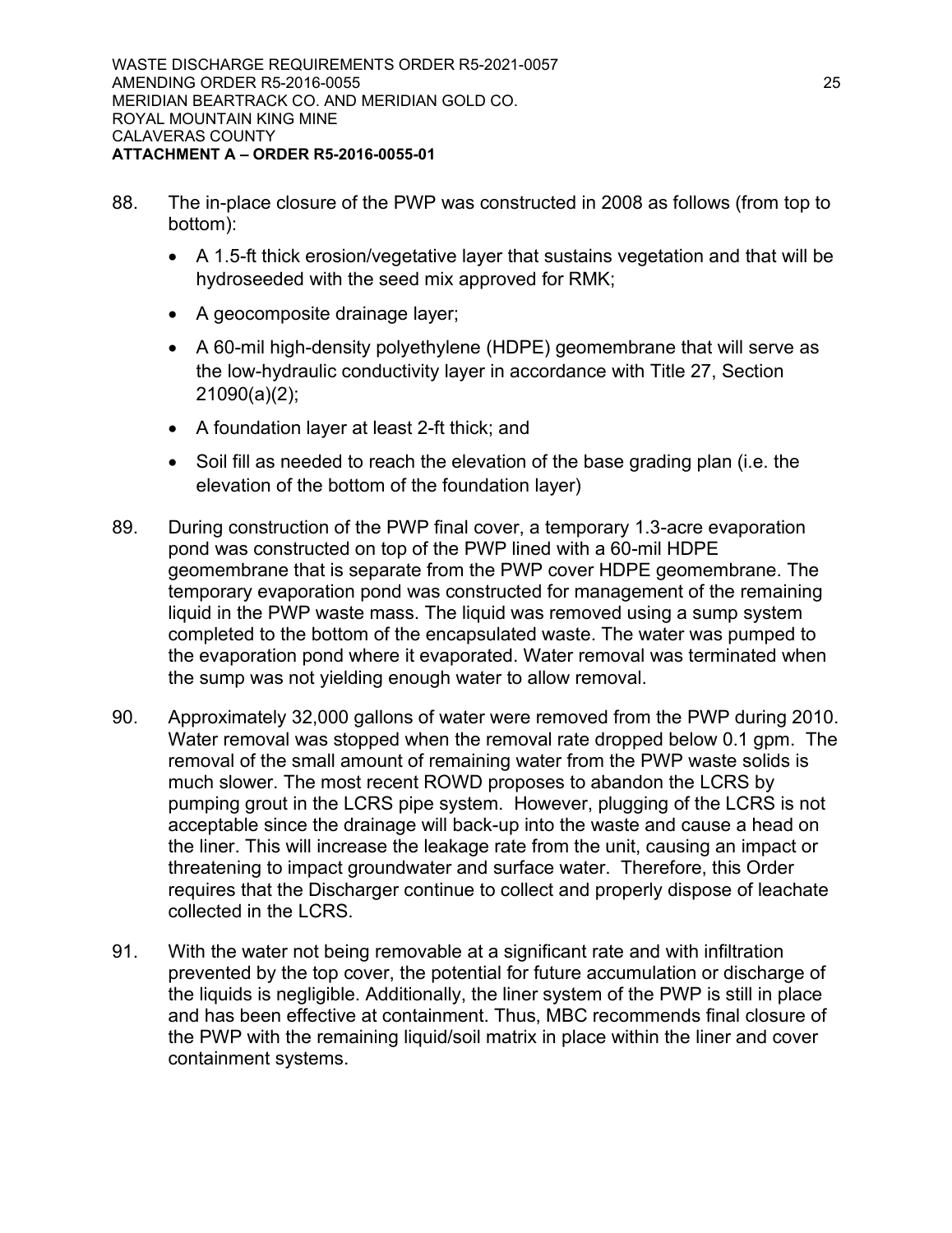- 92. The most recent ROWD proposes to remove the 1.3-acre evaporation pond by:
	- a. Cutting the geomembrane along the edge of the anchor trench along the crest of the pond slope.
	- b. Folding the geomembrane on the slope of the pond back over the bottom of the pond.
	- c. Removing the geomembrane from the anchor trench and laying over the geomembrane at the bottom of the pond.
	- d. Placing 1.5 feet of soil cover over the geosynthetics.
- 93. This Order approves the closure of the PWP evaporation pond. Closure construction of the PWP evaporation pond will proceed only after all applicable design drawings and construction quality assurance plans have been approved by Executive Officer. Following removal of the PWP evaporation pond, remaining liquids collected from the PWP and LCRF LCRSs will need to be disposed of at an appropriate disposal facility. On-site disposal of these liquids are prohibited with the exception of within the PWP evaporation pond.

# **Overburden Disposal Units (General)**

- 94. During operation of the mine, approximately 54 million tons of overburden were removed from the three pits and disposed in either the: (1) West ODS, (2) FTR ODS, or (3) Gold Knoll ODS.
	- a. The FTR ODS is on the facility's eastern side with Littlejohns Creek flowing along its southeastern flank and the FTR on its northwestern side. This ODS received overburden waste rock from Skyrocket Pit and North Pit.
	- b. The Western ODS is on western edge of the facility, west of Skyrocket Pit, southwest of North Pit and north of Littlejohns Creek. This ODS covers a surface area of approximately 125 acres. A north-south canyon was filled in with overburden from North and Skyrocket Pits.
	- c. The Gold Knoll ODS is located in an area where mining initially occurred. Gold Knoll pit was filled with overburden from Skyrocket Pit. In addition, some surrounding land was also covered by overburden until the disposal area covered approximately 60 acres. The former pit filled with groundwater and storm water that came in direct contact with the waste rock.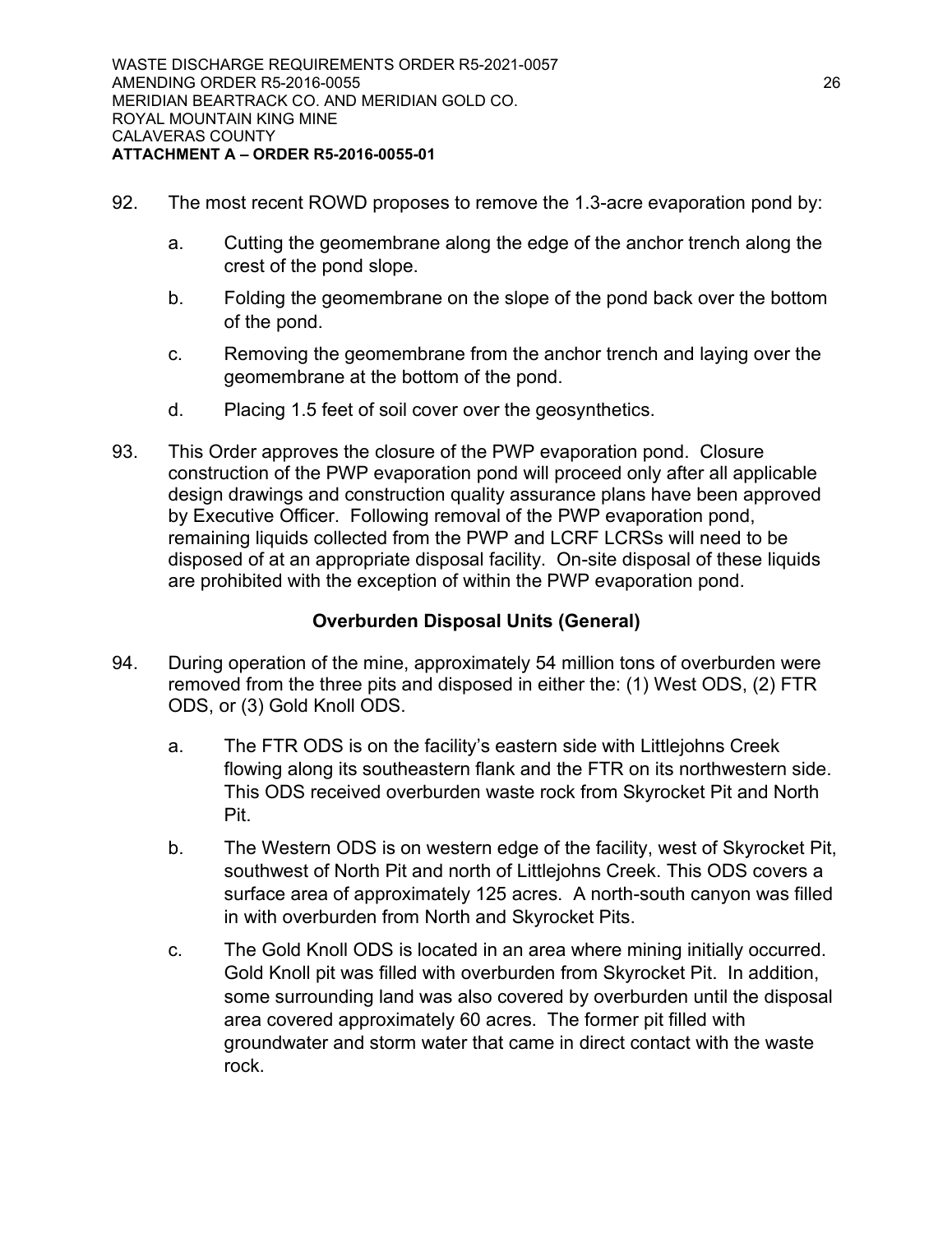- 95. Reclamation of each ODS was conducted during the mine operation period. The slopes were graded to natural looking slopes ranging from 2:1 to 3:1 (horizontal:vertical), covered with 6 inches of topsoil, fertilized and revegetated, and trees and shrubs were planted in irrigated trenches. In 1998, the covers of the West and Gold Knoll ODSs were enhanced by filling in swales, regrading the flat areas to a minimum two percent slope, placing a cover consisting of a minimum of four inches of compacted clayey topsoil over selected areas, replacing the topsoil layer, and revegetating. It is noted that the enhanced covers do not extend over the entire ODSs.
- 96. The Discharger conducted infiltration/permeability testing on the West and Gold Knoll ODSs in February 2000 in the areas where cover enhancements were performed. The testing procedure was a modified procedure developed by the U.S. Bureau of Reclamation. The Discharger concluded that the enhanced cover material has hydraulic conductivity about 1 X 10<sup>-5</sup> cm/sec.
- 97. A stability analysis was completed for the FTR, West, and Gold Knoll ODSs on 8 March 2016. The stability analysis analyzes the FTR, West, and Gold Knoll ODSs under both static and dynamic conditions. The static stability analysis indicates a minimum factor of safety for each ODS of 1.84, 1.83, and 2.45, respectively, which is greater than the factor of safety of 1.5 required by Title 27. The dynamic (seismic) stability was evaluated using a pseudo-static analysis with a peak ground acceleration of 0.17 g for the MCE. The pseudo-static analysis shows that the FTR, West, and Gold Knoll ODSs do not undergo deformation under dynamic conditions.
- 98. Surface water and groundwater has been impacted by water percolating through the ODS waste. The Discharger submitted an Alternatives Analysis Report that indicated the most feasible approach to closure of the ODSs is to collect the captured flows at the toes of the ODSs, transfer these to Skyrocket Pit for seasonal storage, and release flows from the pit during high runoff periods into Littlejohns Creek under the NPDES permit for the Site. This Order requires ODS seeps to be collected to prevent mining impacted water from reaching waters of the US.
- 99. The *Remand Order* determined that placing a Title 27 prescriptive cover on the ODSs would not be effective in preventing groundwater from coming in contact with waste. This conclusion was based on the fact that a cover would not prevent any lateral or upward movement of groundwater through the waste. The *Remand Order* also stated that a cover preventing storm water from percolating through the waste would not substantially reduce the flow of the discharge or improve the water quality. This Order classifies the ODSs as closed with a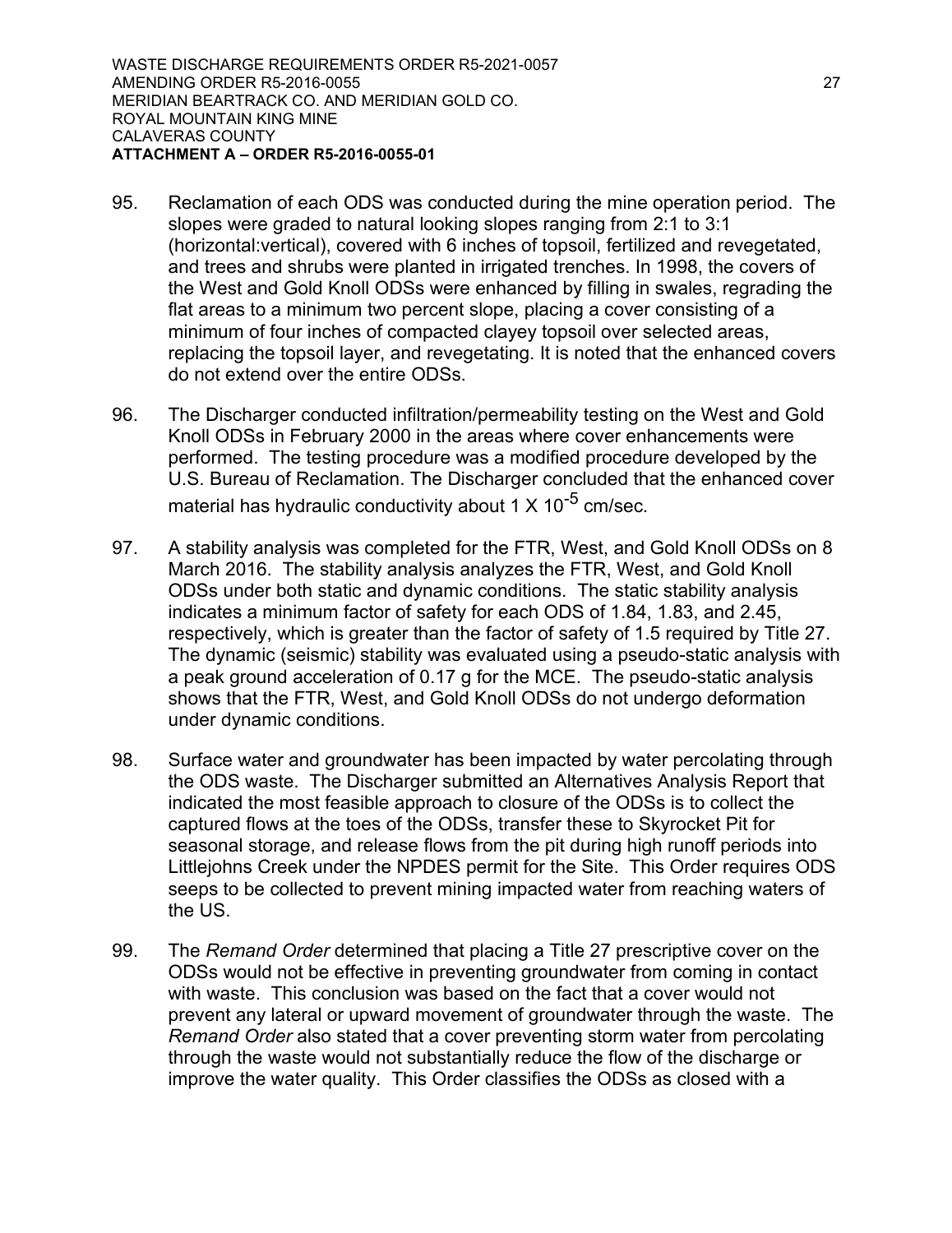minimum 6-inch thick, 1 X 10<sup>-5</sup> cm/sec vegetative soil layer and the capture of ODSs seeps.

#### **Skyrocket Pit**

- 100. Skyrocket Pit was excavated during mining and allowed to fill with water when mining ceased. From September 1993, when the mining of Skyrocket Pit ceased, until April 1999, Skyrocket Pit was a hydraulic sink, drawing in poor quality groundwater from the west and good quality water from the east.
- 101. Skyrocket Pit is classified as a Group C mine WMU to allow the transfer of Group C water from the FTR LCRS and ODSs.
- 102. A Water Balance Model was prepared for Skyrocket Pit in the July 2015 ROWD. The Water Balance Model shows that the Skyrocket Pit water levels will not rise above 970 feet amsl. With the Skyrocket Dam, the spill elevation of Skyrocket Pit is 973 ft amsl. This Order requires Skyrocket Pit to maintain capacity for the 100-yr, 24-hr storm and 2-feet of freeboard. An updated Water Balance Model is required, per Provision H.15
- 103. A stability analysis was completed for the Skyrocket Pit Dam on 24 September 1996. The stability analysis analyzes the Skyrocket Pit Dam upstream and downstream slopes under varying saturation conditions for both static and dynamic conditions. The static stability analysis indicates a minimum factor of safety of 1.64, which is greater than the factor of safety of 1.5 required by Title 27. The dynamic (seismic) stability was evaluated using a pseudo-static analysis with a peak ground acceleration of 0.15 g. The pseudo-static analysis factor of safety was calculated to be 1.16, which is greater than the minimum factor of safety of 1.15 for dams established by Seed (1979, Geotechnique 29, No.3, 215- 163)

## **North Pit**

104. The North Pit was excavated during mining and allowed to fill with water when mining ceased. Historically, the North Pit has not been classified as a WMU and, therefore, is primarily filled with groundwater and surface water. The North Pit has reached an equilibrium level of approximately 1030 feet MSL. The spill elevation of North Pit is 1070 ft amsl. North Pit is only being classified as a WMU based on its future potential contingent use as a waste management unit to which Skyrocket Pit water could be transferred in an emergency situation. Until that event occurs, the only compliance sampling required for North Pit is an annual grab sample for the parameters set forth in the Monitoring and Reporting Program. There are no groundwater wells in the current groundwater monitoring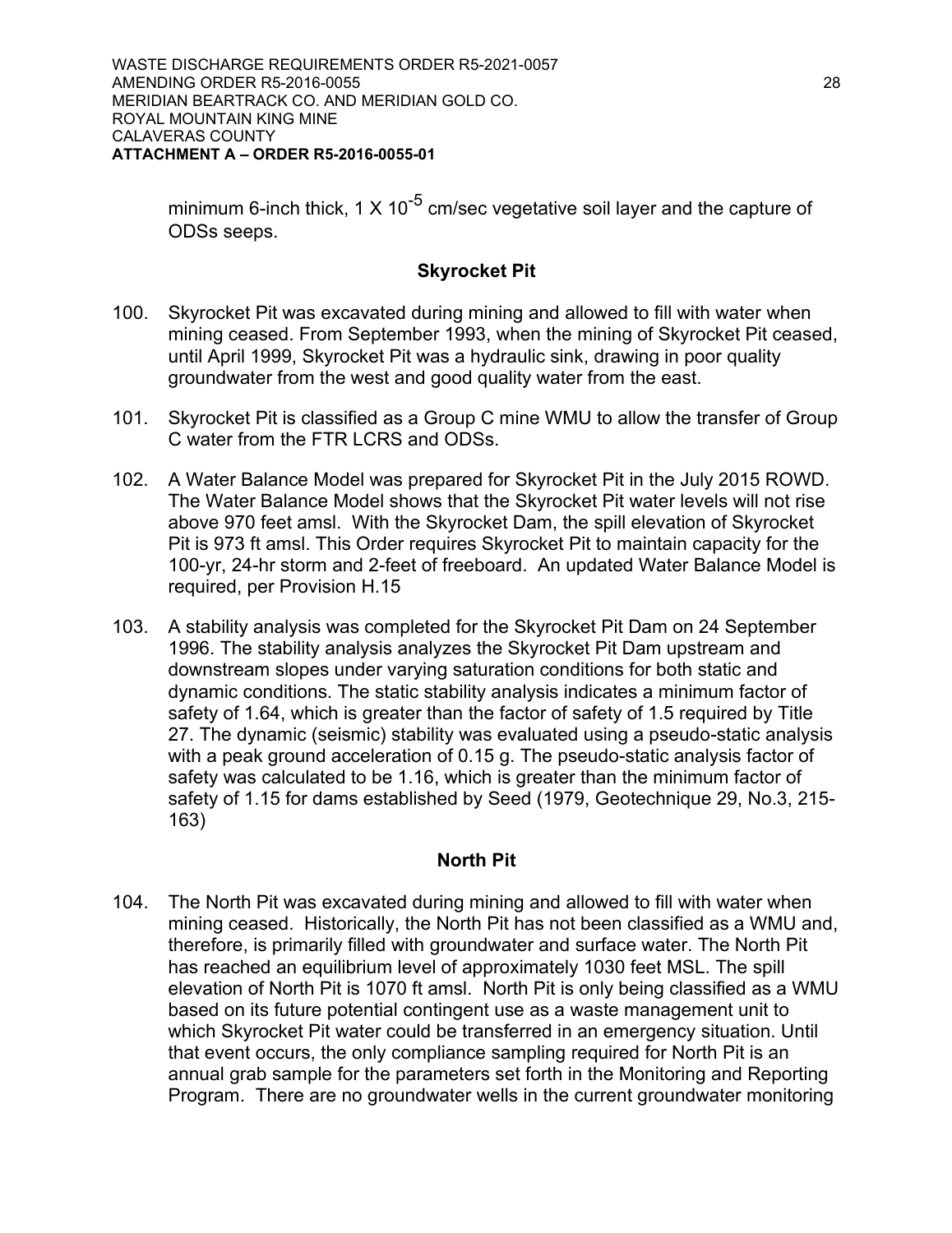network that would make an appropriate Point of Compliance well for the North Pit. The closest downgradient well to the North Pit is GWM 30R. GWM-30R has been impacted from mining operations and is directly downgradient from the FTR making it difficult to discern water quality changes from the North Pit. If the mine impacted water from Skyrocket Pit is transferred to the North Pit, a new Point of Compliance may need to be identified for the North Pit. There will not be any requirement to "close" North Pit under Title 27 unless and until it receive wastes from Skyrocket Pit.

## **CLOSURE AND POST-CLOSURE MAINTENANCE**

105. The Discharger included closure and post-closure monitoring and maintenance information in the July 2015 ROWD. As detailed in the Provisions, the Discharger shall submit a Final Closure and Post-closure Maintenance Plan for closure and post-closure maintenance of the WMUs. The plan shall include inspection, maintenance, and monitoring of the facility during the post-closure maintenance period, and include a post-closure maintenance cost estimate for the entire facility. Inspection and maintenance will include the condition of the final cover, drainage features, LCRS, groundwater monitoring wells, access roads, and site security. The plan will be implemented for a minimum period of 30 years or until the waste no longer poses a threat to public health and safety and the environment, whichever is greater.

## **FINANCIAL ASSURANCES**

106. Title 27 section 22212 requires the Discharger to establish financial assurances for post-closure maintenance for 30 years. A cost estimate for post-closure maintenance was included in the ROWD for 20 years. The Financial Assurances F.1 and Provision H.15.E of this Order requires the Discharger to submit an updated cost estimate for post-closure maintenance for the 30-year post-closure period. This Order also requires annual adjustments to account for inflation by 1 June of each year.

## **CEQA AND OTHER CONSIDERATIONS**

- 107. In January 1988, the Calaveras County Planning Commission adopted a Final Environmental Impact Report (EIR), in accordance with the California Environmental Quality Act (CEQA)(Pub. Resources Code, § 21000 et seq.). Calaveras County has approved a general plan of development for the project and has issued a Use Permit for the project.
- 108. Subsequent to the Planning Commission's adoption of the EIR, the Central Valley Water Board adopted a negative declaration for the treatment and transfer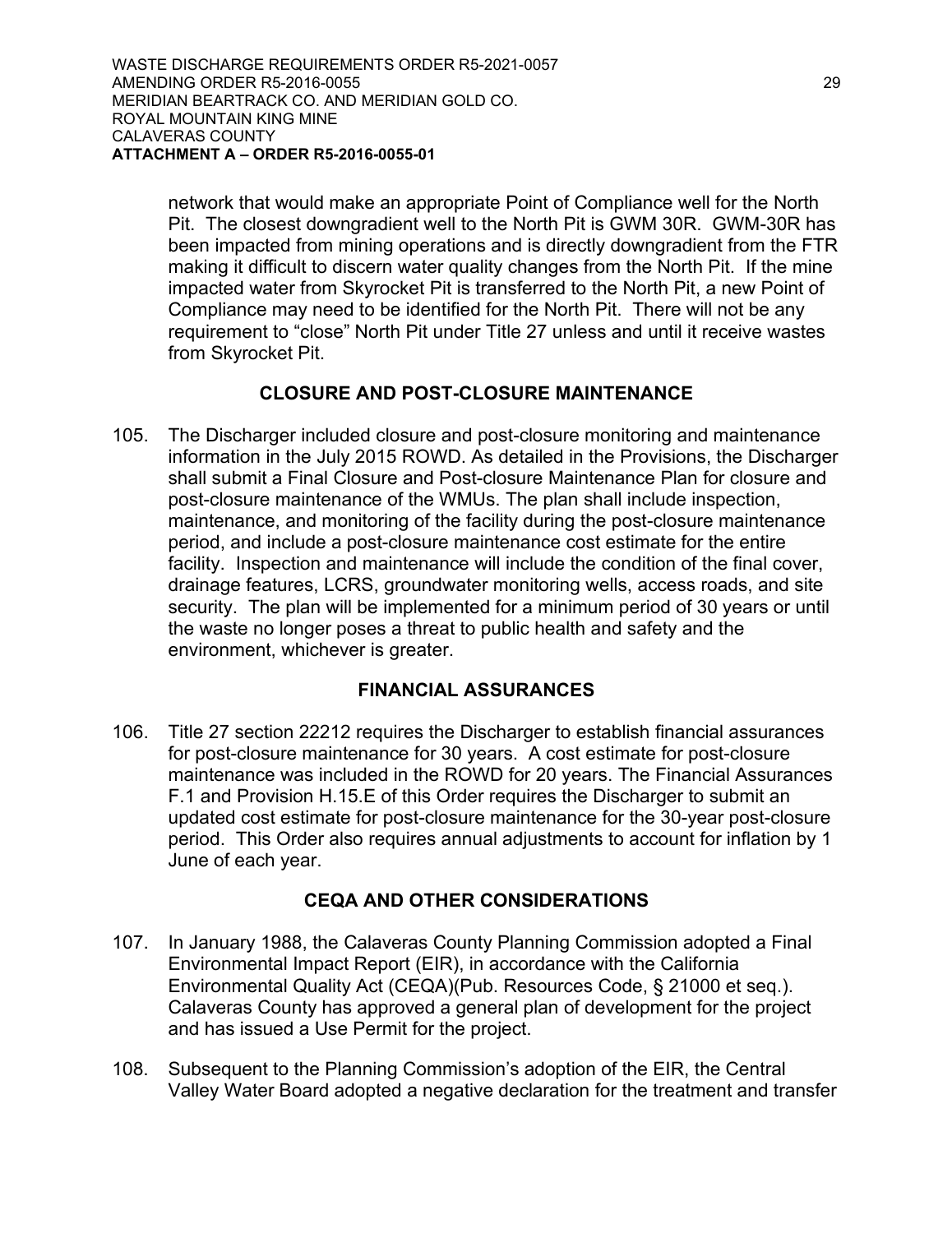of LCRF/PWP to FTR and the transfer of FTR fluids to the Skyrocket Pit on 4 August 1994.

- 109. This Order establishes closure requirements for the RMKM Site in order to ensure the protection of waters of the state. The issuance of this Order is exempt from the provisions of CEQA in accordance with California Code of Regulations, title 14, section 15301, which exempts the "operation, repair, maintenance, [and] permitting … of existing public or private structures, facilities, mechanical equipment, or topographical features" from environmental review. This action may also be considered exempt because it is an action by a regulatory agency for the protection of natural resources (Cal. Code Regs., tit. 14, § 15307.) and an action by a regulatory agency for the protection of the environment (Cal. Code Regs., tit. 14, § 15308.).
- 110. RMKM consists of numerous WMUs, potential discharge points, and associated monitoring locations. Although a majority of the site is closed, mine impacted water is actively collected and managed through storage at Skyrocket Pit and discharge via a separate NPDES permit. Based on the threat and complexity of the discharge, the facility is determined to be classified 2-B as defined below:
	- a. Category 2 threat to water quality, defined as, "Those discharges of waste that could impair the designated beneficial uses of the receiving water, cause short-term violations of water quality objectives, cause secondary drinking water standards to be violated, or cause a nuisance."
	- b. Category B complexity, defined as, "Any discharger not included in Category A that has physical, chemical, or biological treatment systems (except for septic systems with subsurface disposal), or any Class 2 or Class 3 waste management units."
- 111. State Water Board Resolution No. 68-16 (Antidegradation Policy) prohibits the Central Valley Water Board from authorizing the degradation of waters of the state unless it has been shown that:
	- a. The degradation is consistent with the maximum benefit to the people of the state;
	- b. The degradation will not unreasonably affect present and anticipated future beneficial uses;
	- c. The degradation does not result in water quality less than that prescribed in state and regional policies, including violation of one or more water quality objectives; and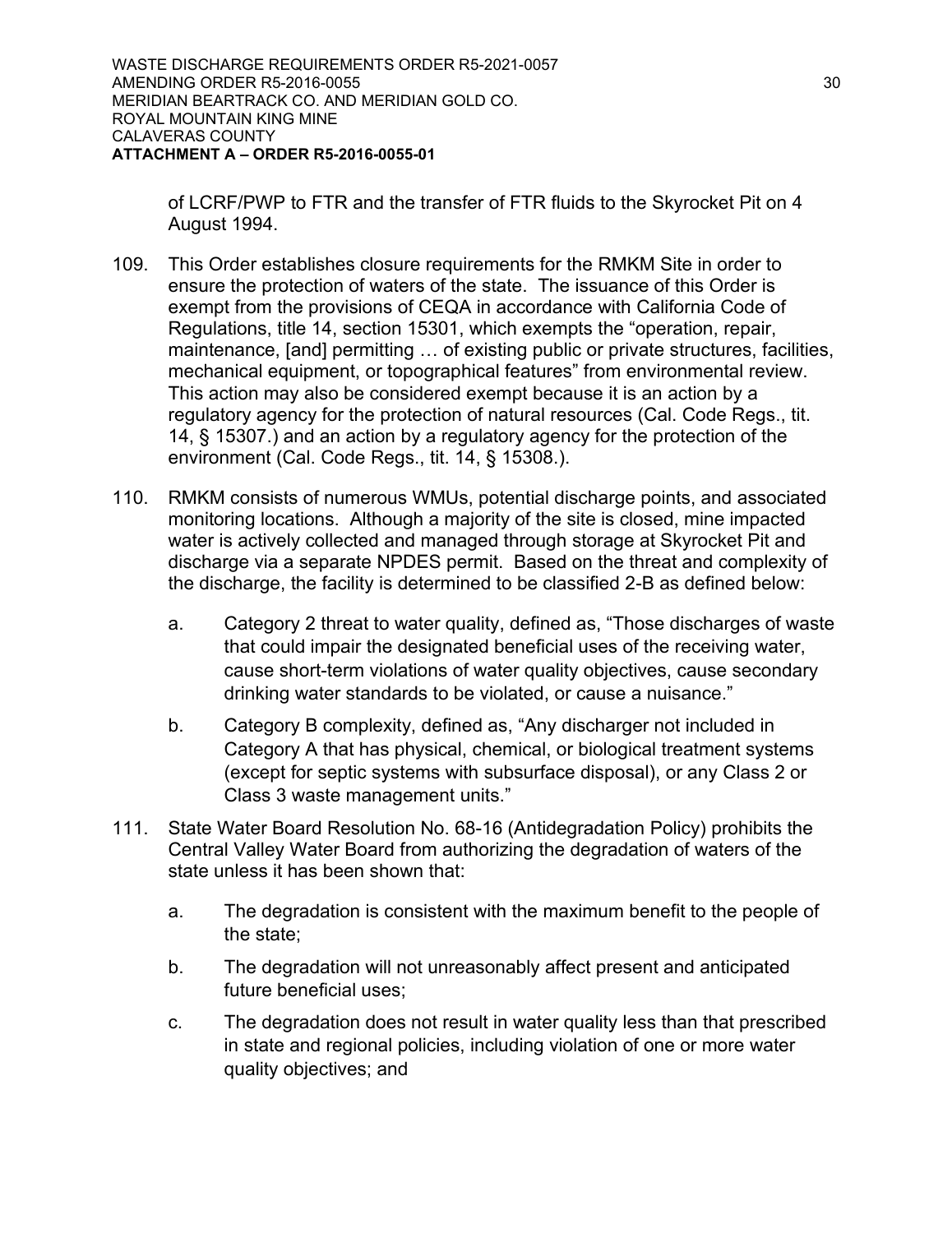d. The discharger employs best practicable treatment or control (BPTC) to minimize degradation.

Although the evidence in the Board's files indicates that groundwater in the areas that underlie the RMKM Site is of generally poor quality, pockets of groundwater within these areas both inside and outside of the de-designation and variance area may nonetheless qualify as high-quality waters under the definition articulated in the Antidegradation Policy. Furthermore, though this Order largely contains provisions designed to restrict degradation by waste constituents associated with the RMKM, minor amounts of localized degradation, albeit at levels that do not threaten to impact beneficial uses, may nonetheless occur pursuant to this Order.

- 112. The discharges regulated by this Order are fully consistent with the Antidegradation Policy because:
	- a. This Order implements a groundwater management strategy that focuses on preventing groundwater impacts from mining from causing downgradient impacts and that represents a reasonable expenditure of resources, which inheres to the maximum benefit of the people of the state, given the fact that MBC will still be required to protect groundwaters and surface waters that are not de-designated;
	- b. Following the Central Valley Water Board's adoption of the BPA, portions of the groundwater underlying the RMKM Site is not designated as supporting the MUN and ARG beneficial uses, and therefore this Order is fully protective of all present and anticipated future beneficial uses;
	- c. Any degradation that may occur pursuant to this Order will not result in water quality less than that prescribed in any state or regional policies, including the Sources of Drinking Water Policy, as amended; and
	- d. As evidenced by the discussions in the *Remand Orde*r related to the impracticability of closing all of the WMUs to the prescriptive standards set forth under Title 27 for Group B wastes, and given the generally poor quality of much of the groundwater underlying the RMKM Site, the Central Valley Water Board can reasonably conclude that the continued management of groundwater as proposed in this Order should be considered to be the "best practicable treatment or control" of the waste discharges.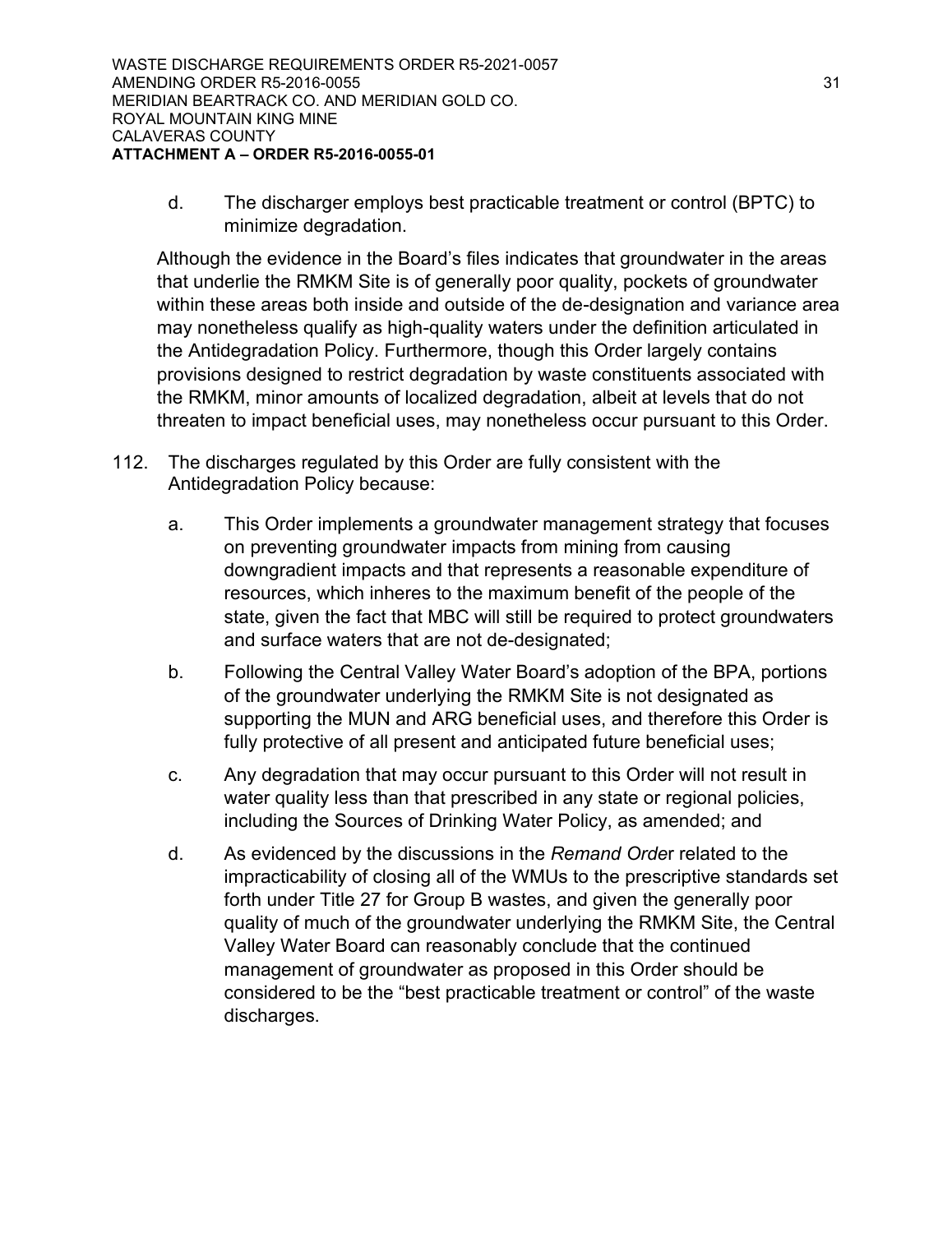113. Water Code section 13267(b) states, in relevant part, that:

In conducting an investigation … the regional board may require that any person who has discharged, discharges, or is suspected of having discharged or discharging, or who proposes to discharge waste within its region … shall furnish, under penalty of perjury, technical or monitoring program reports which the regional board requires. The burden, including costs, of these reports shall bear a reasonable relationship to the need for the report and the benefits to be obtained from the reports. In requiring those reports, the regional board shall provide the person with a written explanation with regard to the need for the reports, and shall identify the evidence that supports requiring that person to provide the reports.

The technical reports required by this Order and the attached "Monitoring and Reporting Program R5-2016-0055" are necessary to ensure compliance with these waste discharge requirements. The Discharger operates and owns a majority of the facility that discharges the waste subject to this Order.

## **PROCEDURAL REQUIREMENTS**

- 114. All local agencies with jurisdiction to regulate land use, solid waste disposal, air pollution, and to protect public health have approved the use of this site for the discharges of waste to land stated herein.
- 115. The Central Valley Water Board notified the Discharger and interested agencies and persons of its intent to prescribe waste discharge requirements for this discharge, and has provided them with an opportunity for a public hearing and an opportunity to submit their written views and recommendations.
- 116. The Central Valley Water Board, in a public meeting, heard and considered all comments pertaining to the discharge.

**IT IS HEREBY ORDERED**, pursuant to Water Code sections 13263 and 13267, that Meridian Beartrack Co., their agents, successors, and assigns, in order to meet the provisions of Division 7 of the Water Code and the regulations adopted thereunder, shall comply with the following:

## **A. PROHIBITIONS**

1. The discharge of 'hazardous waste', 'designated waste', 'Group A mining waste', and 'Group B mining waste' is prohibited other than as described in these WDRs. For the purposes of this Order, the terms 'hazardous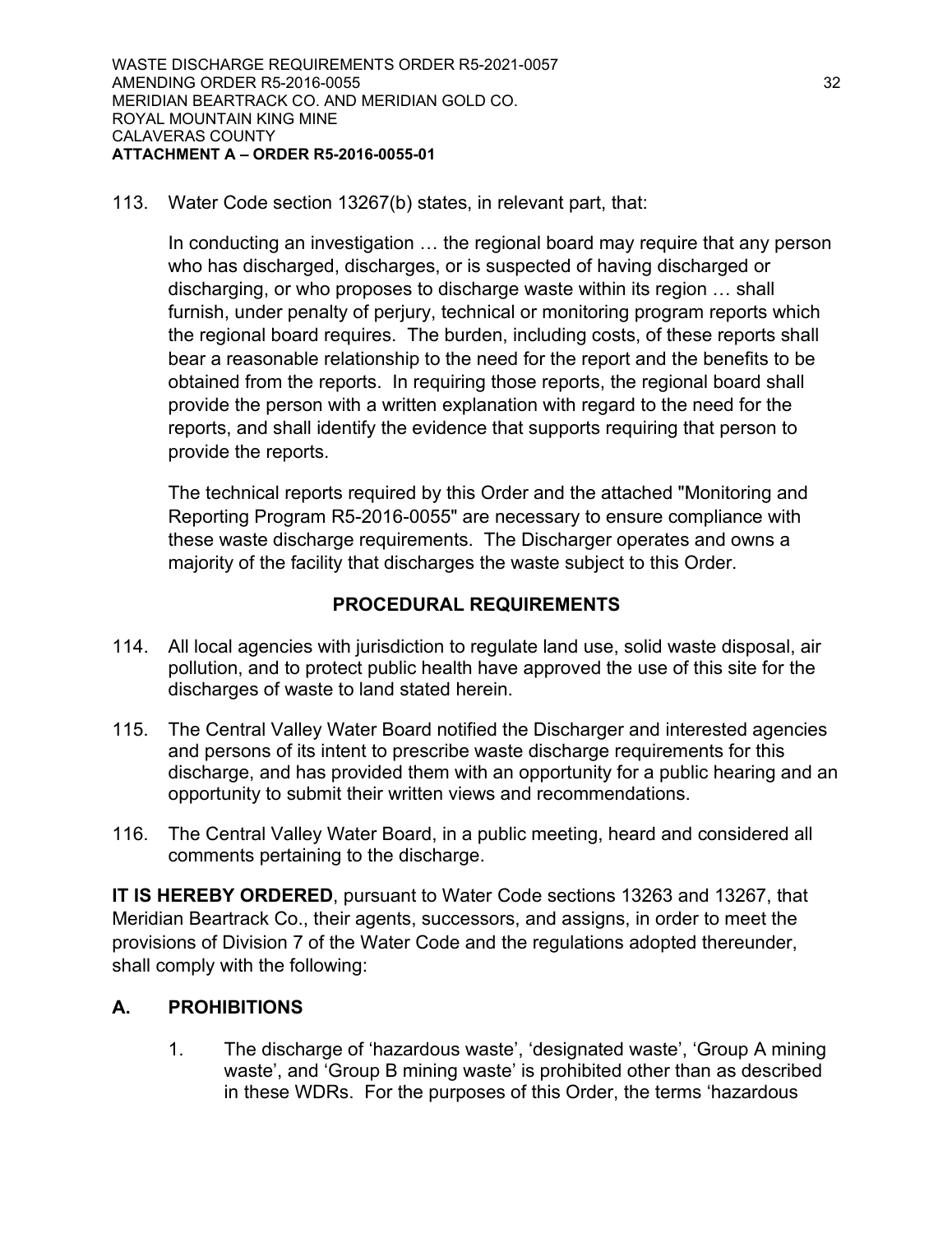waste', designated waste', 'Group A' and 'Group B' mining waste are as defined in California Code of Regulations, Title 23, section 2510 et seq. and Title 27.

- 2. The discharge of solid waste or liquid waste to surface waters, surface water drainage courses, or groundwater is prohibited except as specified by this Order and as authorized in NPDES Order No. R5-2013-0071.
- 3. The discharge of wastes outside of a waste management unit or portions of a waste management unit specifically designed for their containment is prohibited.
- 4. The discharge or transfer of wastes to the FTR, LCRF, PWP, and FTR, West and Gold Knoll ODSs is prohibited.
- 5. The discharge or transfer of waste, other than LCRF and PWP LCRS liquid, to the PWP evaporation pond is prohibited.
- 6. The discharge or transfer of waste, other than FTR LCRS and ODS seep water, into Skyrocket Pit is prohibited.
- 7. The discharge of waste, other than water transferred from Skyrocket Pit during emergency situations, to the North Pit is prohibited.
- 8. The Discharger shall comply with all Standard Prohibitions listed in Section C of the Standard Provisions and Reporting Requirements dated April 2016 (SPRRs).

## **B. DISCHARGE SPECIFICATIONS**

- 1. The discharge shall not cause a condition of pollution or nuisance as defined by the Water Code section 13050.
- 2. The discharge of wastes shall not cause measurably significant degradation of current groundwater quality downgradient of the dedesignation and variance area by allowing a statistically significant increase over background or baseline concentrations.
- 3. The Discharger shall operate and maintain the WMUs to minimize groundwater degradation and contain groundwater degradation within the de-designation and variance area.
- 4. If measurably significant evidence of a release of waste constituents downgradient of the de designation and variance area is confirmed after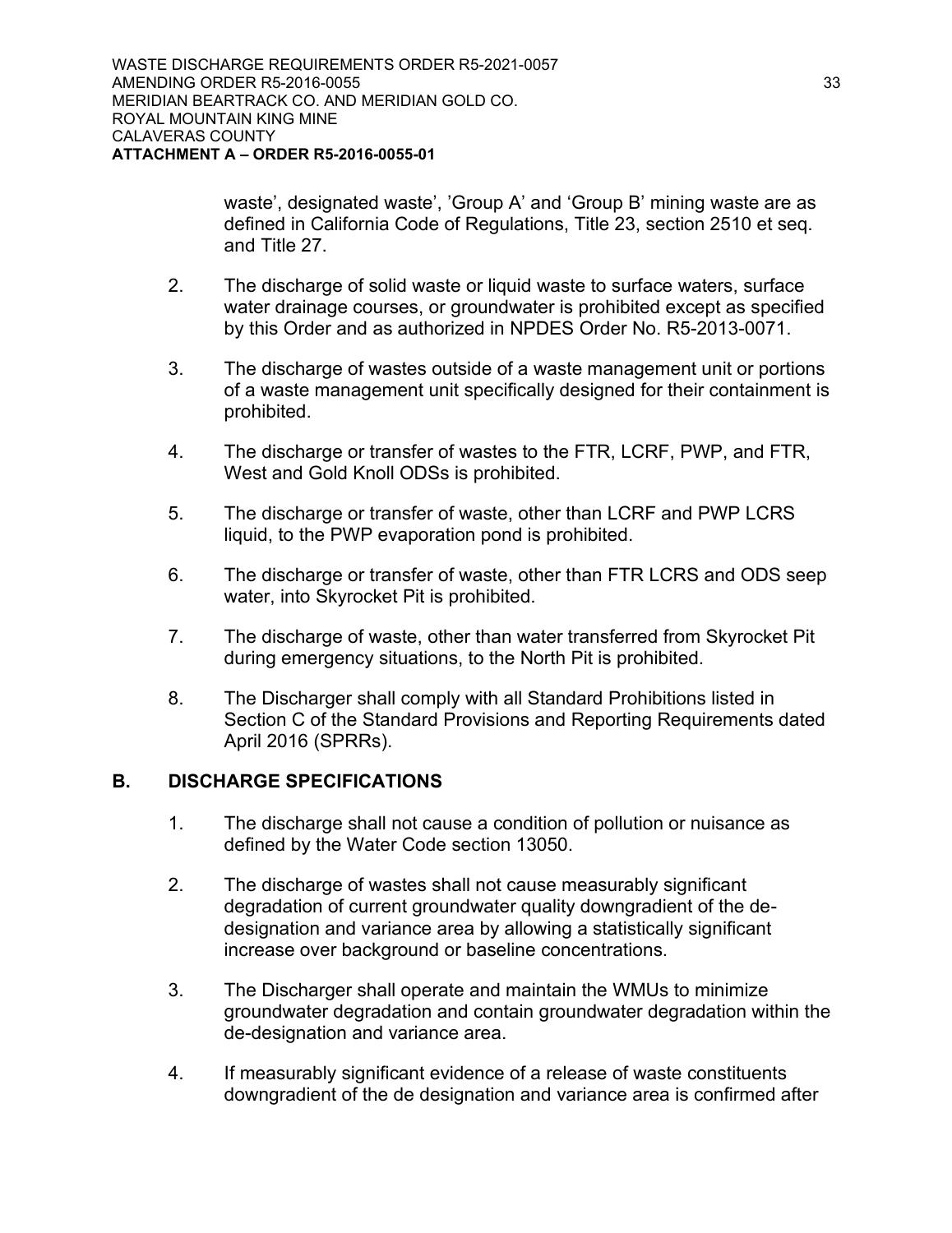resampling pursuant to the monitoring and reporting program, the Discharger shall implement the requirements of SPRR Section J Response to a Release.

- 5. Waste materials shall be confined to the waste management units designated for the specific waste as shown on Attachment B.
- 6. The Discharger shall comply with all Standard Discharge Specifications listed in Section D of the SPRRs dated April 2016.

# **PWP, LCRF and FTR**

7. Leachate collected from the LCRF and PWP LCRS may be transferred into the PWP evaporation pond or transported off-site to an appropriate disposal facility.

# **Skyrocket and North Pit**

- 8. Leachate generated by the FTR LCRS and the ODSs may be captured and discharged into Skyrocket Pit or transported off-site to an appropriate disposal facility.
- 9. Ferrous sulfate may be discharged into Skyrocket Pit to reduce the arsenic concentrations to levels acceptable for discharge in accordance with NPDES Order R5-2013-0071. Ferrous sulfate may be discharged at a maximum concentration of 200 mg/L, and a maximum of 60,000 pounds of ferrous sulfate shall be discharged into Skyrocket Pit each year. Prior to discharge of ferrous sulfate into Skyrocket Pit, the Discharger shall:
	- a. Submit written notification to Central Valley Water Board staff within four weeks of proposed discharge including a workplan detailing the proposed ferrous sulfate treatment of Skyrocket Pit, schedule, and estimated quantity of ferrous sulfate to be discharged into Skyrocket Pit.
	- b. If requested by Central Valley Water Board staff, the Discharger shall conduct periodic monitoring and sampling of Skyrocket Pit during the treatment period in accordance with the Water Board staff request.
	- c. Include a summary of the discharge of ferrous sulfate for the treatment of Skyrocket Pit including in the Semi-Annual Monitoring Reports: summary of treatment procedures, quantity of ferrous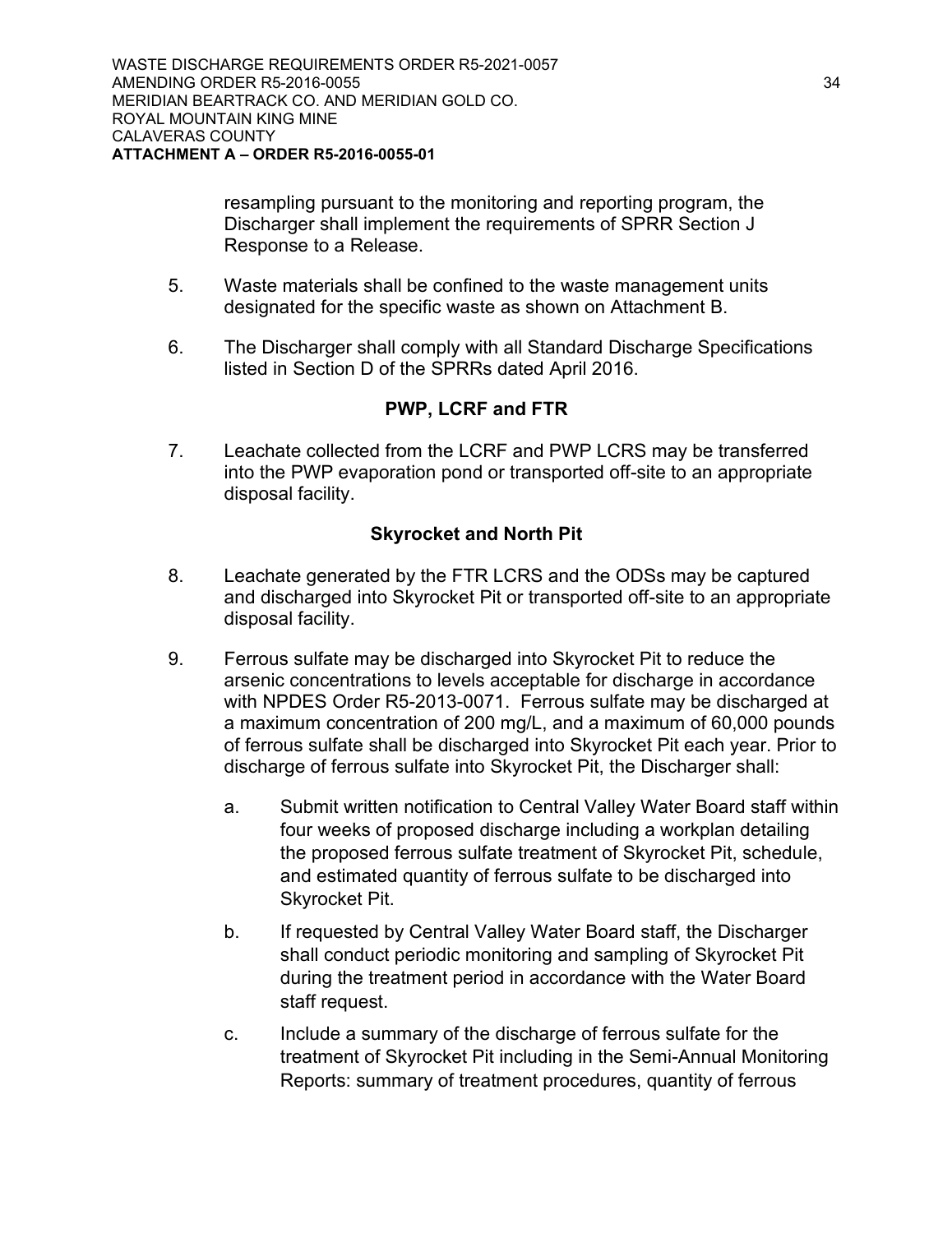sulfate added into Skyrocket Pit, and tabulated Skyrocket Pit water quality data with associated analytical laboratory reports.

- 10. The Discharger may change the Skyrocket Pit treatment method following written approval from the Executive Officer.
- 11. In the event the Discharger cannot meet the requirements of the NPDES permit for discharge into Littlejohns Creek Diversion Channel and Skyrocket Pit is at risk of overflowing, this Order allows the Discharger to reduce the Skyrocket Pit water level by transferring water to the North Pit to prevent unauthorized discharges into Littlejohns Creek Diversion Channel. This event is considered an emergency condition, and therefore the Discharger is allowed to initiate transfer to the North Pit. In initiating the emergency, the Discharger shall:
	- a. Provide written notification to Central Valley Water Board staff **two weeks** prior to initiating emergency response and weekly during the transfer period.
	- b. Record the gallons of water pumped from Skyrocket Pit to North Pit.
	- c. Sample and test the North Pit liquid in accordance with the monitoring requirements in MRP R5-2016-0055-01.
	- d. Submit a report to the Central Valley Water Board **45 days** following the end of the transfer period documenting the emergency transfer operations including: cause of the emergency, gallons of water transferred, tabulated water quality data with associated analytical laboratory reports, summary of the changes to North Pit water quality, and a list of best management practices to implement to reduce the potential for future emergencies.

# **C. FACILITY SPECIFICATIONS**

- 1. Annually, prior to the anticipated rainy season but no later than **31 October**, any necessary construction, maintenance, or repairs of precipitation and drainage control facilities shall be completed and reported in compliance with MRP R5-2016-0055-01.
- 2. Surface drainage from diverted tributary areas shall not contact the ODSs, Skyrocket Pit, North Pit, FTR, LCRF, or PWP mining waste.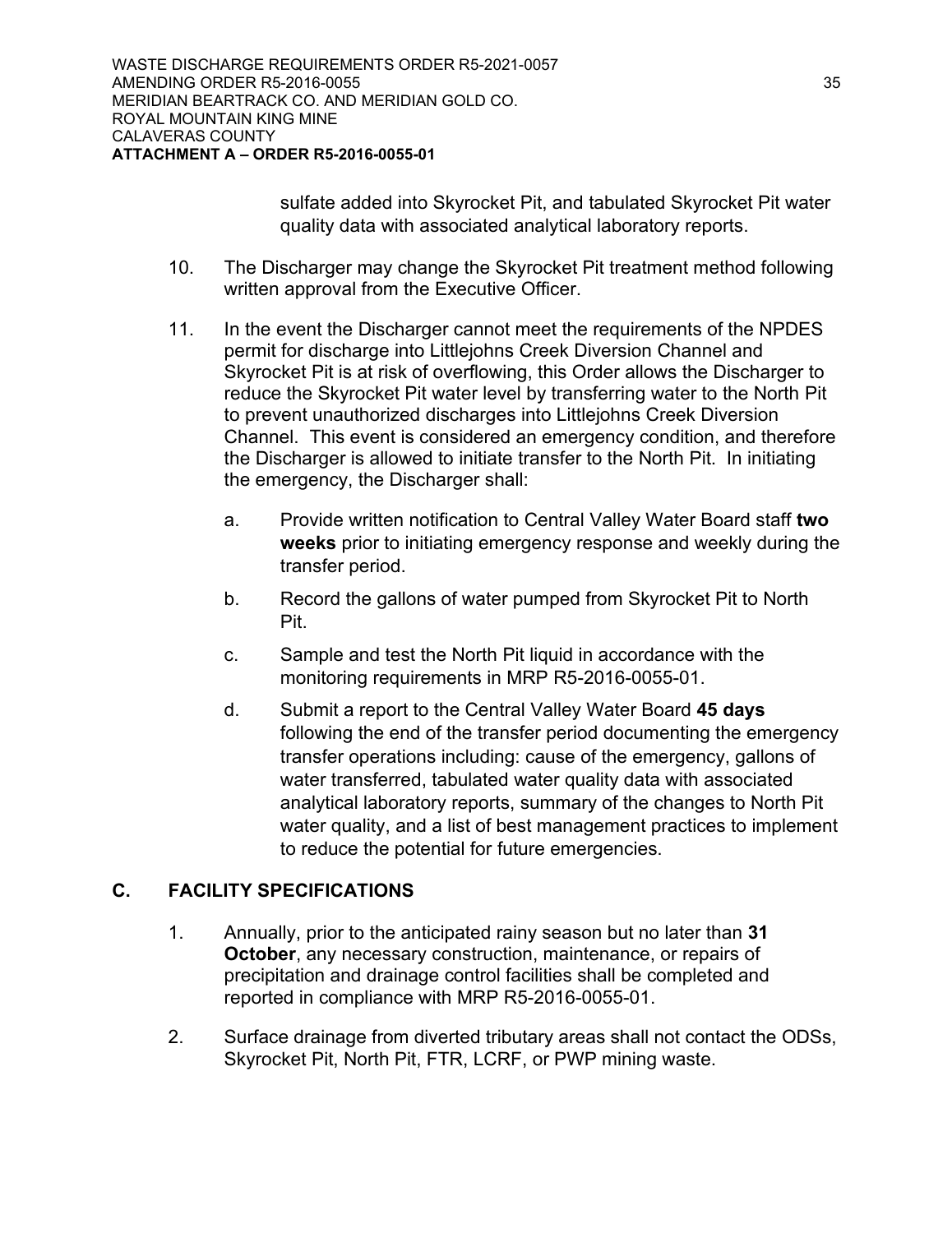3. The Discharger shall comply with all Standard Facility Specifications listed in Section E of the SPRRs dated April 2016.

## **PWP, LCRF and FTR**

- 4. There shall be no ponding of liquid on top of the LCRF, FTR, and PWP, excluding the PWP evaporation pond. Following removal of the PWP evaporation pond, there shall be no ponding of liquid on top of any portion of the PWP. Water that has contacted the leached concentrates of the LCRF or PWP shall be disposed of in the PWP evaporation pond or transferred offsite to an appropriate disposal facility.
- 5. The FTR spine, spring, and foundation drains may be abandoned by pressure grouting or other appropriate method approved by the Executive Officer. The Discharger shall submit a detailed workplan for approval by the Executive Officer a minimum of 90 days prior to the proposed work.
- 6. The FTR LCRS drains may be closed allowing leachate to build up within the FTR as long as the leachate does not seep to the surface at the FTR or further downstream. If an FTR surface seep is observed, the Discharger shall:
	- a. **Immediately** begin pumping FTR LCRS liquids to Skyrocket Pit.
	- b. **Immediately** notify Central Valley Water Board staff by telephone and email.
	- c. Submit written notification within **seven days** that includes a time schedule to contain and collect the seep to prevent discharge of FTR seep water to surface water bodies.
- 7. All under-drains and LCRS drains within the PWP and LCRF shall remain open and free flowing. Any mining waste collected in these drains and LCRSs shall be contained and disposed of in the PWP evaporation pond or transported off-site to an appropriate disposal facility.
- 8. Leachate generation in the LCRF and PWP is currently less than 1 gpm. If LCRS production increases to above 5 gpm, then the Discharger shall notify the Central Valley Water Board in writing within seven days. Notification shall include a time schedule to evaluate the source of the additional water in the LCRS and conduct an assessment of the WMU final cover. The Central Valley Water Board may require repair or other action necessary to reduce or eliminate leachate production.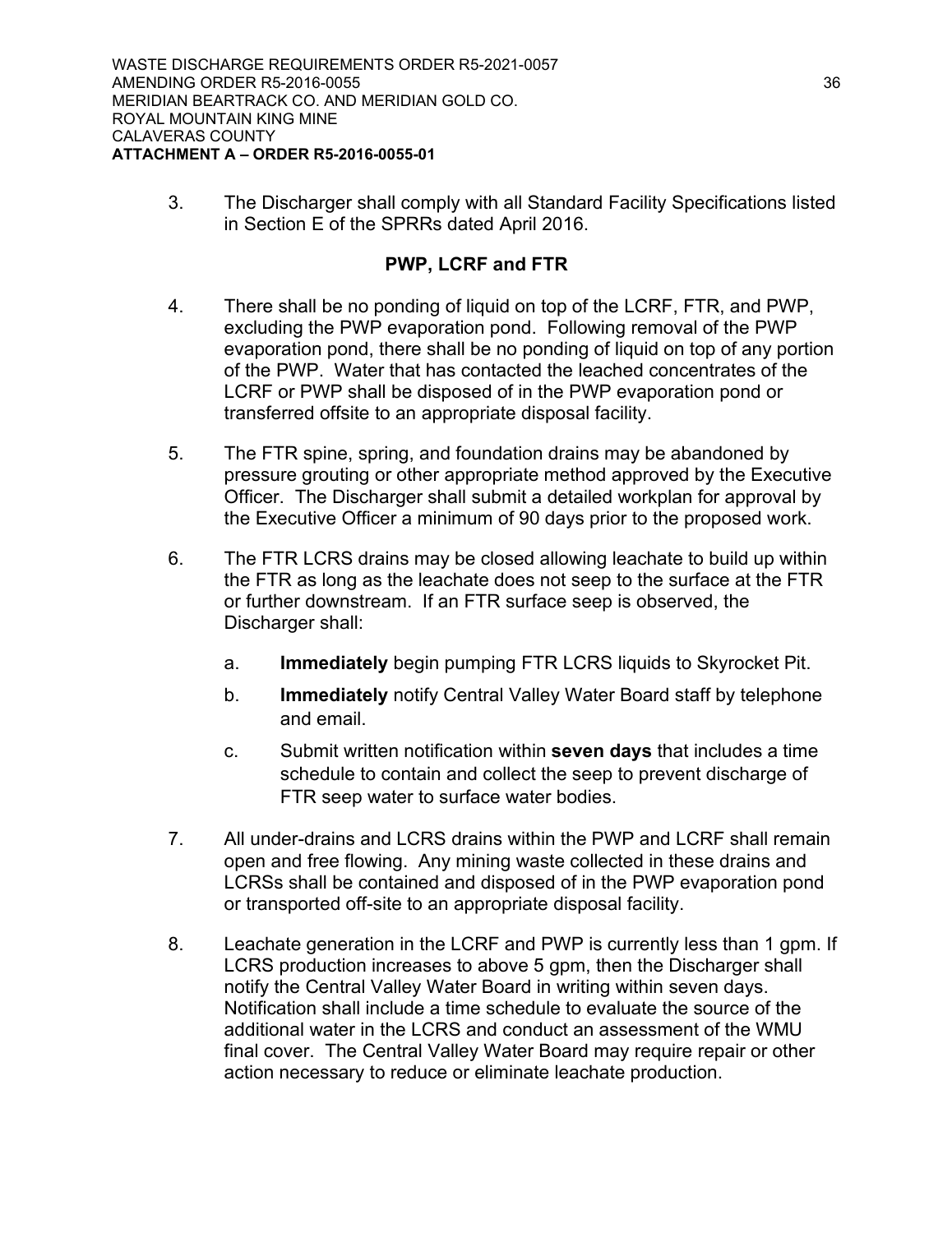- 9. Measures shall be taken to assure that unauthorized persons and animals are effectively excluded from LCRF and PWP.
- 10. The Discharger shall test the PWP and LCRF LCRSs at least annually to demonstrate proper operation as detailed in MRP R5-2016-0055-01.

## **Skyrocket and North Pits**

- 11. Skyrocket Pit water level shall be kept below a level to:
	- a. Maintain capacity for wastewater flows to the Pit, precipitation from a 100-year 24-hour storm event (design storm) of 5.1 inches, and at least two (2.0) feet of freeboard at all times. The Discharger shall submit an updated Water Balance Model as detailed in Provision H.15.
	- b. Prevent any measurably significant degradation of current water quality in groundwater downgradient of the de-designation and variance area shown in Attachment C, as detailed in the 2014 BPA.
- 12. The Discharger shall **immediately** notify Central Valley Water Board staff by telephone and email and **immediately** take measures to regain Pit capacity in the event that freeboard levels are equal to or less than 2.0 feet plus the amount needed to hold the 100 year 24 hour design storm event.
- 13. After the North Pit receives water from Skyrocket Pit, the following requirements shall take effect:
	- a. The North Pit shall have capacity for wastewater flows to the impoundment, precipitation from a 100-year 24-hour storm event (design storm) of 5.1 inches, and shall maintain at least two (2.0) feet of freeboard at all times. The Discharger shall submit a Water Balance Model as detailed in Provision H.15.
	- b. The Discharger shall **immediately** notify Central Valley Water Board staff by telephone and email and **immediately** take measures to regain Pit capacity in the event that freeboard levels are equal to or less than 2.0 feet plus the amount needed to hold the 100-year 24 hour design storm event.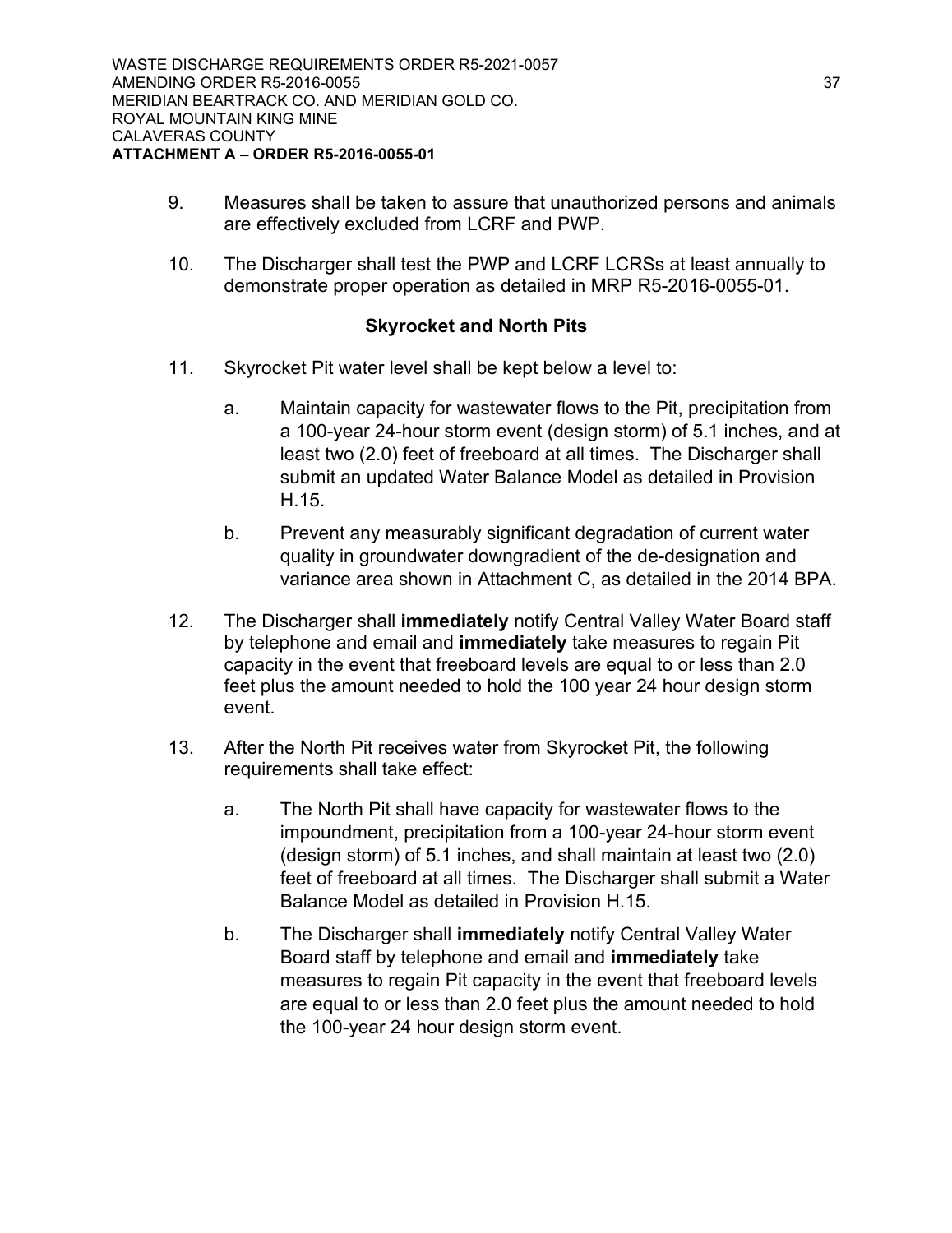- 14. The Discharger shall record onsite rainfall to track the magnitude of storm events and shall record surface impoundment freeboard levels in accordance with the attached monitoring and reporting program.
- 15. Any direct-line transfer to Skyrocket or North Pit shall have fail-safe equipment or operating procedures to prevent overfilling.
- 16. The Pits shall be designed, constructed and maintained to prevent scouring and/or erosion of the containment features at points of discharge to the impoundments and by wave action at the water line.

## **FTR, West, and Gold Knoll ODSs**

- 17. ODS seeps shall be contained and transferred to Skyrocket Pit or appropriate disposal facility.
- 18. If new ODS seeps are observed, the Discharger shall:
	- a. **Immediately** notify Central Valley Water Board staff by telephone and email.
	- b. Submit written notification within **seven days** that includes a time schedule to contain the collect the seep to prevent discharge of ODS seep water to surface water bodies.

# **D. DESIGN AND CONSTRUCTION SPECIFICATIONS**

- 1. Containment structures and precipitation and drainage control systems shall be constructed and maintained to prevent, to the greatest extent possible, inundation, erosion, slope failure, and washout under 100-year, 24-hour precipitation conditions.
- 2. Waste management units shall be designed, constructed and operated to prevent inundation or washout due to flooding events with a 100-year return period.
- 3. Materials used to construct liners shall have appropriate physical and chemical properties to ensure containment of discharged wastes over their operating life.
- 4. Materials used to construct LCRSs shall have appropriate physical and chemical properties to ensure the required transmission of leachate over the life of the surface impoundments and the post-closure maintenance period.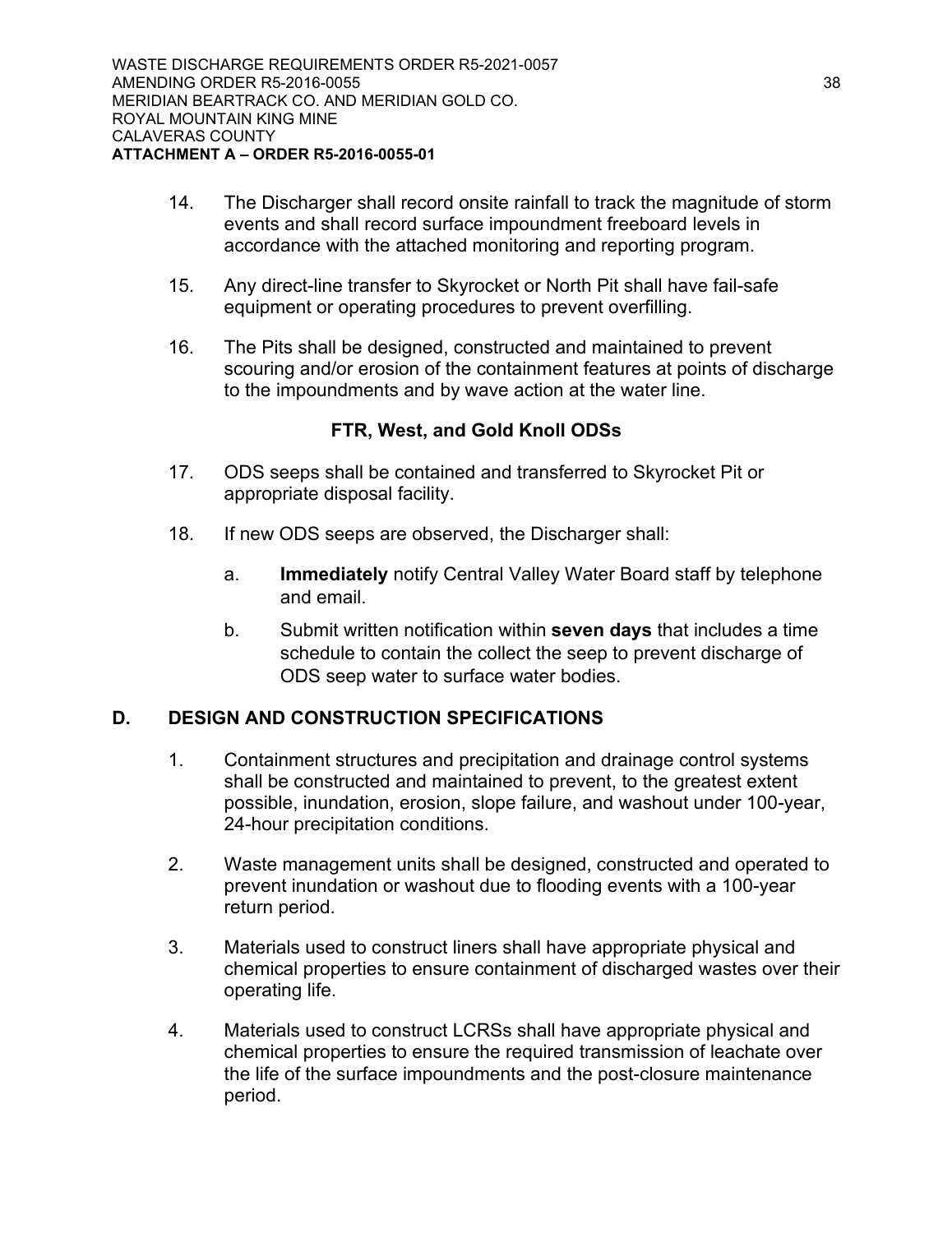- 5. The LCRSs shall be designed, constructed, and maintained to collect twice the anticipated daily volume of leachate generated by the WMU and to prevent the buildup of hydraulic head on the outer liner at any time. The depth of fluid in LCRF and PWP LCRS sump shall be kept at or below one-foot. The depth of the liquid in the FTR LCRS shall be kept a level to prevent mining impacted water to seep to the surface.
- 6. The depth of the fluid in any LCRS sump shall be kept at the minimum needed for safe pump operation without excessive pump cycling that could damage the pump.
- 7. The Discharger shall submit a design report including plans, specifications, and a construction quality assurance plan for review and approval prior to construction work related to the WMU containment and cover systems.
- 8. The Discharger shall submit a final report documenting construction work related to the WMU containment systems and cover for review and approval.
- 9. Measures shall be taken to ensure that synthetic liners are not punctured for the period during which the waste/processing material contained therein poses a threat to water quality.
- 10. The Discharger shall comply with all Standard Construction Specifications listed in Section F of the SPRRs dated April 2016.
- 11. The Discharger shall comply with all Storm Water Provisions listed in Section L of the SPRRs dated April 2016.

# **E. CLOSURE AND POST-CLOSURE MAINTENANCE SPECIFICATIONS**

- 1. The 1.3-acre PWP evaporation pond closure shall consist of:
	- a. Removing all precipitates and settled solids on the pond surface.
	- b. Cutting the geomembrane along the edge of the anchor trench along the crest of the pond slope.
	- c. Folding the geomembrane on the slope of the pond back over the bottom of the pond.
	- d. Removing the geomembrane from the anchor trench and laying over the geomembrane at the bottom of the pond. The 1.5 feet of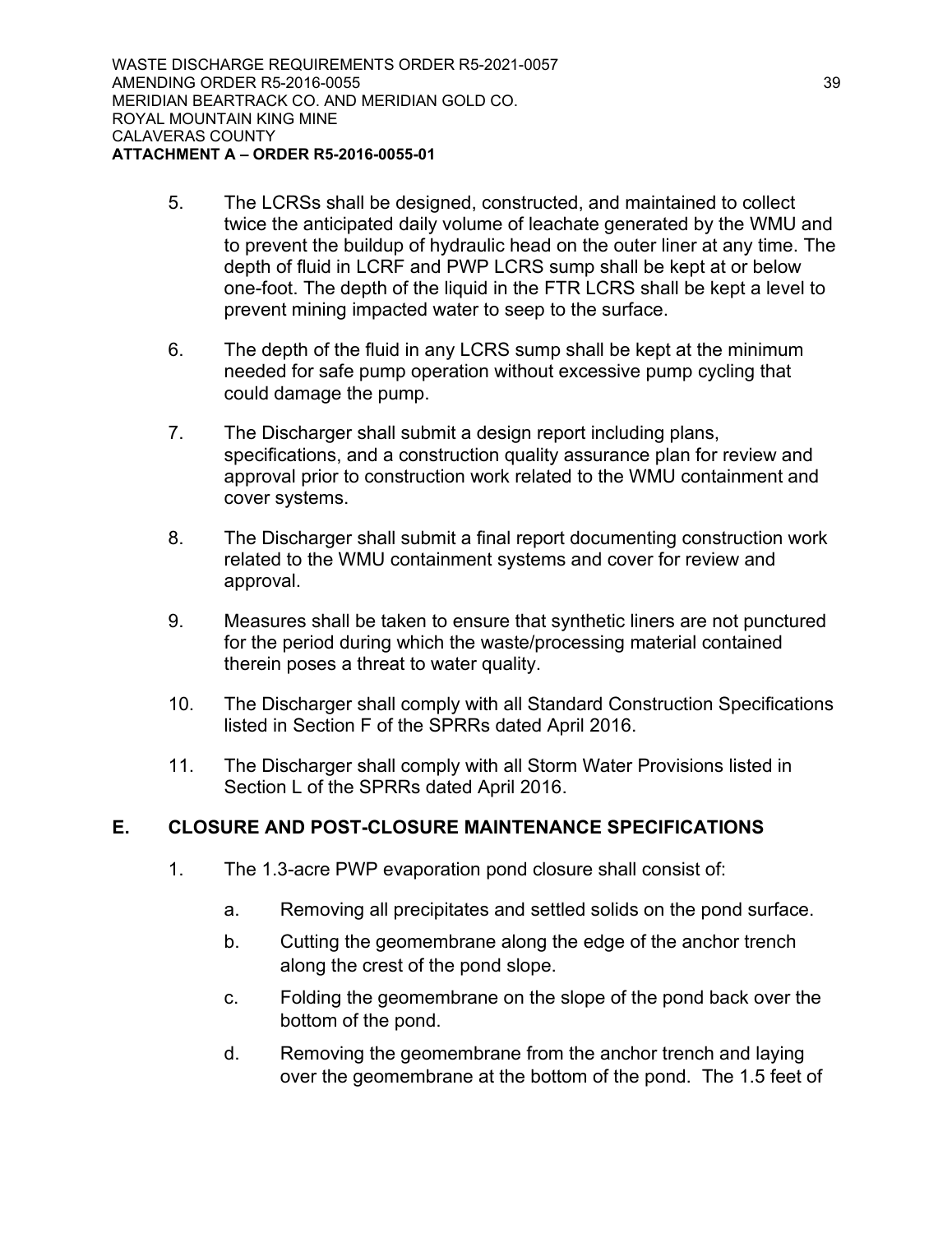cover soil placed over the footprint of the pond will be graded to blend with the existing PWP cover.

- e. Placing a minimum of 1.5 feet of soil cover over the geosynthetics.
- f. Backfilling and grading the area to promote drainage and prevent ponding.
- g. Installing erosion control measures, as necessary, to reduce erosion before vegetation establishes itself.
- h. Installing the required precipitation and drainage control systems to eliminate erosion.
- 2. Prior to closure, the Discharger shall submit an updated Final Closure and Post-Closure Maintenance Plan prepared by a California-registered civil engineer or certified engineering geologist, and that contains all applicable information required in Title 27 section 21769. The plan shall include any closure/post-closure elements proposed in the ROWD, and shall meet the requirements of this Order. The Final Closure and Post-Closure Maintenance Plan shall provide for continued compliance with the applicable standards of Title 27 for waste containment, precipitation and drainage controls, and monitoring throughout closure and the post-closure maintenance period.
- 3. During closure and post-closure maintenance, the following shall be complied with: (a) erosion control and surface flow containment facilities shall be constructed and maintained to prevent siltation of surface waters; (b) all exposed cuts and fills shall be compacted, reseeded, and adequately watered to initiate and sustain plant growth as soon as practicable, (c) disturbed areas of roadway shall be water barred as necessary and drained onto undisturbed areas with erosion control; (d) there shall be no removal of vegetation nor disturbance of natural soil conditions except where measures that will prevent erosion discharge to surface waters or storm drainage systems are installed and operational prior to 31 October in accordance with MRP R5-2016-0055-01.
- 4. Closed WMUs shall be provided with at least two permanent monuments, installed by a licensed land surveyor, from which the location and elevation of all wastes, containment structures, and monitoring facilities can be determined throughout the postclosure maintenance period.
- 5. Closed WMUs including the FTR, LCRS, PWP, and ODSs, which utilize final caps, shall be graded and maintained to prevent ponding, promote revegetation, and prevent erosion.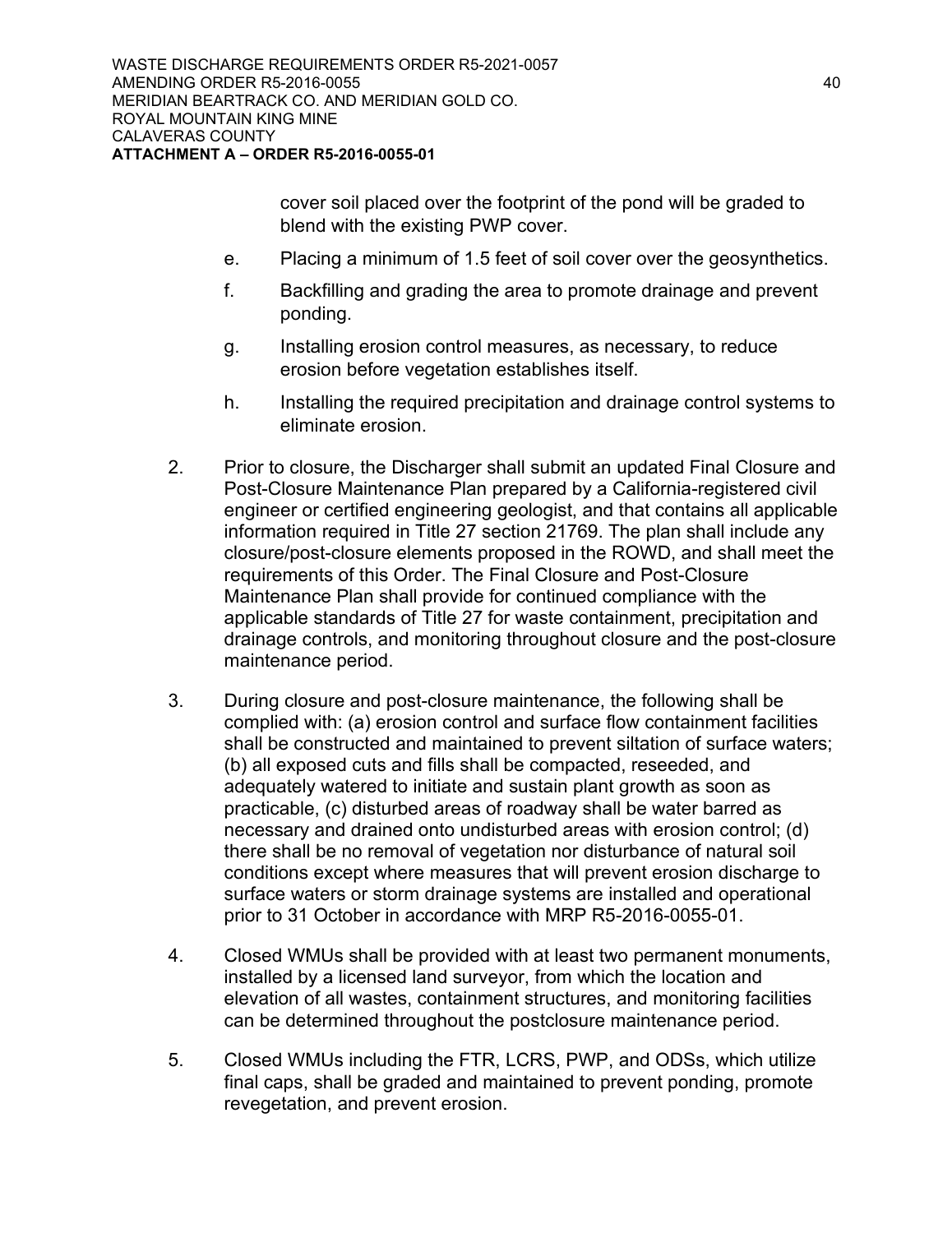- 6. Closed areas with slopes greater than 10%, surface drainage courses, and areas subject to erosion by wind or water shall be designed, constructed, and maintained to prevent erosion.
- 7. The Discharger shall comply with all Closure and Post-Closure Maintenance Specifications listed in Section G of the SPRRs dated April 2016.

# **F. FINANCIAL ASSURANCES**

- 1. By **1 June 2017**, pursuant to Title 27 Section 22212, the Discharger shall submit a report detailing the required post-closure site maintenance including a tabulated cost estimate for the 30-year post-closure period. Additionally, the Discharger shall include documentation showing that it has established an irrevocable **post-closure fund** with the Central Valley Water Board named as beneficiary to ensure post-closure maintenance for the FTR, LCRF, PWP, Skyrocket Pit, North Pit, and ODSs. The financial assurances mechanism shall be one listed in Title 27 section 22228 for which the Discharger is eligible. For financial assurance mechanisms requiring funding, the Discharger shall either fully fund the mechanism by 1 June 2017 or may propose a payment schedule. If the Discharger proposes a payment schedule to fund the mechanism, it shall submit a report by **1 June 2018** showing that the mechanism is fully funded. For financial assurance mechanisms not requiring funding, such as a Guarantee, the Discharger shall submit a report showing the mechanism is in place by **1 June 2017**.
- 2. By **1 June** of each year, the Discharger shall submit a report to the Central Valley Water Board that reports the balance of both the postclosure and corrective action funds and the amounts of the Guarantees and the adjustments to account for inflation in accordance with Title 27 section 22236.
- 3. The Discharger shall comply with all Standard Financial Assurance Specifications listed in Section H of the SPRRs dated April 2016.

# **G. MONITORING SPECIFICATIONS**

1. The Discharger shall comply with the detection monitoring program provisions of Title 27 for groundwater, and surface water and in accordance with Monitoring and Reporting Program (MRP) R5-2016- 0055-01, and the Standard Monitoring Specifications listed in Section I of the SPRRs dated April 2016.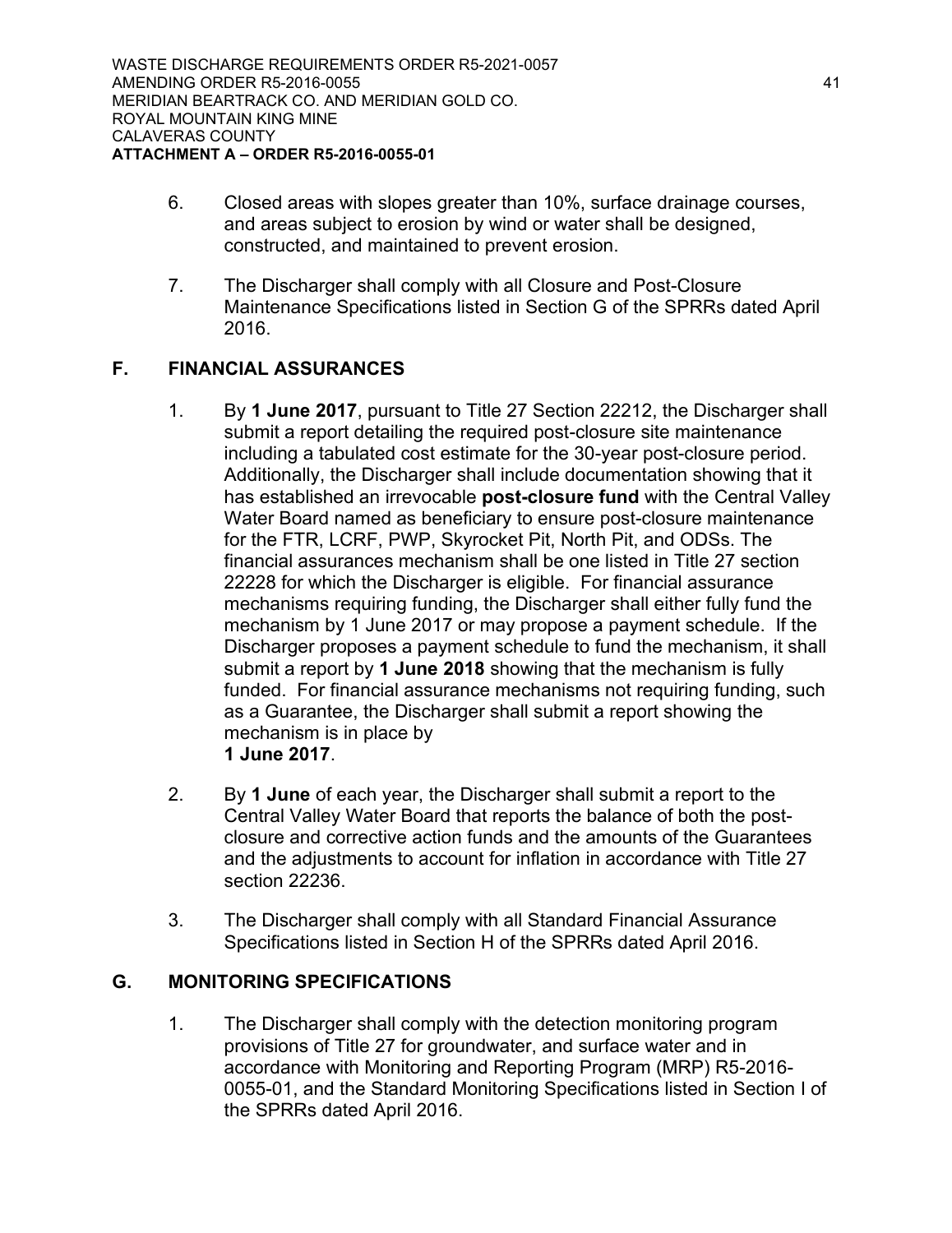- 2. The Discharger shall, for any waste management unit in a corrective action monitoring program, comply with the corrective action monitoring program provisions of Title 27, MRP R5-2016-0055-01, and the Standard Monitoring Specifications listed in Section I of SPRRs dated April 2016.
- 3. The Discharger shall comply with the Water Quality Protection Standard as specified in this Order, MRP R5-2016-0055-01, and the SPRRs dated April 2016.
- 4. The concentrations of the constituents of concern in waters passing the Point of Compliance (defined pursuant to Title 27, section 20164 as a vertical surface located at the hydraulically downgradient limit of the waste management unit that extends through the uppermost aquifer underlying the unit) shall not exceed the concentration limits established pursuant to MRP R5-2016-0055-01. For waste management units located within the de-designation and variance area, the point of compliance is considered the vertical surface located at the hydraulically downgradient limit of the de-designation and variance area that extends through the uppermost aquifer underlying the de-designation and variance area.
- 5. For each monitoring event, the Discharger shall determine whether the waste management unit is in compliance with the Water Quality Protection Standard using procedures specified in MRP R5-2016-0055-01 and the Standard Monitoring Specifications in Section I of the SPRRs dated April 2016.
- 6. The Discharger shall comply with all Standard Monitoring Specifications and Response to a Release specifications listed in Sections I and J of the SPRRs dated April 2016.

## **H. PROVISIONS**

- 1. The Discharger shall comply with the Standard Provisions and Reporting Requirements, dated April 2016, which are attached hereto and made part of this Order by reference. The Standard Provisions and Reporting Requirements contain important provisions and requirements with which the Discharger must comply. A violation of any of the Standard Provisions and Reporting Requirements is a violation of these waste discharge requirements.
- 2. Pursuant to Water Code section 13267, the Discharger shall comply with Monitoring and Reporting Program R5 2016-0055, which is attached to and made part of this Order. This compliance includes, but is not limited to, maintenance of waste containment facilities and precipitation and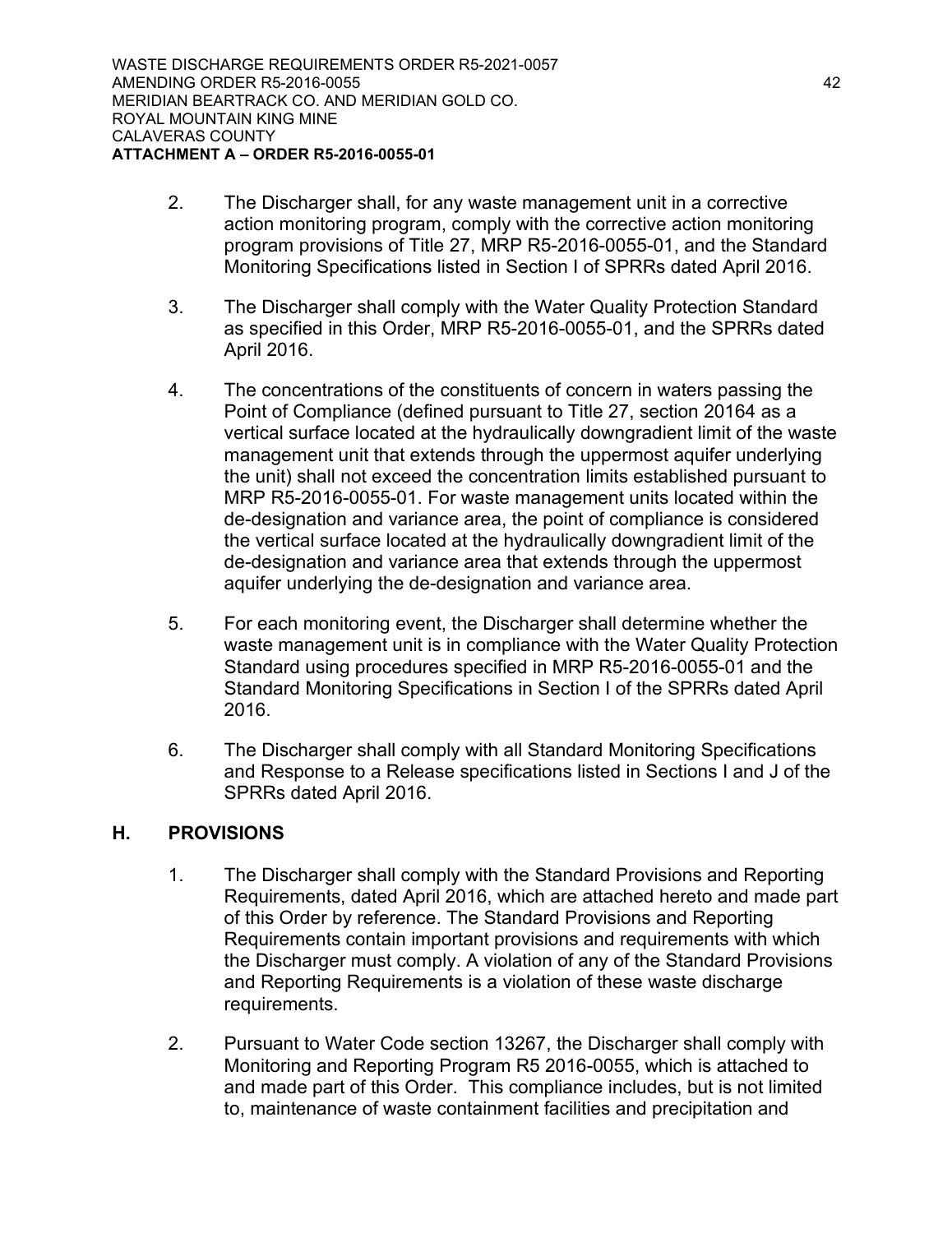drainage controls and monitoring groundwater, the unsaturated zone, and surface waters throughout the active life of the waste management units and any applicable post-closure maintenance period. A violation of Monitoring and Reporting Program R5 2016-0055 is a violation of these waste discharge requirements.

- 3. The Discharger shall maintain a copy of this Order at the facility and make it available at all times to facility operating personnel, who shall be familiar with its contents, and to regulatory agency personnel.
- 4. The Discharger shall maintain legible records of the volume and type of waste transferred to the Skyrocket and North Pits and PWP evaporation pond and the manner and location of the transfer. Such records shall be maintained at the facility until the beginning of the post-closure maintenance period. These records shall be available for review by representatives of the Central Valley Water Board and of the State Water Resources Control Board, copies of these records shall be sent to the Central Valley Water Board upon request.
- 5. The Discharger shall provide the Regional Board a copy of the annual inspection report submitted to the Division of Safety of Dams (DSOD). The Discharger shall take appropriate actions to remedy damage as required by the DSOD.
- 6. The Discharger shall comply with all applicable provisions of Title 27 that are not specifically referred to in this Order.
- 7. The Discharger shall immediately notify the Central Valley Water Board of any flooding, equipment failure, slope failure, or other change in site conditions which could impair the integrity of waste or leachate containment facilities or precipitation and drainage control structures.
- 8. In the event of any change in control or ownership of the facility or disposal areas, the Discharger must notify the succeeding owner or operator of the existence of this Order by letter, a copy of which shall be immediately forwarded to this office. To assume operation as Discharger under this Order, the succeeding owner or operator must apply in writing to the Executive Officer requesting transfer of the Order. The request must contain the requesting entity's full legal name, the state of incorporation if a corporation, the name and address and telephone number of the persons responsible for contact with the Central Valley Water Board, and a statement. The statement shall comply with the signatory paragraph of General Provision K.2.e in the Standard Provisions and Reporting Requirements and state that the new owner or operator assumes full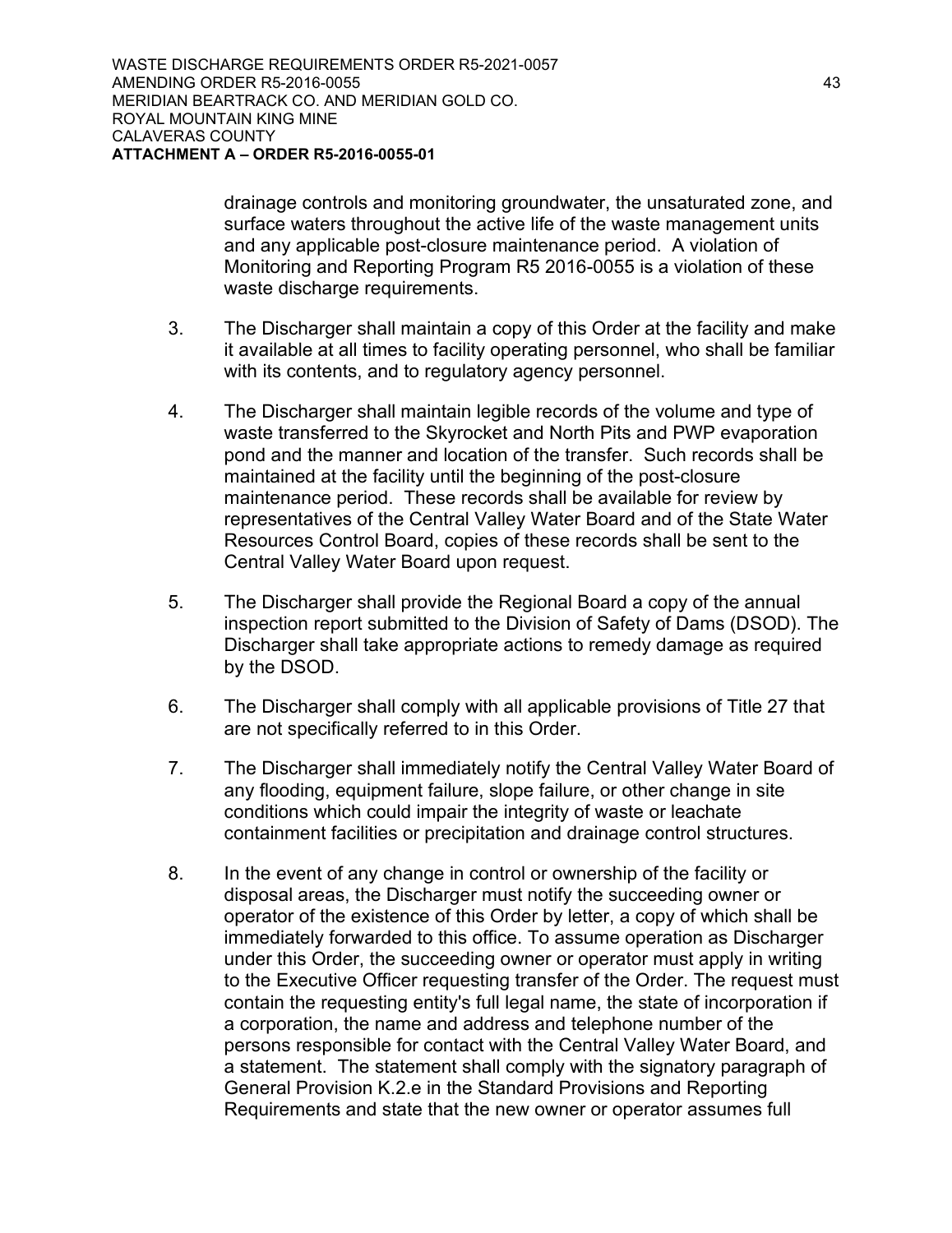responsibility for compliance with this Order. Failure to submit the request shall be considered a discharge without requirements, a violation of the California Water Code. Transfer shall be approved or disapproved by the Executive Officer.

- 9. The Discharger shall provide proof to the Central Valley Water Board **within sixty days after completing final closure** that the deed to the facility property, or some other instrument that is normally examined during title search, has been modified to include, in perpetuity, a notation to any potential purchaser of the property stating that:
	- a. The parcel has been used for disposal of wastes.
	- b. Land use options for the parcel are restricted in accordance with post-closure land uses set forth in any post-closure plan (if applicable).
	- c. In the event that the Discharger defaults on carrying out either any corrective action needed to address a release, groundwater monitoring, or any post closure maintenance (if applicable), then the responsibility for carrying out such work falls to the property owner.
- 10. The Discharger shall comply with the notification requirements of Section 21710(c) of Title 27.
- 11. These requirements are conditional upon receipt of all local and state permits for the project and are not intended to limit or reduce any obligations or requirements, which are imposed by any other authority having jurisdiction regarding the Project.
- 12. The Discharger must comply with all conditions of this Order including timely submittal of technical and monitoring reports as directed by the Executive Officer. Violations may result in enforcement action, including Central Valley Water Board or court orders requiring corrective action, imposition of civil monetary liability, or revision or rescission of this Order.
- 13. All technical reports required herein that involve planning, investigation, evaluation, or design, or other work requiring interpretation and proper application of engineering or geologic sciences, shall be prepared by or under the direction of persons registered to practice in California pursuant to California Business and Professions Code sections 6735, 7835, and 7835.1. As required by these laws, completed technical reports must bear the signature(s) and seal(s) of the registered professional(s) in a manner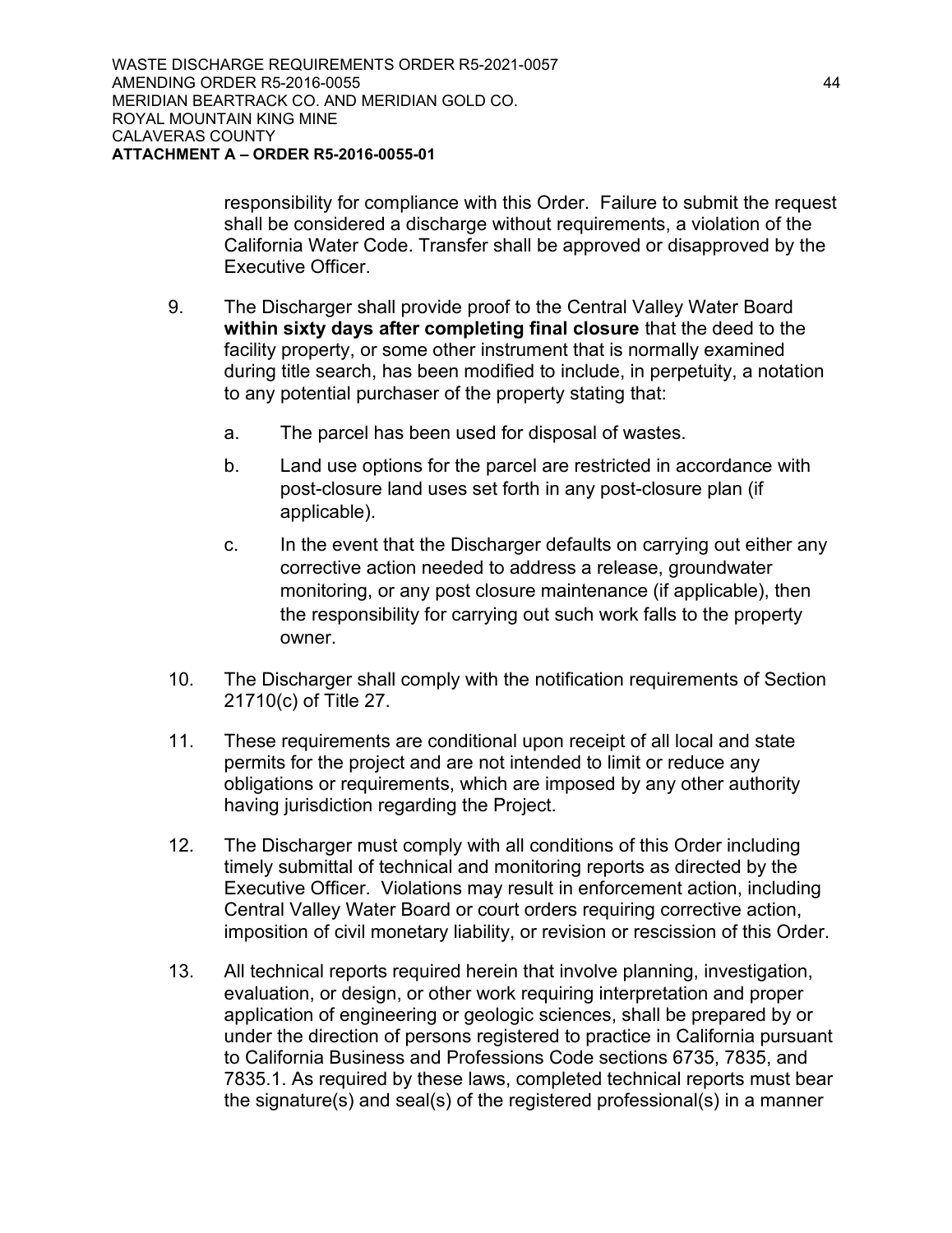such that all work can be clearly attributed to the professional responsible for the work.

14. The following reports shall be submitted pursuant to Section 13267 of the Water Code and shall be prepared by a California-registered civil engineer or certified engineering geologist:

| <b>Task</b>                                                                                                                                                                                                                       | <b>Compliance Date</b>        |  |
|-----------------------------------------------------------------------------------------------------------------------------------------------------------------------------------------------------------------------------------|-------------------------------|--|
| <b>A. Construction Plans</b>                                                                                                                                                                                                      | 90 days prior to              |  |
| Submit construction and design plans for review and approval.<br>(see all Construction Specifications in Section D, above and<br>Section F of the SPRRs.)                                                                         | proposed<br>construction      |  |
| <b>B. Construction Report</b>                                                                                                                                                                                                     | 60 days after                 |  |
| Submit a construction report for review and approval upon<br>completion demonstrating construction was in accordance with<br>approved construction plans (see Standard Construction<br>Specifications in Section F of the SPRRs). | completion of<br>construction |  |
| <b>C. Skyrocket Pit Water Balance Model</b>                                                                                                                                                                                       | 1 December 2016               |  |
| Submit a Water Balance Model report for Skyrocket Pit that<br>includes:                                                                                                                                                           |                               |  |
| a. Drainage calculations estimating the water level of the<br>Skyrocket Pit corresponding to the maximum capacity of<br>Pit equal to the 100-year 24 hour design storm event<br>with two (2.0) feet of freeboard.                 |                               |  |
| b. Water Balance Model showing Pit levels not rising above<br>the maximum Pit capacity.                                                                                                                                           |                               |  |
| D. North Pit Water Balance Model                                                                                                                                                                                                  | 1 December 2016               |  |
| Submit a Water Balance Model report for North Pit that<br>includes:                                                                                                                                                               |                               |  |
| a. Drainage calculations estimating the water level of the<br>North Pit corresponding to the maximum capacity of Pit<br>equal to the 100-year, 24 hour design storm event with<br>two (2.0) feet of freeboard.                    |                               |  |
| b. Water Balance Model showing Pit levels not rising above<br>the maximum Pit capacity.                                                                                                                                           |                               |  |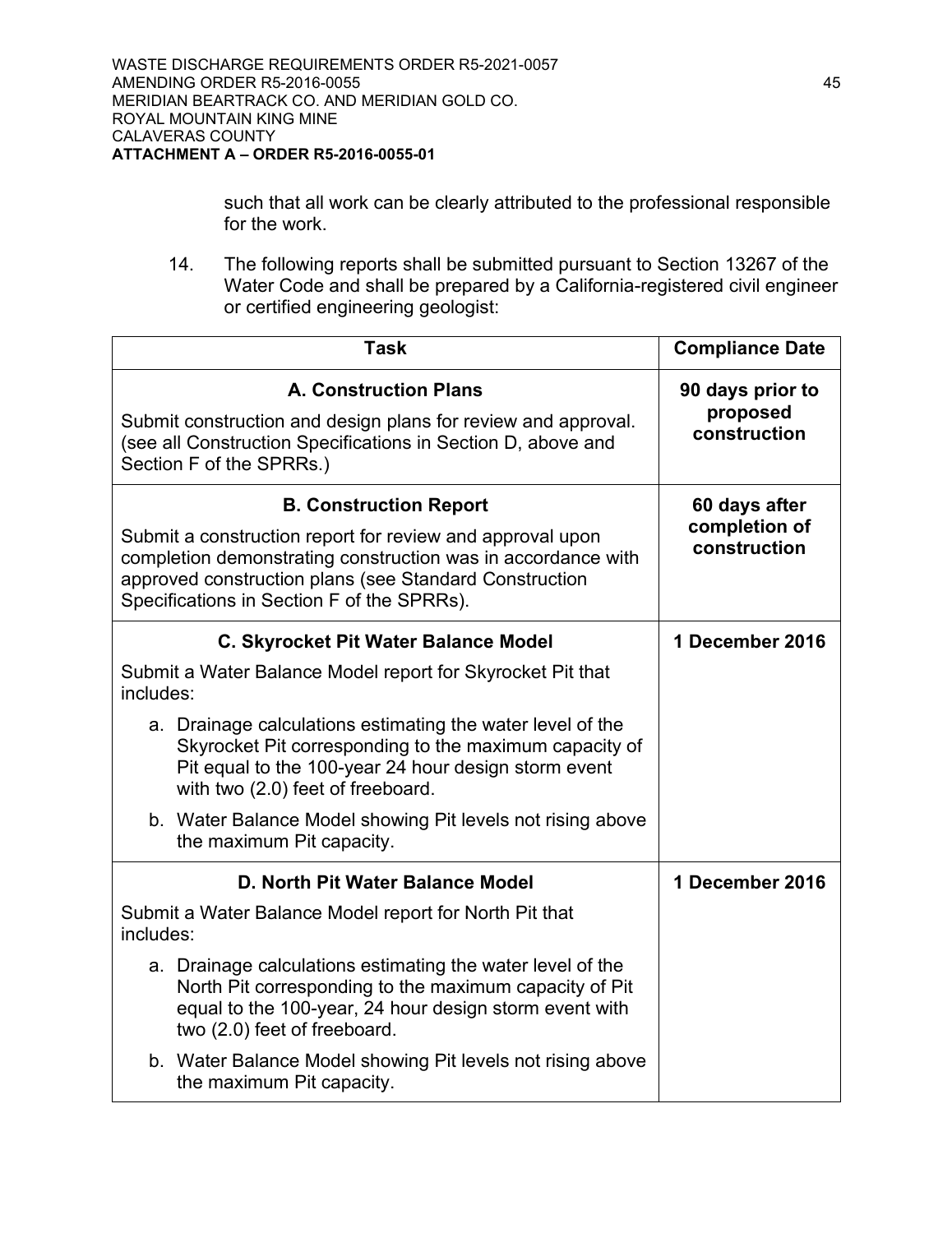| Task                                                                                                                                                                                                                                                                                                                                                                                                                                                                                                                                                                                                                                                                                                                                             | <b>Compliance Date</b> |
|--------------------------------------------------------------------------------------------------------------------------------------------------------------------------------------------------------------------------------------------------------------------------------------------------------------------------------------------------------------------------------------------------------------------------------------------------------------------------------------------------------------------------------------------------------------------------------------------------------------------------------------------------------------------------------------------------------------------------------------------------|------------------------|
| E. Final Closure and Post-Closure Maintenance Plan                                                                                                                                                                                                                                                                                                                                                                                                                                                                                                                                                                                                                                                                                               | 1 June 2017            |
| Submit a Final Closure Post-Closure Maintenance Plan<br>including inspection, maintenance, and monitoring of the facility<br>during the post-closure maintenance period, a post-closure<br>maintenance cost estimate for the entire facility, and proof the<br>post-closure fund mechanism with the Central Valley Water<br>Board listed as a beneficiary as detailed in Financial<br>Assurances F.1. Inspection and maintenance will include the<br>condition of the final cover, drainage features, LCRS,<br>groundwater monitoring wells, access roads, and site security.<br>The plan will be implemented for a minimum period of 30 years<br>or until the waste no longer poses a threat to environmental<br>quality, whichever is greater. |                        |
| <b>F. Corrective Action Report</b>                                                                                                                                                                                                                                                                                                                                                                                                                                                                                                                                                                                                                                                                                                               | 1 June 2017            |
| Submit a report detailing the corrective action associated with a<br>known or reasonably foreseeable release from the FTR, LCRF,<br>PWP, Skyrocket Pit, North Pit, and ODSs including a tabulated<br>cost estimate for the corrective action. Additionally, the<br>Corrective Action Report shall include documentation showing<br>that it has established an irrevocable corrective action fund with<br>the Central Valley Water Board named as beneficiary to ensure<br>funds are available to address a known or reasonably<br>foreseeable release, as detailed in Financial Assurances F.2.                                                                                                                                                  |                        |

- 15. In the event of any change in ownership of this waste management facility, the Discharger shall notify the succeeding owner or operator in writing of the existence of this Order. A copy of that notification shall be sent to the Central Valley Water Board.
- 16. The Central Valley Water Board will review this Order periodically and may revise requirements when necessary.
- 17. This Order shall take effect upon the date of adoption.
- 18. The Discharger shall comply with all General Provision listed in Section K of the SPRRs dated April 2016.